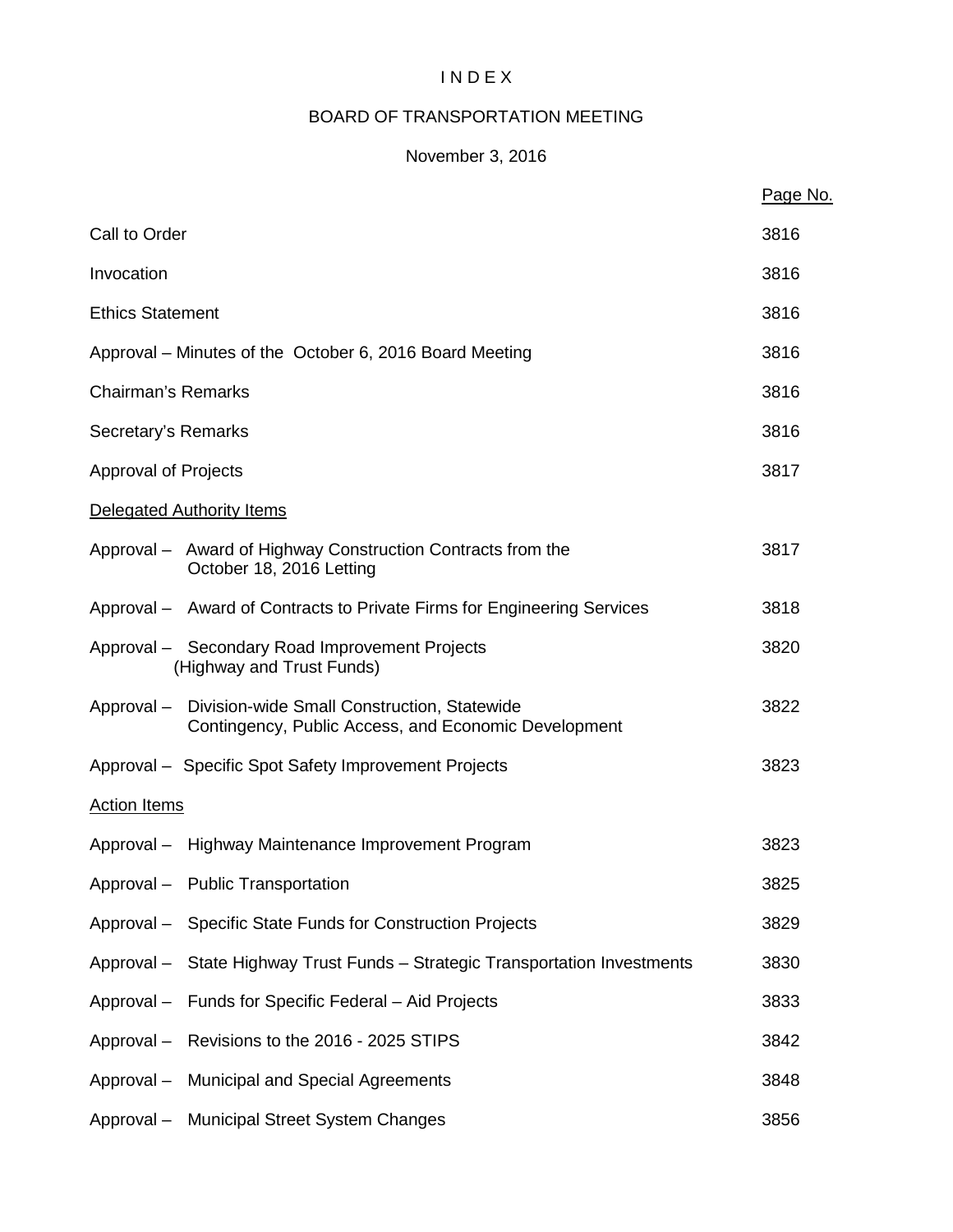|                          | Approval – Preliminary Right of Way Plans                | 3855 |
|--------------------------|----------------------------------------------------------|------|
|                          | Approval - Final Right of Way Plans                      | 3857 |
|                          | Approval - Conveyance of Wetland Mitigation Site         | 3857 |
|                          | Approval – Conveyance of Highway Right of Way Residues   | 3858 |
|                          | Approval – Conveyance of Surplus Highway Right of Way    | 3859 |
|                          | Approval - Release Easement Part Settlement R/W Claim    | 3860 |
|                          | Approval - Private Bridge on Highway Right of Way        | 3860 |
|                          | Approval - Nash County Comprehensive Transportation Plan | 3860 |
| <b>Committee Reports</b> |                                                          | 3861 |
| Adjournment              |                                                          | 3861 |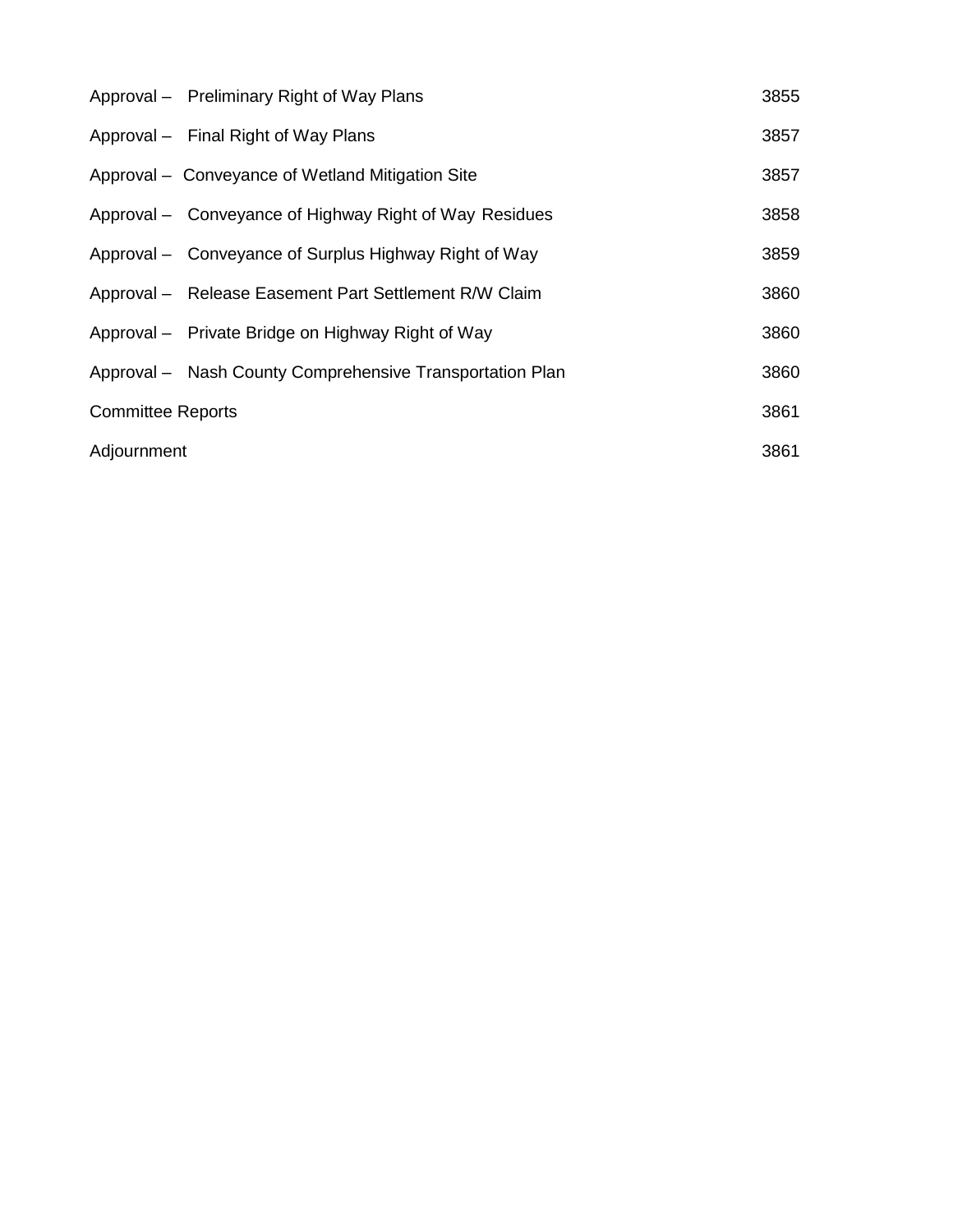#### **Board of Transportation Meeting**

#### **November 3, 2016**

#### **Call to Order**

Chairman Curran called the meeting of the Board of Transportation to order at 8:33 a.m. Thursday, November 3, 2016 in Raleigh, North Carolina with the following members present: Fearing, Overholt, Blount, Fountain, Collins, Tulloss, Sheehan, Crawford, Hutchens, McQueary, Molamphy, Alexander, Perkins, Dodson, Wetmore, Brown and Debnam.

Board Members Palermo was absent.

#### **Invocation**

The invocation was offered by Board Member Alexander.

#### **Ethics Statement**

Chairman Curran read the Ethics Statement advising any Board Member that may have a conflict of interest or appearance of conflict to abstain from participation in that particular item and to file the proper paper work with the Secretary to the Board.

## **Approval – Minutes of the October 6, 2016 Board Meeting**

The minutes of the October 6, 2016 Board of Transportation meeting were unanimously approved upon a motion by Board Member Blount, seconded by Board Member Brown.

## **Chairman Curran's Remarks**

Chairman Curran welcomed everyone and turned the meeting over to Secretary Tennyson.

#### **Secretary Tennyson's Remarks**

Secretary Tennyson welcomed special guests and thanked everyone for attending.

He thanked everyone for their hard work and dedication to prepare for Hurricane Matthew. He said it was a historic flooding event for our state with 28 fatalities. There are about 300 roads still affected and that number is down from more than 600 at the height of the impact.

The Secretary commended the amazing teamwork of NCDOT employees. One example was Kim Butts, Division 3 Computer Tech, who offered to wash clothing and made her washer/dryer available to those who needed it.

He recognized the Rail Division for their rail recovery efforts and said The Global TransPark served as command center for storm.

DMV's License and Theft Bureau's sworn agents were heavily involved during the hurricane and flooding as the second-most deployed law enforcement agency in the state and continue to be involved with protecting consumers from the sale of flooded cars. DMV held an event in Raleigh informing the public on what to look for when purchasing a used vehicle.

Secretary Tennyson thanked the Governor for his strong leadership and said he has convened a Hurricane Matthew Recovery Committee and outlined a recovery plan for the first 100 days. The Governor also waived DMV fees in the affected counties and established the North Carolina Disaster Relief Fund for Hurricane Matthew to aid those affected by the storm.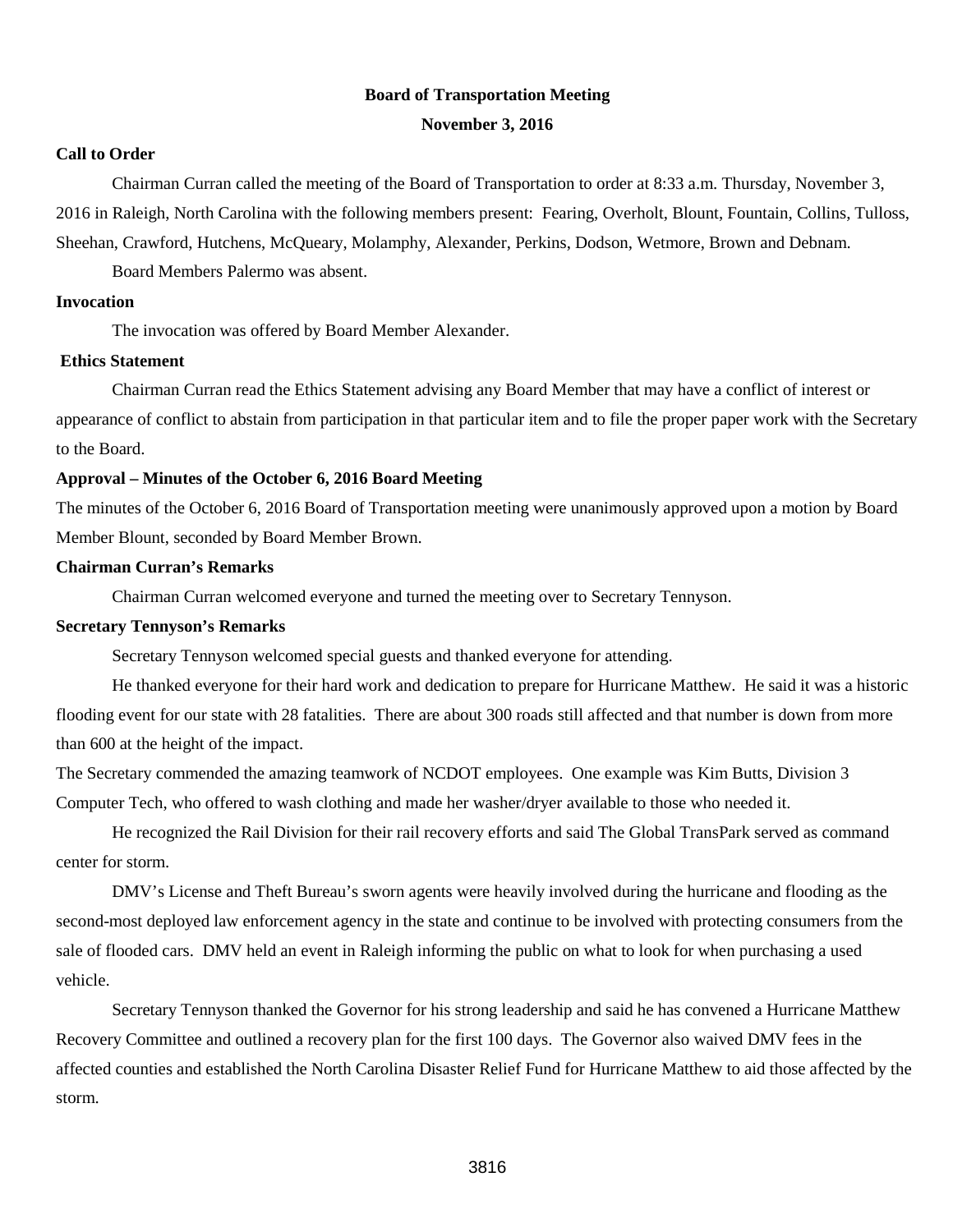Due to Hurricane Matthew, the public comment period for the division level scores for P4.0 has been pushed back to October 24 through Monday, November 7. The draft 10-Year Plan will still be released in January and P5.0 Work Group has had three meetings.

The Secretary met with various media outlets over the past few weeks to highlight the department's good work. He met with several groups over the past month including Morrisville officials and the public at a Morrisville Transportation Forum, Triangle area Automobile Dealers Association, and the American Council of Engineering Companies of North Carolina at the ACEC/NCDOT annual joint conference.

He said some of the major events of the month include the Celebration of the Howell Mill Road project in Waynesville, Shelby Bypass project tour/update, Business 40 Groundbreaking and Renaming as Salem Parkway in Winston-Salem, ribbon cuttings for various Piedmont Improvement Programs, rail/highway projects completed in the Triad, Greensboro Western Urban Loop project tour/update, Surf City Bridge Groundbreaking, Future I-87 Sign Unveiling in Edenton, and Bonner Bridge Project Update.

The groundbreaking for McCrimmon Parkway Extension in Morrisville and an event celebrating the start of construction on the Southwest Bypass project in Greenville are scheduled for Friday, November 4. He said all of these projects are critical to the mobility, safety and economic vitality of our state and they fulfill the Governor's 25 Year Vision and are great examples of why our work is so important to North Carolina. The Secretary extended his appreciation for everyone's efforts to make them a reality.

#### **Approval of Projects**

A motion was made by Board Member Blount, seconded by Board Member Debnam, to approve all the projects, excluding items C, D, E, H and L, as they are delegated authority items and require no Board action.

#### **Delegated Authority Items**

## **Approval – Award of Highway Construction Contracts in the October 18, 2016 Letting**

Projects were awarded by the Secretary to the low bidder on all projects.

| Project              | <b>Contract Awarded To</b> | Amount         |
|----------------------|----------------------------|----------------|
| C <sub>20</sub> 3923 | S T WOOTEN CORPORATION     | \$9,477,379.76 |
| 2017CPT.03.06.10101, | WILSON, NC                 |                |
| 2017CPT.03.06.20101, |                            |                |
| 2017CPT.03.06.20102  |                            |                |
| <b>STATE FUNDED</b>  |                            |                |
| <b>BRUNSWICK</b>     |                            |                |
|                      |                            |                |
| C <sub>20</sub> 3921 | PLT CONSTRUCTION CO., INC. | \$6,110,668.89 |
| 46448.3.1            | WILSON, NC                 |                |
| <b>STATE FUNDED</b>  |                            |                |
| <b>JOHNSTON</b>      |                            |                |
| R-5769               |                            |                |
|                      |                            |                |
|                      |                            |                |
| C <sub>20</sub> 3924 | S T WOOTEN CORPORATION     | \$5,179,000.00 |
| 45615.3.1, 45620.3.1 | WILSON, NC                 |                |
|                      |                            |                |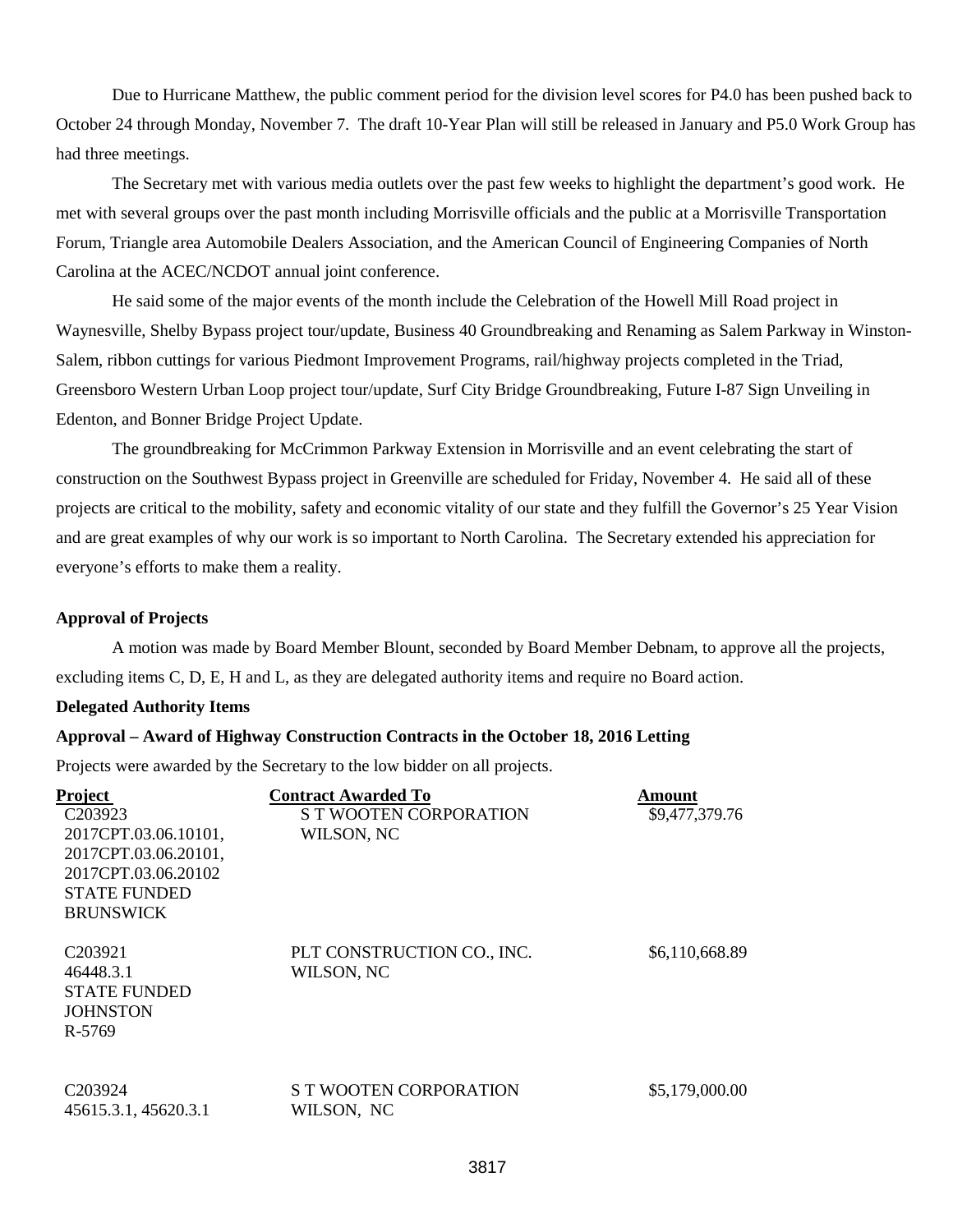| BRZ-1100(036), STATE<br>FUNDED HALIFAX, NASH<br>B-5660, B-5665                   |                                                                                      |                 |
|----------------------------------------------------------------------------------|--------------------------------------------------------------------------------------|-----------------|
| C203920<br>39971.3.1<br><b>STATE FUNDED</b><br><b>VANCE</b><br>B-4945            | DANE CONSTRUCTION, INC.<br>MOORESVILLE, NC                                           | \$780,880.35    |
| C203805<br>46074.3.1<br><b>STATE FUNDED</b><br><b>RANDOLPH</b><br>B-5360, B-5546 | APPLE TUCK & ASSOCIATES, INC.<br>RUTHERFORDTON, NC                                   | \$2,582,926.95  |
| C203869<br>53011.3.1<br>NHP-0077(008)<br><b>MECKLENBURG</b><br>1-5768            | BLYTHE CONSTRUCTION, INC.<br><b>CHARLOTTE, NC</b>                                    | \$11,405,066.44 |
| C203804<br>46095.3.1<br><b>STATE FUNDED</b><br><b>AVERY</b><br>B-5380            | YOUNG & MCQUEEN GRADING CO INC<br><b>BURNSVILLE, NC</b>                              | \$587,873.75    |
| C203919<br>17BP.11.R.173<br><b>STATE FUNDED</b><br>WATAUGA, AVERY                | <b>JAMES R VANNOY &amp; SONS</b><br><b>CONSTRUCTION COMPANY INC</b><br>JEFFERSON, NC | \$3,859,543.93  |
| C203667<br>42271.3.2<br><b>STATE FUNDED</b><br><b>MACON</b><br>B-5125            | <b>BUCKEYE BRIDGE, LLC</b><br>CANTON, NC                                             | \$3,501,013.45  |

#### **Approval - Professional Services Management**

The Board concurred with the staff recommendations and delegated authority to the Secretary to

award the following contracts.

## **Professional Services Management Deputy Chief Engineer**

## **Materials & Tests**

The following is a supplemental contract to a previous contract approved by the Board with the same engineering firm. This supplemental contract was necessary due to approved additional work that was unknown at the inception and is required of the firm to complete the project. Our staff has completed the actions in accordance with the policies and procedures adopted by the Board on May 7, 2009. This is for information only.

| <b>STATEWIDE</b>            |  |
|-----------------------------|--|
| <b>Description of Work:</b> |  |

# **Description of Work: QA/QC Aggregate Sampling LSC**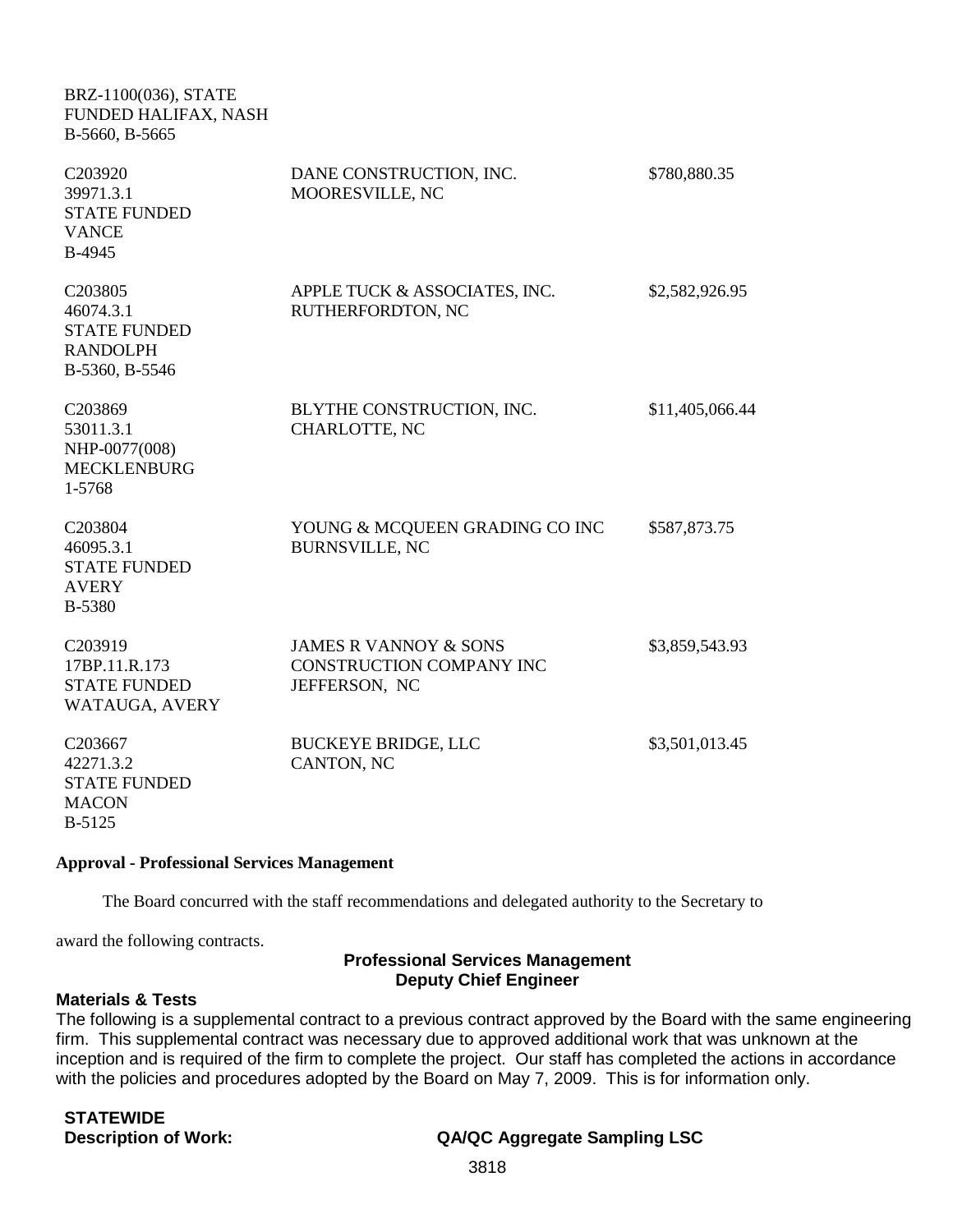**Firm: S&ME, Inc., Raleigh, NC Original Engineering Fee: \$3,000,000.00 Supplemental Fee: SPSF Utilization: 0%**

## **Pavement Management**

The following is a supplemental contract to a previous contract approved by the Board with the same engineering firm. This supplemental contract was necessary due to approved additional work that was unknown at the inception and is required of the firm to complete the project. Our staff has completed the actions in accordance with the policies and procedures adopted by the Board on May 7, 2009. This is for information only.

#### **STATEWIDE**

Firm: S&ME, Inc., Raleigh, NC Original Engineering Fee: \$2,500,000.00 Previous Supplemental Fee:  $$5,000,000.00$ <br>Supplemental Fee:  $$2,500,000.00$ 

SPSF Utilization: 0%

Project: Statewide Pavement Condition LSC Scope of Work: Conduct pavement condition surveys on roadways statewide \$2,500,000.00 (Third of four allowed annual extensions) Supplemental Work: Conduct pavement condition surveys on roadways statewide

## **Field Support**

## **Right of Way**

After careful evaluation of the workload and schedules of the work that can be accomplished by our staff, it was determined necessary to employ a private firm to provide Right of Way Services on the project U-4405 listed below for our Department to obligate available funds. Our staff was authorized to proceed with the actions required to employ private engineering firms in accordance with the policies and procedures adopted by the Board on May 7, 2009. This is for information only.

## **DIVISION 6**

| Project:                            | 39049.2.1 (U-4405) Cumberland County<br>US 401 (Raeford Road) from west of Hampton<br>Oaks Drive to east of Fairway Drive in Fayetteville |
|-------------------------------------|-------------------------------------------------------------------------------------------------------------------------------------------|
| Scope of Work:                      | Right of Way acquisition, negotiations, legal,<br>appraisal and relocation assistance.                                                    |
| <b>Estimated Right of Way Cost:</b> | \$13,690,000.00                                                                                                                           |
| Firm:                               | Vistabution, LLC, Raleigh, NC                                                                                                             |
| Maximum Engineering Fee:            | \$1,082,260.00                                                                                                                            |
| <b>DBE/MBE/SPSF Utilization:</b>    | 100%                                                                                                                                      |

# **Transit**

## **Public Transportation**

After careful evaluation of the workload and schedules of the work that can be accomplished by our staff, it was determined necessary to employ a private firm to provide KARTS (Kerr Area Regional Transportation Systems) Construction Project Monitoring listed below for our Department to obligate available funds. Our staff was authorized to proceed with the actions required to employ private engineering firms in accordance with the policies and procedures adopted by the Board on May 7, 2009. This is for information only.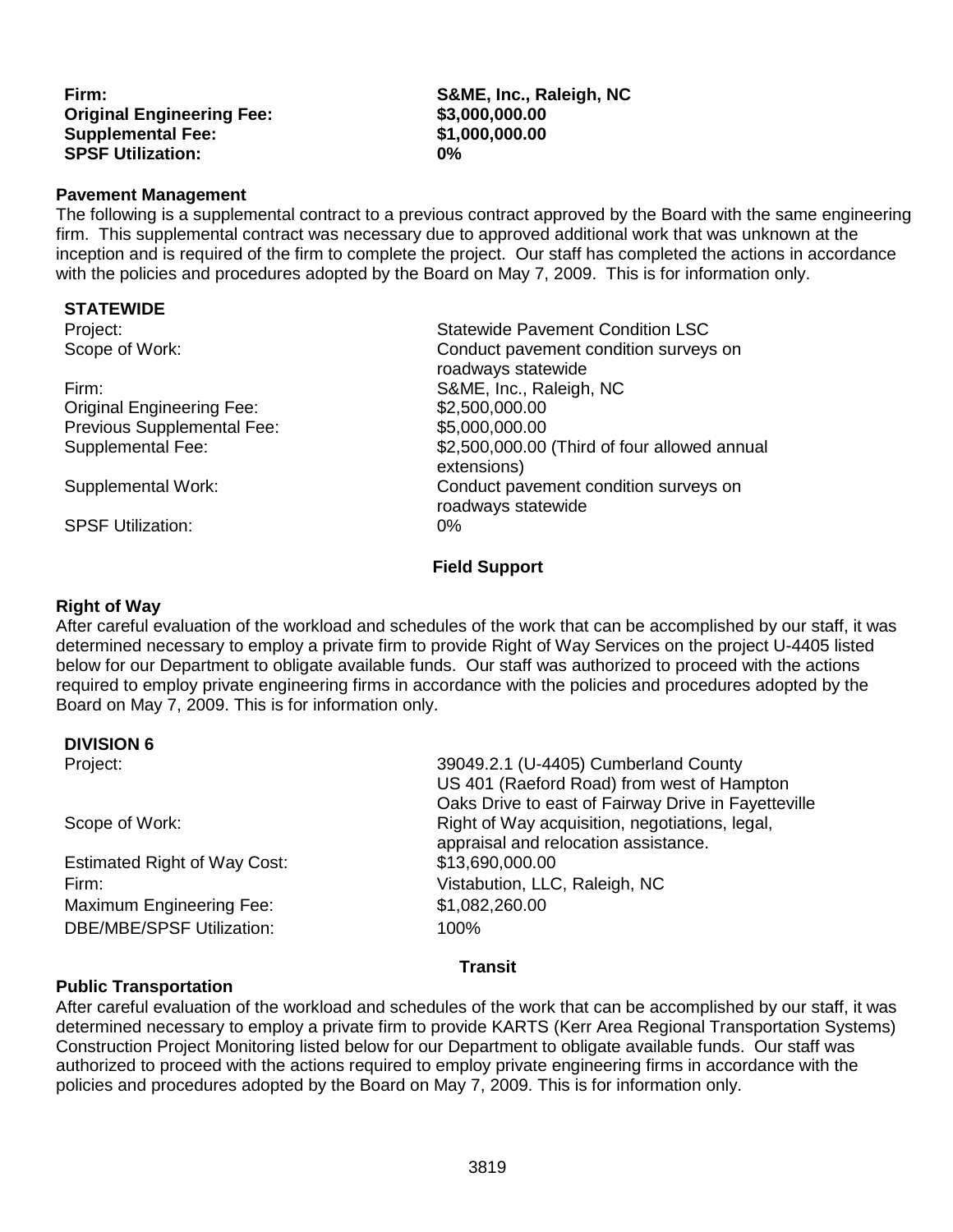# **DIVISION 5**

Maximum Engineering Fee: \$183,849.24 DBE/MBE/SPSF Utilization: 100%

Project: 36233.100.4.1 Vance County KARTS Construction Project Monitoring Scope of Work: Construction Project Monitoring and Oversight Firm: Bree & Associates, Inc., Raleigh, NC

# **Planning & Programming**

# **Transportation Planning**

The following is a supplemental contract to a previous contract approved by the Board with the same engineering firm. This supplemental contract was necessary due to approved additional work that was unknown at the inception and is required of the firm to complete the project. Our staff has completed the actions in accordance with the policies and procedures adopted by the Board on May 7, 2009. This is for information only.

**STATEWIDE**<br>Description of work:

Original Engineering Fee: \$500,000.00 Supplemental Fee: \$500,000.00<br>SPSF Utilization: \$600,000.000 SPSF Utilization:

2016 Traffic Forecasting Services LSC Firm: RS&H Architects-Engineers-Planners, Inc., Charlotte, NC Clearbox Forecast Group, PLLC \$75,000.00 15%

# **Information Technology**

# **Geographic Information Systems (GIS)**

The following is a supplemental contract to a previous contract approved by the Board with the same engineering firm. This supplemental contract was necessary due to approved additional work that was unknown at the inception and is required of the firm to complete the project. Our staff has completed the actions in accordance with the policies and procedures adopted by the Board on May 7, 2009. This is for information only.

**STATEWIDE**<br>Description of Work:

Original Engineering Fee: \$250,000.00 Supplemental Fee: \$250,000.00 SPSF Utilization: 0%

2015 GIS Support for Transportation Legislative **Initiatives** Firm: Arcadis G&M of North Carolina, Inc., Raleigh, NC

# **Approval - Secondary Road Improvement Projects (Highway and Trust Funds)**

The Board concurred with the staff recommendations and delegated authority to the Secretary to

award the following:

| County  | SR No./<br><b>Road Name</b> | <b>Description</b> | Amount      |
|---------|-----------------------------|--------------------|-------------|
| Caswell | SR 1596                     | GDB&P.             | \$70,502.32 |
| Div. 7  | <b>Bob Smith Road</b>       | Increase Funds.    |             |
|         |                             | WBS 7C.017074      |             |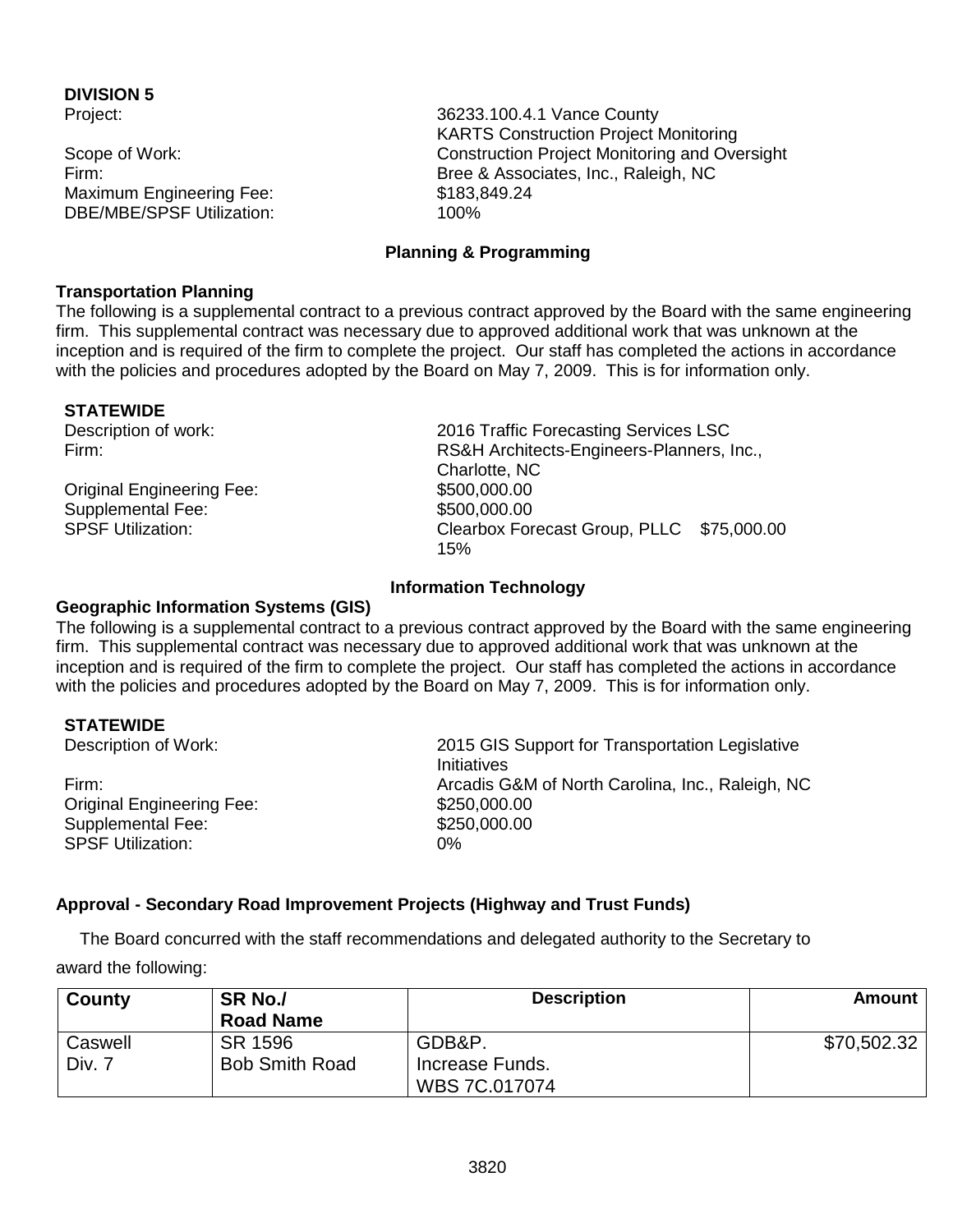| Guilford    | Various                  | Countywide Maintenance to Driveway           | \$18,000.00    |
|-------------|--------------------------|----------------------------------------------|----------------|
| Div. 7      |                          | <b>Entrances of Certified Volunteer Fire</b> |                |
|             |                          | Departments and Rescue Squads.               |                |
|             |                          | Increase Funds.                              |                |
|             |                          | WBS 7C.041036                                |                |
| Guilford    | SR 3725                  | GDB&P.                                       | \$87.21        |
| Div. 7      | Phillippi Road           | Increase Funds.                              |                |
|             |                          | WBS 7C.041164                                |                |
| Guilford    | SR 3113                  | GDB&P.                                       | \$135.90       |
| Div. 7      | <b>Nature Road</b>       | Increase Funds.                              |                |
|             |                          | WBS 7C.041169                                |                |
| Guilford    | SR 3099                  | GDB&P.                                       | \$119.67       |
| Div. 7      | Armps Road East          | Increase Funds.                              |                |
|             |                          | WBS 7C.041203                                |                |
| Mecklenburg | Various                  | Spot Improvements, Spot Stabilization,       | \$10,000.00    |
| Div. 10     |                          | Paved Road Improvements,                     |                |
|             |                          | Replacement of Small Bridges with            |                |
|             |                          | Pipe, Safety Projects, Etc.                  |                |
|             |                          | Increase Funds.                              |                |
|             |                          | WBS 10C.060014                               |                |
| Wilkes      | SR 2310                  | GDB&P.                                       | \$1,000,000.00 |
| Div. 11     | Groce Road               | Reopen WBS and Fund.                         |                |
|             |                          | WBS 11C.097126                               |                |
| Haywood     | SR 1380                  | GDB&P.                                       | \$10,000.00    |
| Div. 14     | <b>Turkey Creek Road</b> | WBS 14C.044182                               |                |
| Haywood     | SR 1891                  | GDB&P.                                       | \$10,000.00    |
| Div. 14     | Sharp Mountain Road      | WBS 14C.044183                               |                |

| <b>Closings</b> |         |                    |                     |             |
|-----------------|---------|--------------------|---------------------|-------------|
| <b>Division</b> | County  | <b>WBS Element</b> | Road Number / Name  | Amount      |
|                 |         |                    |                     |             |
| Div. 7          | Caswell | 7C.017103          | GDB&P.              | \$13,890.13 |
|                 |         |                    | SR 1332, Rat Castle |             |
|                 |         |                    | Road.               |             |
|                 |         |                    | Increase and Close. |             |

| <b>Deletions</b>       |                                    |                                                                                                                                                              |                 |
|------------------------|------------------------------------|--------------------------------------------------------------------------------------------------------------------------------------------------------------|-----------------|
| County                 | SR No.                             | Reason                                                                                                                                                       | <b>Amount</b>   |
| Martin<br>Div. 1       | SR 1311<br>Norman Road             | GDB&P.<br>Funded By Another Source.<br>WBS 1C.058050                                                                                                         | $-$ \$99,869.12 |
| Mecklenburg<br>Div. 10 | SR 2460<br>Rocky Ford<br>Club Road | GDB&P.<br>Funded By Another Source.<br>WBS 10C.060066                                                                                                        | $-$10,000.00$   |
| Alleghany<br>Div. 11   | Various                            | Countywide Maintenance to Driveway Entrances of<br>Certified Volunteer Fire Departments and Rescue<br>Squads.<br>Funded By Another Source.<br>WBS 11C.003012 | $-$76,890.58$   |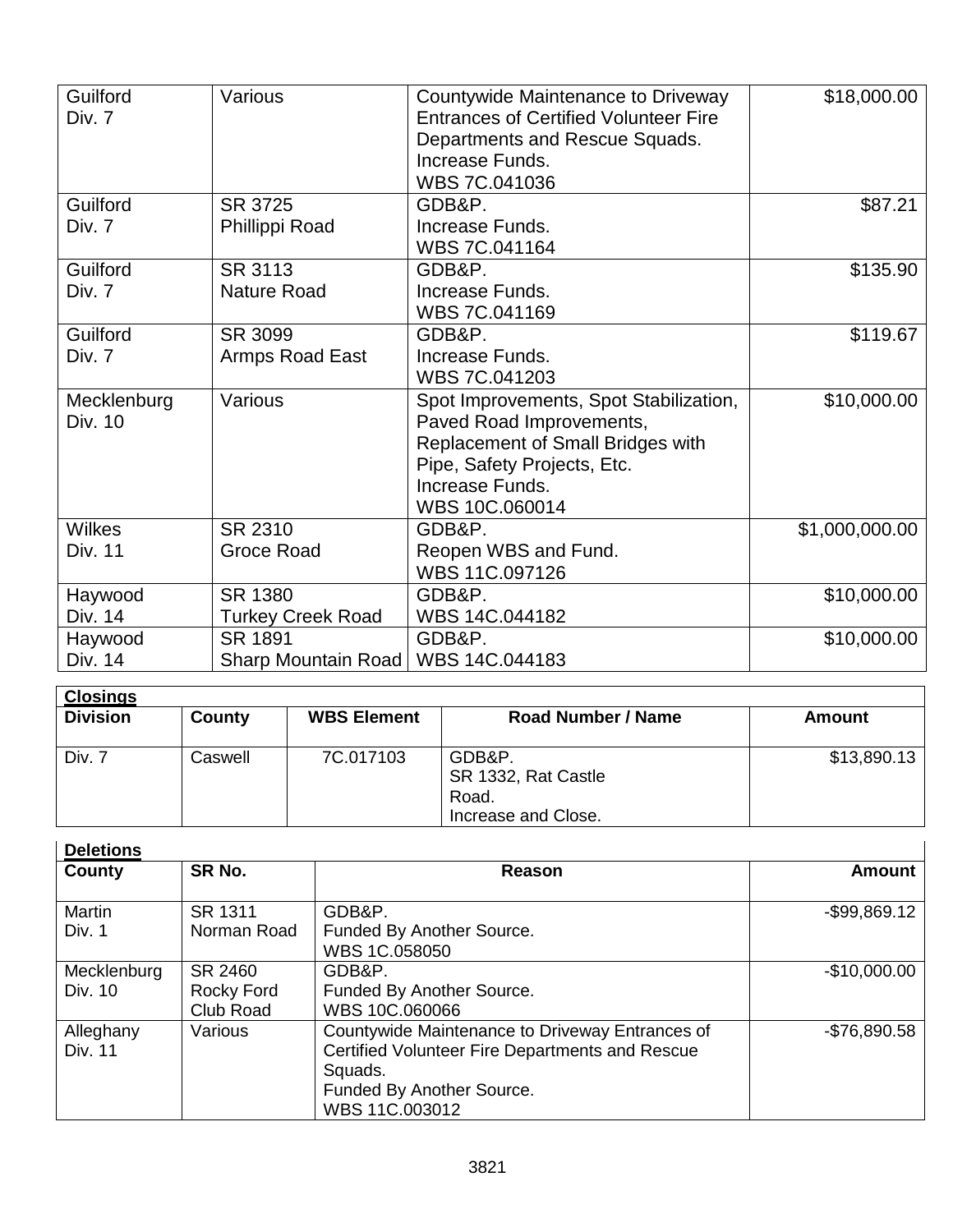**November 2016 Item E Summary:**

| 9  | <b>Projects to Establish Funds</b> | <b>Amount:</b> | \$1,118,845.10 |
|----|------------------------------------|----------------|----------------|
| -1 | <b>Projects to Close</b>           | <b>Amount:</b> | \$13,890.13    |
| 3  | <b>Projects to Delete</b>          | <b>Amount:</b> | $-$186,759.70$ |

# **Approval – Division-wide Small Construction / Statewide Contingency projects**

The Board concurred with the staff recommendations and delegated authority to the Secretary to award the following:

|                               | <b>Description</b>                                                                                                                                                                                     | <b>Type</b>           | <b>Amount</b> |
|-------------------------------|--------------------------------------------------------------------------------------------------------------------------------------------------------------------------------------------------------|-----------------------|---------------|
| Div 3<br>Onslow               | City of Jacksonville - Improve existing driveway to Montford<br>Point Marine Memorial (Memorial Gardens) & pipe lateral<br>ditch on NC-24 Business                                                     | Small<br>Construction | \$50,000.00   |
|                               | <b>WBS 45860</b>                                                                                                                                                                                       | <b>TOTAL</b>          | \$50,000.00   |
|                               |                                                                                                                                                                                                        |                       |               |
| Div 4<br>Wilson               | City of Wilson - Add protected / permitted left turn signal<br>phasing at entrance into Wilson Christian Academy at the<br>Intersection of SR 1158 (Airport Blvd) and SR 1157 (Merck                   | Contingency           | \$11,000.00   |
|                               | Rd)                                                                                                                                                                                                    | <b>TOTAL</b>          | \$11,000.00   |
|                               | <b>WBS 80027</b>                                                                                                                                                                                       |                       |               |
| Div <sub>4</sub>              | Town of Weldon - Install turn lane on SR 1641                                                                                                                                                          |                       |               |
| Wilson                        | approximately 0.5 mile from the intersection of SR 1641<br>and US-158 and an access road, approximately 1,700 ft,<br>from SR 1641 to Halifax Community College                                         | Contingency           | \$500,000.00  |
|                               | <b>WBS 80028</b>                                                                                                                                                                                       | <b>TOTAL</b>          | \$500,000.00  |
|                               |                                                                                                                                                                                                        |                       |               |
| Div 10<br>Stanly              | City of Albemarle - Widen, grade, mill, & pave; install<br>concrete monolithic islands, curb & gutter, & thermoplastic<br>pavement markings on NC-24/27 & Leonard Ave from<br>Hinson St to Spalding St | Contingency           | \$125,000.00  |
|                               | WBS 50138.3.249                                                                                                                                                                                        | <b>TOTAL</b>          | \$125,000.00  |
|                               |                                                                                                                                                                                                        |                       |               |
| Div 14<br>Jackson             | Cullowhee - Extend SR 1337 (Ledbetter Rd) on new<br>location to SR 1336 (Monteith Gap Rd)                                                                                                              | Contingency           | \$250,000.00  |
|                               | <b>WBS 44983</b>                                                                                                                                                                                       | <b>TOTAL</b>          | \$250,000.00  |
|                               |                                                                                                                                                                                                        |                       |               |
| <b>Div 14</b><br>Transylvania | City of Brevard - Construct a left turn lane on US-64 at<br><b>Brevard Academy</b>                                                                                                                     | Contingency           | \$200,000.00  |
|                               | <b>WBS 44883</b>                                                                                                                                                                                       | <b>TOTAL</b>          | \$200,000.00  |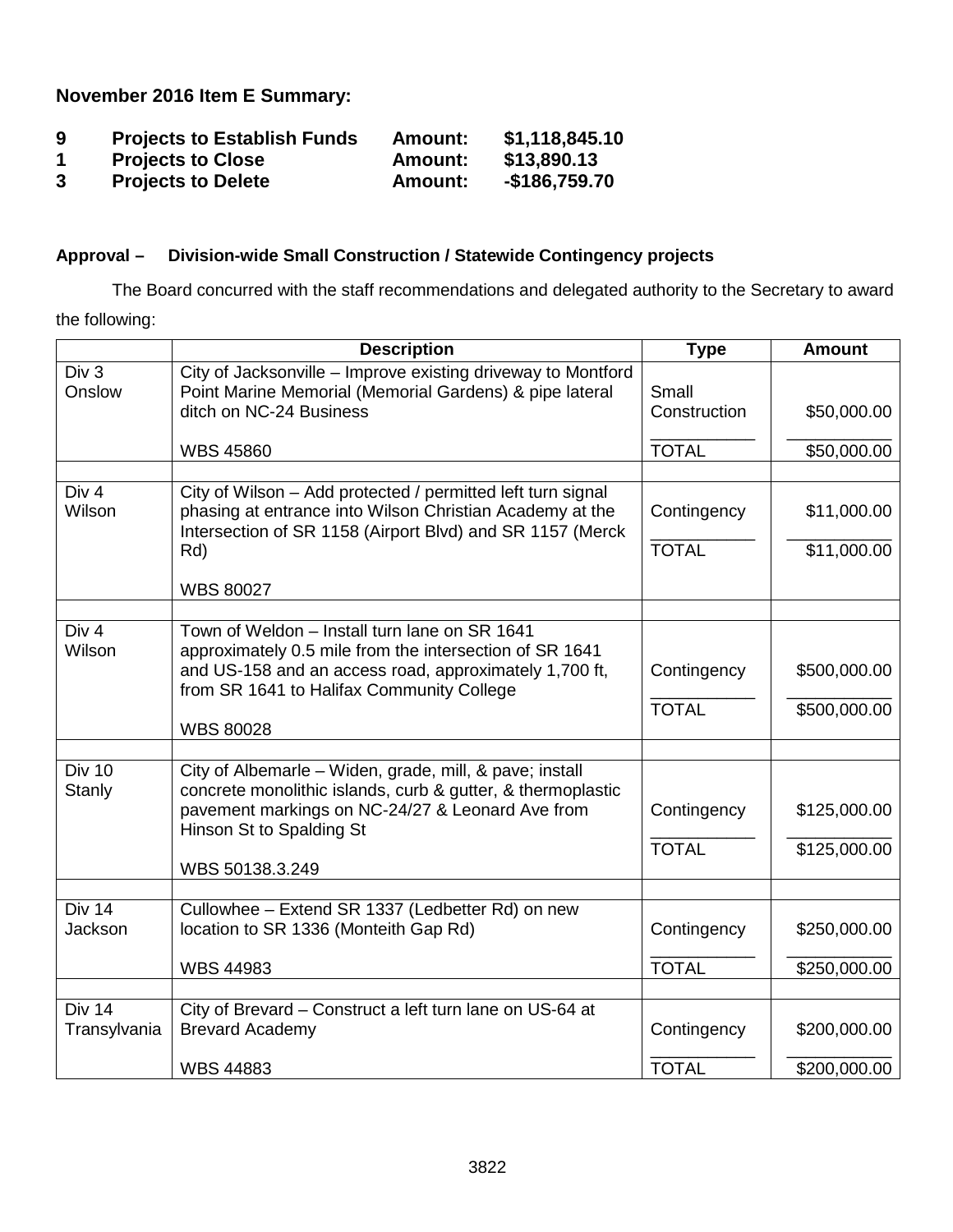## **Deletions:**

Div 8, Hoke County – WBS 43850 was established (04/13) for improvements to the intersection of SR 1305 (Wayside Rd) and US-401 to include the addition of two left turn lanes with 300' of storage each and a thru/right turn lane with appropriate taper; funded by an alternate source

| Summary: | <b>Number of Projects</b>            | 6              |
|----------|--------------------------------------|----------------|
|          | <b>Number of Divisions</b>           |                |
|          | <b>Small Construction Commitment</b> | \$50,000.00    |
|          | <b>Public Access Commitment</b>      | \$0.00         |
|          | <b>Contingency Commitment</b>        | \$1,086,000.00 |
|          | <b>Economic Development</b>          | \$0.00         |
|          | <b>TOTAL</b>                         | \$1,136,000.00 |

# **Approval –Specific Spot Safety Improvement Projects**

The Board concurred with the staff recommendations and delegated authority to the Secretary to award the following:

| <b>Town/County</b><br><b>Division</b><br>PROJ.<br><b>CATEGORY</b> | <b>Project</b><br><b>Description</b>                                                                                                                                                                                                                                                                                                                          | <b>Estimated</b><br>Cost |
|-------------------------------------------------------------------|---------------------------------------------------------------------------------------------------------------------------------------------------------------------------------------------------------------------------------------------------------------------------------------------------------------------------------------------------------------|--------------------------|
| Powellsville/<br>Bertie Co.<br>Div. 1<br>SS-4901AP                | WBS 44256.3.1<br>SR 1315 (Sally Freeman Road) between structure #29 and<br>NC 42. \$40,000.00 in construction funds has previously been approved<br>for skid treatment overlay and pavement marking revisions. Additional<br>funds are needed due to an increase in construction costs.<br>File 01-13-23548-1                                                 | \$10,000.00              |
| Fayetteville/<br>Cumberland<br>Co.<br>Div. 6<br><b>SS-4906CN</b>  | WBS 44753.3.1<br>US 401 (Raeford Road) between Wildwood Drive and US 401 (Skibo<br>Road). \$76,500.00 in construction funds has previously been approved<br>for channelization improvements. Funds need to be decreased. Due to<br>a substantial increase in construction costs, the project will be deleted<br>and WBS will be closed.<br>File 06-15-36444-1 | -\$76,500.00             |

**ITEM L SUMMARY 2 PROJECTS -\$66,500.00**

## **Action Items**

Board Member Collins abstained from voting on all projects due to lack of knowledge of projects as he was just sworn in.

## **Approval – Additions, Abandonments, and Road Name Changes to State Secondary Road System**

A motion was made by Board Member Blount, seconded by Board Member Debnam, to approve the following proposed additions and abandonments to the State Secondary Road System: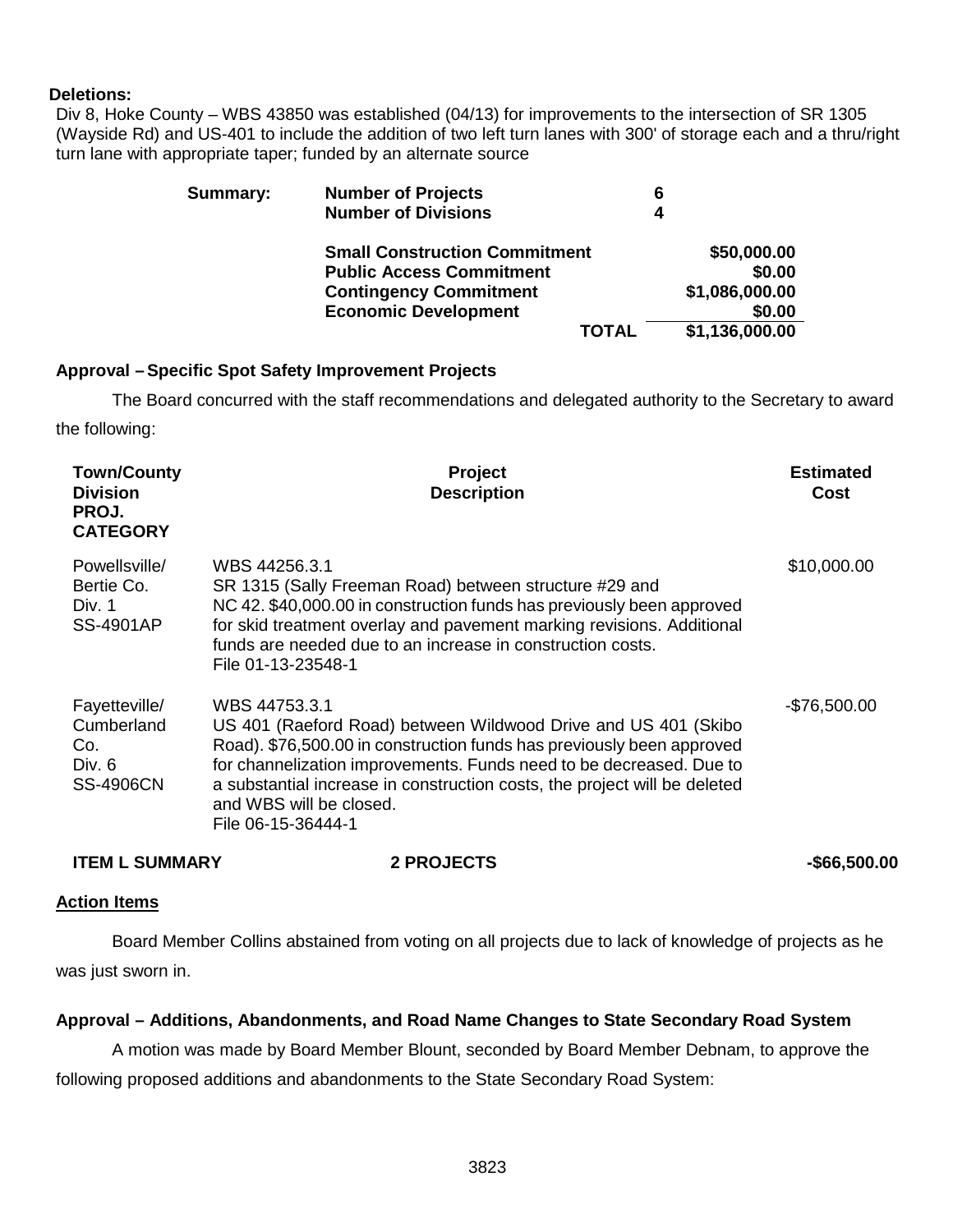# **Road Additions:**

| <b>County</b>                   | Pet. No. | Length<br>(Miles)                                                            | <b>Description</b>                                                                                                                                                                                                                                                                                          | Date of<br><b>Report</b> |
|---------------------------------|----------|------------------------------------------------------------------------------|-------------------------------------------------------------------------------------------------------------------------------------------------------------------------------------------------------------------------------------------------------------------------------------------------------------|--------------------------|
| <b>Division 2</b><br>Pitt       | 51202    | 0.07<br>0.21                                                                 | <b>Brittany Ridge Subdivision</b><br><b>Sir Morris Court</b><br>Sir Eugene Court                                                                                                                                                                                                                            | 6/8/16                   |
| <b>Division 4</b><br>Johnston   | 51203    | 0.32<br>0.04                                                                 | <b>Joseph Pointe Subdivision</b><br><b>Cotton Mill Drive</b><br><b>Textile Lane</b>                                                                                                                                                                                                                         | 8/5/16                   |
| Johnston                        | 51204    | 0.08                                                                         | <b>Lee Woods Subdivision</b><br>Lee Woods Drive                                                                                                                                                                                                                                                             | 7/20/16                  |
| <b>Division 5</b><br>Franklin   | 51205    | 0.16<br>0.15<br>0.19                                                         | <b>Heron's Landing Subdivision</b><br><b>Heron Drive</b><br><b>Snowey Egret Court</b><br>Wood Ibis Way                                                                                                                                                                                                      | 10/4/16                  |
| Franklin                        | 51206    | 0.23<br>0.14                                                                 | <b>Harrison Village Subdivision</b><br><b>Harrison Street</b><br><b>Yancey Road</b>                                                                                                                                                                                                                         | 9/29/16                  |
| <b>Division 6</b><br>Cumberland | 51207    | 0.24<br>0.12<br>0.06<br>0.31<br>0.19<br>0.23<br>0.11<br>0.26<br>0.05<br>0.07 | <b>Arlington Plantation Subdivision</b><br>Kentucky Lane, SR 3718 Ext.<br><b>Slew Drive</b><br>Northern Dancer Place<br><b>Finish Line Drive</b><br><b>Quarter Pole Lane</b><br><b>Starting Gate Drive</b><br>Rio Dosa Downs<br><b>Finish Line Drive</b><br><b>Trotter Court</b><br><b>Prospector Court</b> | 9/12/16                  |
| <b>Division 7</b><br>Guilford   | 51208    | 0.19                                                                         | <b>Englewood Forest Subdivision</b><br>Beaverbrook Drive, SR 3165 Ext.                                                                                                                                                                                                                                      | 9/16/16                  |
| Guilford                        | 51209    | 0.06<br>0.07                                                                 | <b>Henson Farms Subdivision</b><br><b>Monk Court</b><br><b>Mashoes Court</b>                                                                                                                                                                                                                                | 8/29/16                  |
| Guilford                        | 51210    | 0.12                                                                         | <b>Summit Ridge Subdivision</b><br><b>Rylan Court</b>                                                                                                                                                                                                                                                       | 9/16/16                  |
| Guilford                        | 51211    | 0.45<br>0.10                                                                 | <b>Woodfield Subdivision</b><br><b>Brigham Road</b><br><b>Merrick Court</b>                                                                                                                                                                                                                                 | 9/14/16                  |
| <b>Division 8</b><br>Randolph   | 51212    |                                                                              | <b>Uwharrie Ridge Subdivision</b>                                                                                                                                                                                                                                                                           | 9/8/16                   |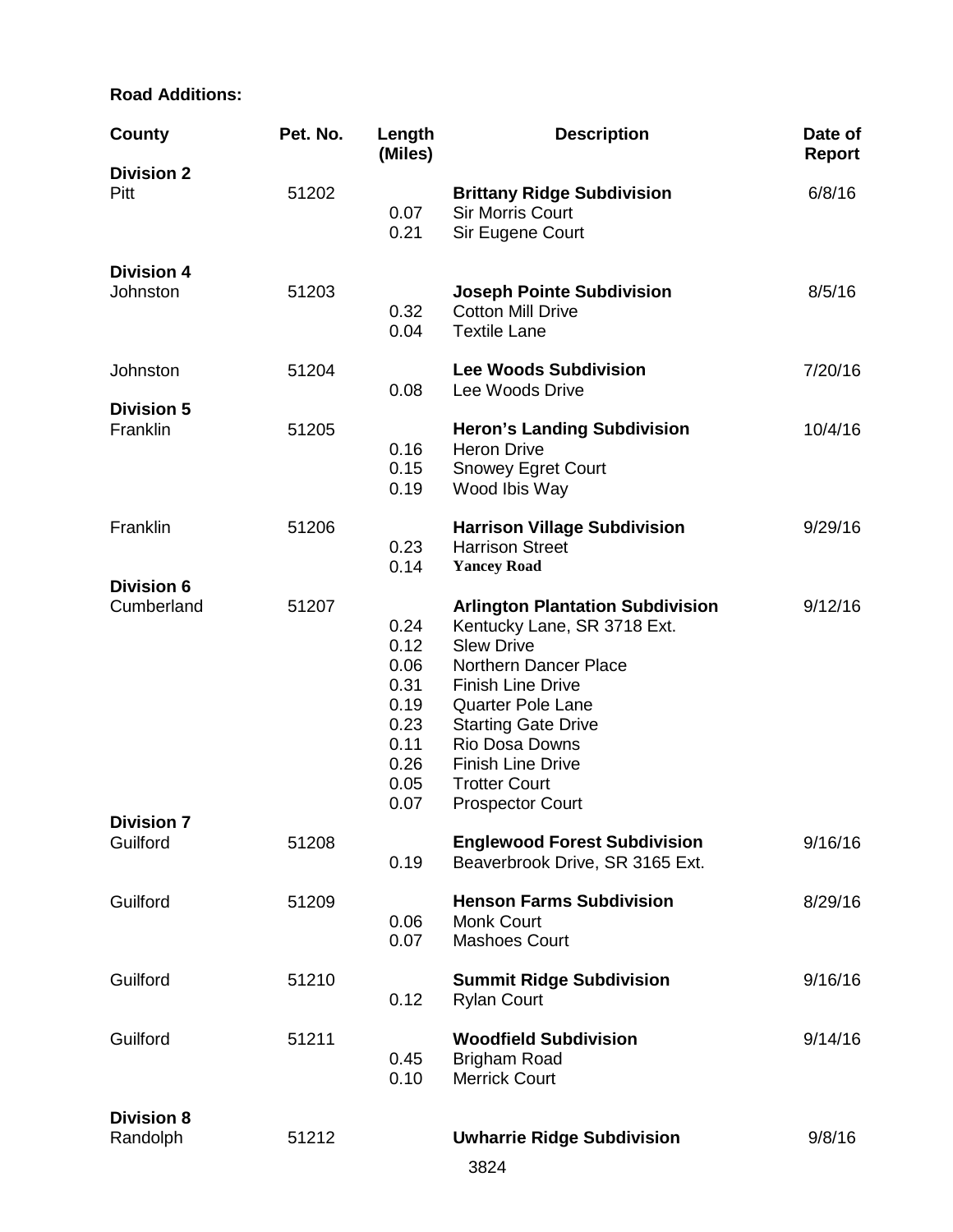| <b>Division 10</b>                    |       | 0.31         | <b>Overlook Drive</b>                                                              |         |
|---------------------------------------|-------|--------------|------------------------------------------------------------------------------------|---------|
| Union                                 | 51213 | 0.07<br>0.14 | <b>McKinley Subdivision</b><br><b>Cold Springs Road</b><br><b>Copper Tree Lane</b> | 8/1/16  |
| Union                                 | 51214 | 0.16<br>0.93 | <b>Tuscany Subdivision</b><br><b>Tuscany Drive</b><br><b>Madeira Circle</b>        | 7/15/16 |
| <b>Division 12</b>                    |       |              |                                                                                    |         |
| Alexander                             | 51215 | 0.06         | <b>Meadowridge Acres Subdivision</b><br><b>Duck Hollow Lane</b>                    | 4/13/16 |
| Gaston                                | 51216 | 0.06<br>0.08 | <b>Mary Stowe Subdivision</b><br><b>Weldon Lane</b><br><b>Washington Street</b>    | 5/19/15 |
| Iredell                               | 51217 | 0.57         | <b>Bells Crossing Subdivision</b><br><b>Bells Crossing Drive</b>                   | 5/18/16 |
| Iredell                               | 51218 | 0.16         | <b>Highland Place Subdivision</b><br>Tall Fern Loop                                | 6/11/15 |
| <b>Division 13</b><br><b>Buncombe</b> | 51219 | 0.11         | <b>Oakley Cottages Subdivision</b><br><b>Onteora Oaks Drive</b>                    | 8/25/16 |

**Summary: Number of Roads Petitioned for Addition – 37 Number of Roads Petitioned for Abandonment – 0**

# **Approval – Public Transportation**

A motion was made by Board Member Blount, seconded by Board Member Debnam, to approve the following:

| <b>Highway</b><br>Division # | 5317 - New Freedom Capital                                                                                                           | <b>Estimated Project</b><br><b>Capital</b> | Cost         |
|------------------------------|--------------------------------------------------------------------------------------------------------------------------------------|--------------------------------------------|--------------|
|                              | 16-NF-021 Eastern Band Cherokee Indian (EBCI) The capital                                                                            | \$46,000                                   | Total        |
| 14                           | replacement van will be providing the Snowbird community with a<br>much needed accessible vehicle to better meet their needs and the | \$41,400                                   | Federal      |
|                              | increased ridership.                                                                                                                 | \$0                                        | <b>State</b> |
|                              |                                                                                                                                      | \$4,600                                    | Local        |

Item I-1; 1 Project; Total Federal and State Funds \$ 41,400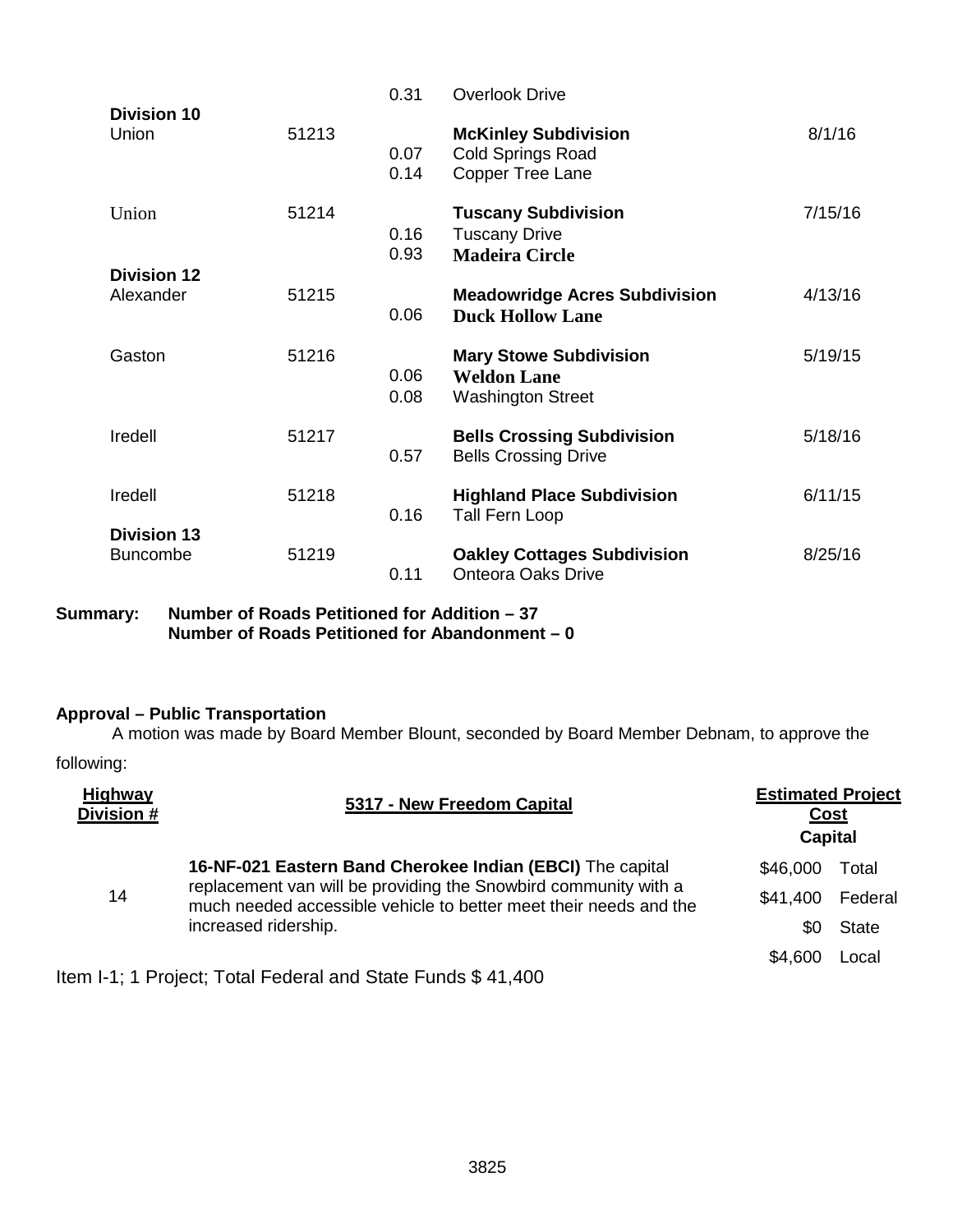#### **ADDITIONS to the Transit 2016-2025 STIP**

| STIP#    | <b>Transit Partner</b>      | <b>DESCRIPTION</b>                                            | match       | <b>FUND</b>  | <b>FY16</b><br>(000) | <b>FY17</b><br>(000) | <b>FY18</b><br>(000) | <b>FY19</b><br>(000) | <b>FY20</b><br>(000) | <b>FY21</b><br>(000) | <b>FY22</b><br>(000) |
|----------|-----------------------------|---------------------------------------------------------------|-------------|--------------|----------------------|----------------------|----------------------|----------------------|----------------------|----------------------|----------------------|
|          | Cape Fear<br>Transportation | Operating assistance for fixed<br>route serving Carolina/Kure |             |              |                      |                      |                      |                      |                      |                      |                      |
| TO-6141  | Authority                   | Beaches                                                       | <b>FUZ</b>  | <b>STPDA</b> | 75                   |                      |                      |                      |                      |                      |                      |
|          |                             |                                                               | Local       |              | 75                   |                      |                      |                      |                      |                      |                      |
|          |                             |                                                               |             |              |                      |                      |                      |                      |                      |                      |                      |
| TA-5228  | Winston-Salem<br><b>TA</b>  | <b>Replacement Bus</b>                                        | <b>FUZ</b>  | 5307         |                      | 1000                 |                      |                      |                      |                      |                      |
|          |                             |                                                               | Local       | ъ.           |                      | 200                  |                      |                      |                      |                      |                      |
|          |                             |                                                               |             |              |                      |                      |                      |                      |                      |                      |                      |
| TG-6178A | GoDurham                    | Purchase of Service                                           | <b>FEPD</b> | 5310         |                      | 100                  |                      |                      |                      |                      |                      |
|          |                             |                                                               | Local       |              |                      | 25                   |                      |                      |                      |                      |                      |

#### **MODIFICATIONS to the Transit 2016-2025 STIP**

| STIP#    | <b>Transit Partner</b> | <b>DESCRIPTION</b>             | match       | <b>FUND</b> | <b>FY16</b><br>(000) | <b>FY17</b><br>(000) | <b>FY18</b><br>(000) | <b>FY19</b><br>(000) | <b>FY20</b><br>(000) | <b>FY21</b><br>(000) | <b>FY22</b><br>(000) |
|----------|------------------------|--------------------------------|-------------|-------------|----------------------|----------------------|----------------------|----------------------|----------------------|----------------------|----------------------|
|          | Orange County          |                                |             |             |                      |                      |                      |                      |                      |                      |                      |
|          | Department on          | Mobility Management and        |             |             |                      |                      |                      |                      |                      |                      |                      |
| TQ-3002  | Aging                  | Purchase of Service/Capital    | <b>FEPD</b> | 5310        |                      | 110                  |                      |                      |                      |                      |                      |
|          |                        |                                | Local       | L           |                      | 28                   |                      |                      |                      |                      |                      |
|          |                        |                                |             |             |                      |                      |                      |                      |                      |                      |                      |
|          | Durham County          | Purchase of Demand Response    |             |             |                      |                      |                      |                      |                      |                      |                      |
| TQ-3001  | Access                 | Service/Capital                | <b>FEPD</b> | 5310        |                      | 100                  |                      |                      |                      |                      |                      |
|          |                        |                                | Local       | L           |                      | 25                   |                      |                      |                      |                      |                      |
|          |                        |                                |             |             |                      |                      |                      |                      |                      |                      |                      |
|          | DCHC MPO               |                                |             |             |                      |                      |                      |                      |                      |                      |                      |
|          | LPA/City of            |                                |             |             |                      |                      |                      |                      |                      |                      |                      |
| TQ-7002  | Durham                 | Administration of 5310 Program | <b>FEPD</b> | 5310        |                      | 48                   |                      |                      |                      |                      |                      |
|          |                        |                                |             |             |                      |                      |                      |                      |                      |                      |                      |
|          |                        |                                |             |             |                      |                      |                      |                      |                      |                      |                      |
|          | Chapel Hill            | EZ Rider Senior Shuttle -      |             |             |                      |                      |                      |                      |                      |                      |                      |
| TQ-5104  | Transit                | Provision of Service/Operating | <b>FEPD</b> | 5310        |                      | 120                  |                      |                      |                      |                      |                      |
|          |                        |                                | Local       | L           |                      | 120                  |                      |                      |                      |                      |                      |
|          |                        |                                |             |             |                      |                      |                      |                      |                      |                      |                      |
| TO-5130B | GoDurham               | Operating Assistance New route | 5307        | <b>CMAQ</b> |                      | 1100                 |                      |                      |                      |                      |                      |
|          |                        |                                | Local       |             |                      | 275                  |                      |                      |                      |                      |                      |

Item I-1A, 8 Projects, Total Federal/State funds \$2,653,000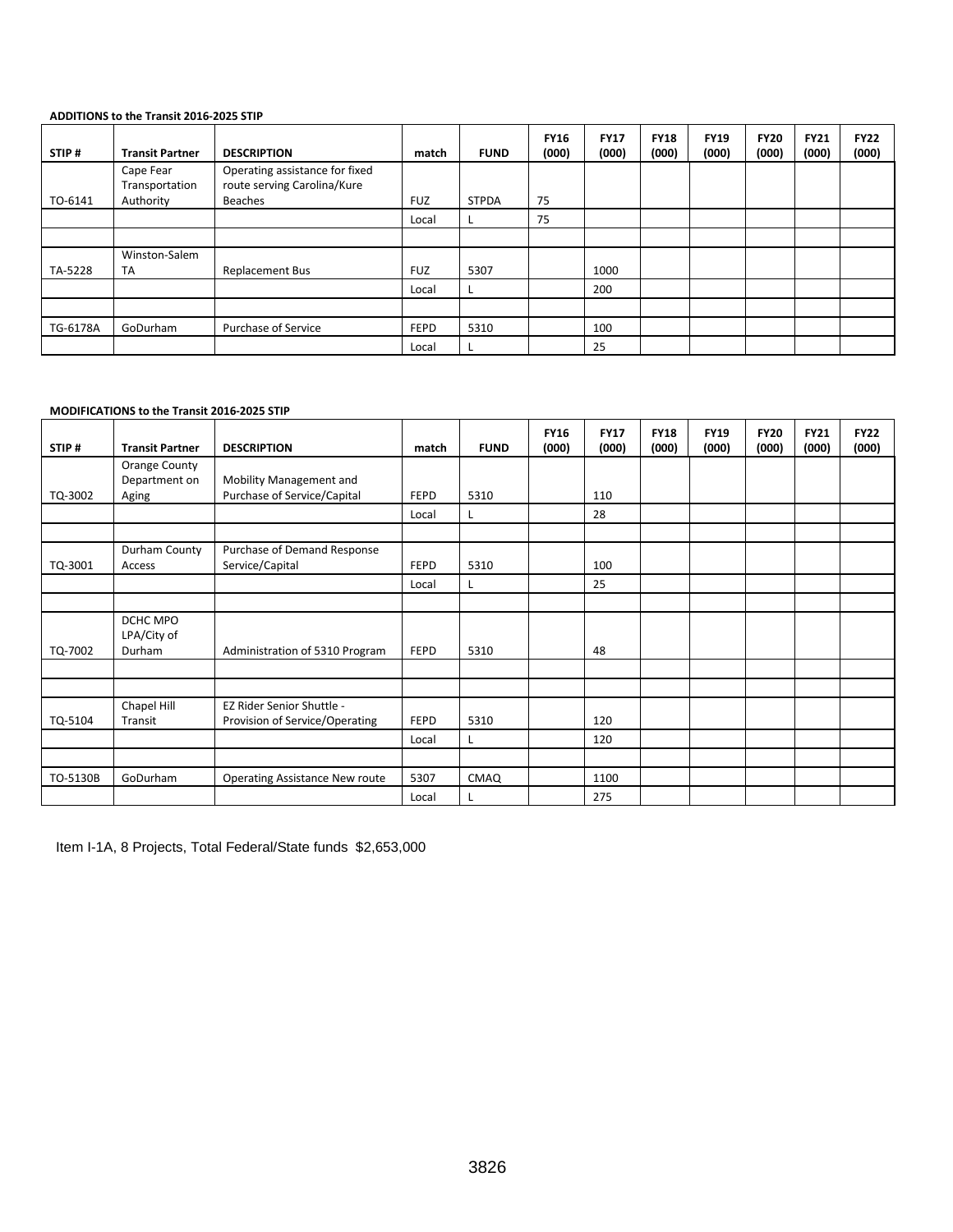# **Approval – Rail Program**

A motion was made by Board Member Blount, seconded by Board Member Debnam, to approve the following:

| <b>Town/County</b><br><b>Division</b>                                                                                | <b>Project Description</b>                                                                                                                                                                                                                                                                                                                                                                                                                                                                                                                                                                                                                                                                                                                                                                                                                                                                                                         | <b>Estimated</b><br>Cost |
|----------------------------------------------------------------------------------------------------------------------|------------------------------------------------------------------------------------------------------------------------------------------------------------------------------------------------------------------------------------------------------------------------------------------------------------------------------------------------------------------------------------------------------------------------------------------------------------------------------------------------------------------------------------------------------------------------------------------------------------------------------------------------------------------------------------------------------------------------------------------------------------------------------------------------------------------------------------------------------------------------------------------------------------------------------------|--------------------------|
| Division 4<br><b>Nash County</b>                                                                                     | The Rail Division requests reallocation of Freight Rail & Rail Crossing<br>Safety Improvement (FRRCSI) funds from the Braswell Mills project<br>located on Carolina Coastal Railway (CLNA) at milepost ABA 130.2<br>near Nashville to a 4,200-foot siding to serve the Perdue Farms<br>feedmill on CLNA near milepost ABA 131.2. The Braswell Mills project<br>is no longer being pursued. The new track is needed to accommodate<br>90-car unit grain trains. The siding will be constructed on CLNA right of<br>way. CLNA will be responsible for the remaining project costs not<br>covered by the Department. The Department will participate in the total<br>cost of the project up to \$150,000. The estimated cost of the project is<br>\$300,000.                                                                                                                                                                          | \$150,000                |
| Divisions 5, 7, 9<br>and 10<br>Wake, Durham,<br>Guilford, Rowan,<br>Cabarrus and<br>Mecklenburg<br>Counties<br>44976 | The Rail Division requests approval of State Rail Funds for the Last<br>Mile Program. The Last Mile Program will provide passengers using<br>NC ByTrain Piedmont service a transit pass that is valid for transit trip<br>for 11 local transit agencies between Raleigh and Charlotte. Local<br>transit agencies will invoice NCDOT for reimbursement for all rides<br>taken by NC ByTrain Last Mile pass holders. The requested amount<br>will cover the cost to print the passes and reimburse the local transit<br>agencies. As part of the initial program, the cost of Last Mile<br>transportation will be tracked and included as a part of NC ByTrain's<br>revenue management strategy.                                                                                                                                                                                                                                     | \$25,000                 |
| Division 6<br>Columbus<br>County<br>44972                                                                            | The Rail Division requests Board approval for the reallocation of<br>remaining state funding from the now complete Camp Lejeune Railroad<br>Feasibility Study to the RJ Corman Carolina Line (RJCS) to CSX Rail<br><b>Connector Conceptual Study. The Columbus County Economic</b><br>Development Commission has expressed interest in the RJCS being<br>connected directly to the CSXT SE line and the Port of Wilmington so<br>that freight does not have to interchange through Mullins, SC. This will<br>be a high-level study that considers the potential conceptual<br>alignments and economic impacts of a RJCS to CSX connector. The<br>study will address the following areas: Literature Review; Benefit-Cost<br>Analysis; Sector Analysis; Economic Impact Analysis; and<br>Environmental Screening. Columbus County Economic Development<br>will contribute \$19,600 towards the cost of the study to the Department. | \$66,218.20              |
| Division 9<br>Rowan County<br>80000.2.1.12                                                                           | The Rail Division requests Board approval of additional Freight Rail &<br>Rail Crossing Safety Improvement (FRRCSI) funds for the further<br>progression of ROW plan development and purchase of the alternate<br>access roadway for the closure of the highway/rail at-grade crossing of<br>Henderson Grove Church Road, SR 1526, Crossing No. 724 362M,<br>Norfolk Southern/NCRR milepost Main 336.24, in Salisbury. The<br>Department will be responsible for the design of the project. The total<br>estimated cost to the Department has been revised from \$400,000 to<br>\$900,000.                                                                                                                                                                                                                                                                                                                                         | \$500,000                |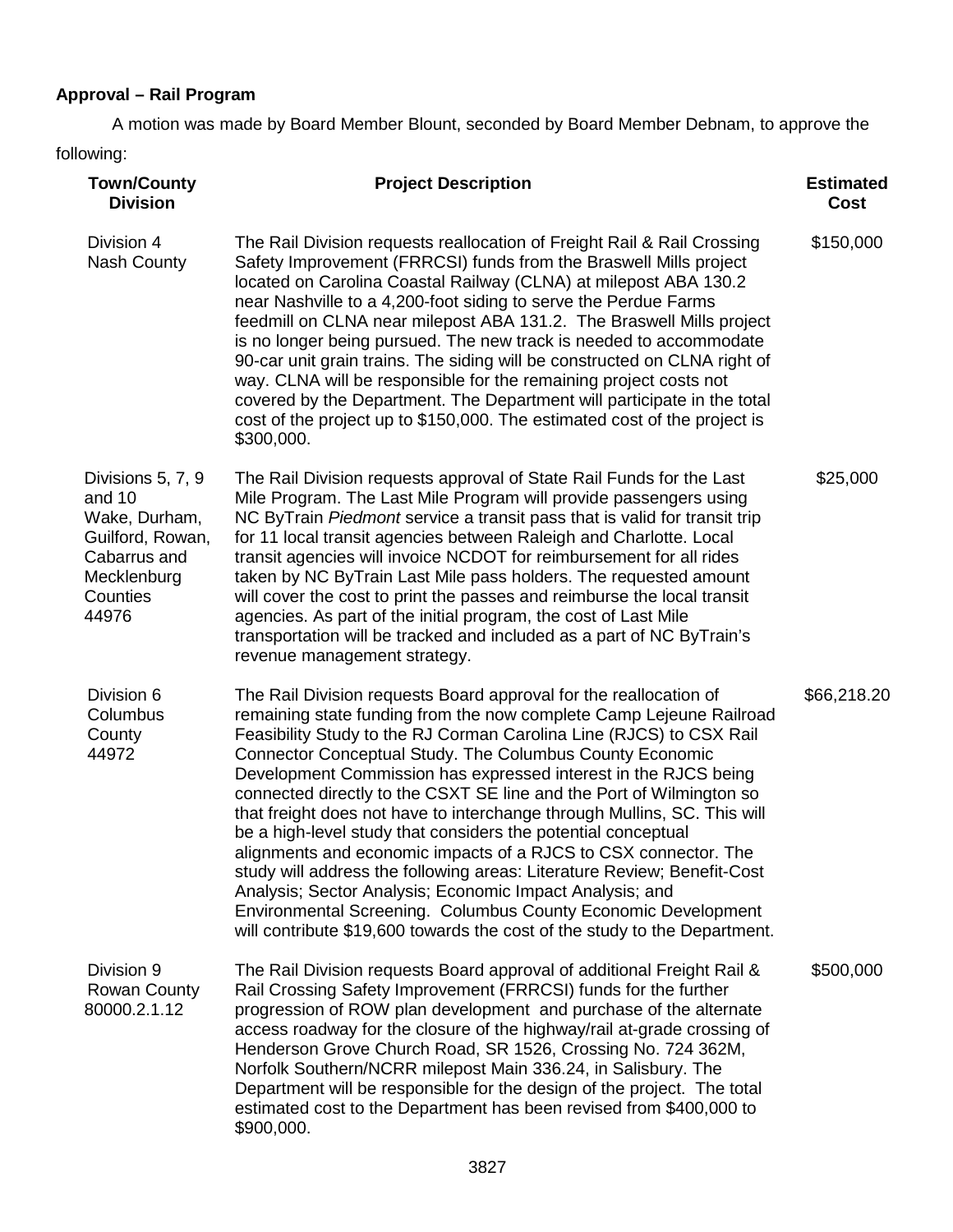TIP No. Y-5500IA

| Division 10<br>Mecklenburg<br>County<br>45361.3.FD6  | The Rail Division requests approval to award a contract to the lowest<br>responsive bidder, Progressive Contracting Company, Inc., for P&N<br>Thrift Depot Reroofing and Structural Renovations. The award will be<br>for a general construction contract that was competitively bid and<br>includes structural and architectural infrastructure to be performed by a<br>general contractor properly licensed in North Carolina. Funding is 80%<br>FHWA Enhancement Funds and 20% State Funds. The project design,<br>bidding, and construction shall comply with State Construction Office<br>requirements.                                                                                                                                                                                                                                                                                                                                                                                                                                                                                       | \$337,300 |
|------------------------------------------------------|----------------------------------------------------------------------------------------------------------------------------------------------------------------------------------------------------------------------------------------------------------------------------------------------------------------------------------------------------------------------------------------------------------------------------------------------------------------------------------------------------------------------------------------------------------------------------------------------------------------------------------------------------------------------------------------------------------------------------------------------------------------------------------------------------------------------------------------------------------------------------------------------------------------------------------------------------------------------------------------------------------------------------------------------------------------------------------------------------|-----------|
| Division 10<br><b>Cabarrus County</b><br>44098SA.1.1 | The Rail Division requests approval of State Rail Funds for the cost of<br>a Phase II Harrisburg Train Station Feasibility Study. The Town of<br>Harrisburg is located half way between Charlotte and Kannapolis, and<br>the potential ridership could provide revenue increase for the state<br>supported passenger train services. Funds will be used to produce<br>conceptual station and parking lot designs for the preferred site,<br>develop cost estimates and analyze potential ridership and revenue.<br>Notice to proceed on the study is contingent on the Harrisburg Town<br>Council selecting and acquiring a site for the station.                                                                                                                                                                                                                                                                                                                                                                                                                                                  | \$150,000 |
| Division 11<br><b>Wilkes County</b><br>80000.1.4.30  | The Rail Division requests Board approval of additional Freight Rail &<br>Rail Crossing Safety Improvement (FRRCSI) funds for bridge renewal<br>on the Yadkin Valley Railway (YVRR) K Branch rail corridor to improve<br>bridge safety and operating efficiency. The initial project cost of<br>\$60,000 was approved at the February 2016 board meeting. In order to<br>complete the necessary repairs on the bridge structure, YVRR has<br>requested an additional \$15,000. The total cost of the Department's<br>participation has been revised from \$60,000 to \$75,000, as has<br>YVRR's. The estimated cost of the project is \$150,000.                                                                                                                                                                                                                                                                                                                                                                                                                                                   | \$15,000  |
| Division 12<br><b>Iredell County</b>                 | The Rail Division requests Board approval of Freight Rail & Rail<br>Crossing Safety Improvement (FRRCSI) funds for the extension of<br>existing rail industrial access track to serve Project Sparrow. The<br>company is expanding an existing facility in Iredell County, and<br>proposes to create a minimum of 27 jobs during the first two years,<br>investing a total of \$64 million in the project. The company anticipates<br>shipping 220 carloads of rail freight per year and additional rail access<br>is required in order to develop the Iredell County site. Funding is<br>contingent on a completed Rail Industrial Access Program (RIAP)<br>application, an environmental review, a construction schedule that<br>complies with grant requirements, all other RIAP/FRRCSI program<br>requirements being satisfied, and on implementation of transportation<br>improvements necessary to protect the safety of contractors and<br>employees of Project Sparrow. The total cost to the Rail Division is not<br>to exceed \$131,250. The estimated cost of the project is \$375,000. | \$131,250 |
| Division 14<br><b>Swain County</b>                   | The Rail Division requests Board approval of Freight Rail & Rail<br>Crossing Safety Improvement (FRRCSI) funds for a 1,480-foot spur to<br>serve the proposed Swain County Turntable on the Great Smoky<br>Mountain Railroad (GSMR) near MP T 64.0 in Bryson City. The new<br>track is needed to access a turntable which will allow GSMR to turn and                                                                                                                                                                                                                                                                                                                                                                                                                                                                                                                                                                                                                                                                                                                                              | \$75,000  |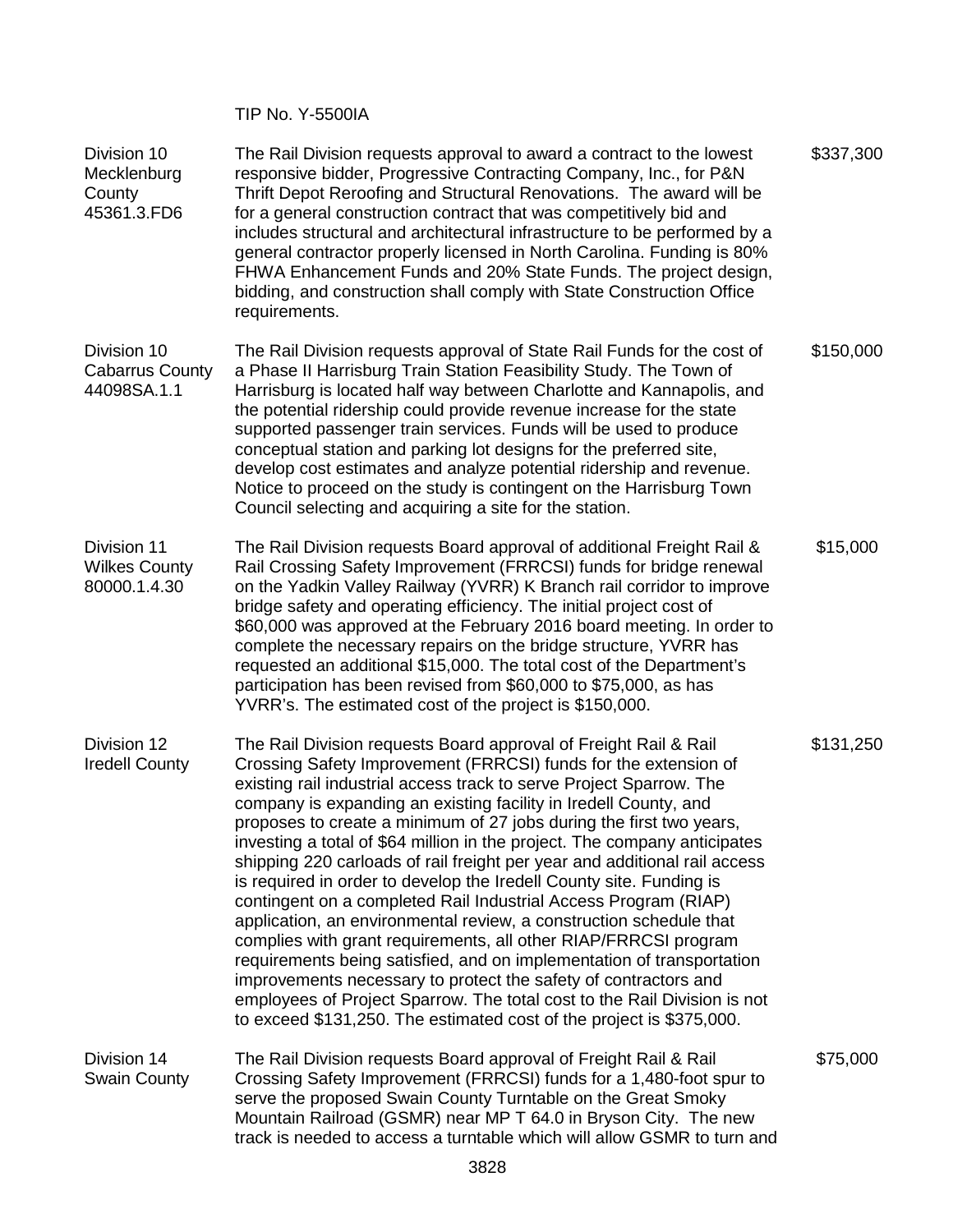operate their steam locomotive. The turntable has been constructed on land owned by Swain County. GSMR is responsible for the remaining project costs not covered by the Department. The Department will participate in the total cost of the project up \$75,000. The estimated cost of the project is \$204,705.

# **ITEM I-2 SUMMARY – 9 PROJECTS – (TOTAL FEDERAL AND STATE) \$1,449,768.20**

## **Approval – Aviation Program**

A motion was made by Board Member Blount seconded by Board Member Debnam, to approve the following:

| <b>Division</b><br><b>Airport</b>                                  | <b>Project Title</b><br><b>Project Description</b><br>[Partner Connect #]                                                                                                                                                                                                                                                                                                                                        | <b>Estimated</b><br><b>Cost</b> |
|--------------------------------------------------------------------|------------------------------------------------------------------------------------------------------------------------------------------------------------------------------------------------------------------------------------------------------------------------------------------------------------------------------------------------------------------------------------------------------------------|---------------------------------|
| Division 3<br>Wilmington International<br>Airport                  | <b>North GA Redevelopment Improvements</b><br>Redevelop north general aviation (GA) terminal area apron site for<br>a second Fixed Base Operator or other compatible use. This<br>project is a reallocation of space from the south GA area. Project<br>includes access road/parking area, stormwater improvements,<br>aircraft wash pad/apron expansion, and security gates meeting<br>TSA requirements. [3605] | \$1,500,000                     |
| scope of work will be reimbursed.                                  | ITEM I-4 SUMMARY - 1 PROJECT - (TOTAL STATE COST) \$1,500,000<br>**Project selection and approval for award. Estimated costs are shown; only eligible costs within the project                                                                                                                                                                                                                                   |                                 |
|                                                                    | <b>Approval of Specific State Funds for Construction Projects</b>                                                                                                                                                                                                                                                                                                                                                |                                 |
|                                                                    | A motion was made by Board Member Blount seconded by Board Member Debnam, to approve the                                                                                                                                                                                                                                                                                                                         |                                 |
| following:                                                         |                                                                                                                                                                                                                                                                                                                                                                                                                  |                                 |
| Town/<br>County<br><b>Division</b><br>PROJ.<br><b>CATEGORY</b>     | Project<br><b>Description</b>                                                                                                                                                                                                                                                                                                                                                                                    | <b>Estimated</b><br>Cost        |
| Greensboro/<br>Guilford Co.<br>Div. 7<br>U-4750<br><b>DIVISION</b> | WBS 39581.3.1<br>Hornaday Road Extension from the current terminus to Chimney Rock Road.<br>\$4,716,000.00 has previously been approved for construction. Funds need<br>to be decreased (\$1,333,450.34). WBS will be closed.                                                                                                                                                                                    | $-$1,333,450.34$                |
| Statewide<br>M-0194<br><b>STATEWIDE</b>                            | WBS 34263.1.1<br>Feasibility Studies<br>by Division<br>of Planning<br>Programming.<br>and<br>\$25,300,381.00 has previously been approved for feasibility studies.<br>Additional funds are requested.                                                                                                                                                                                                            | \$3,000,000.00                  |
| <b>ITEM J SUMMARY</b>                                              | <b>2 PROJECTS</b>                                                                                                                                                                                                                                                                                                                                                                                                | \$1,666,549.66                  |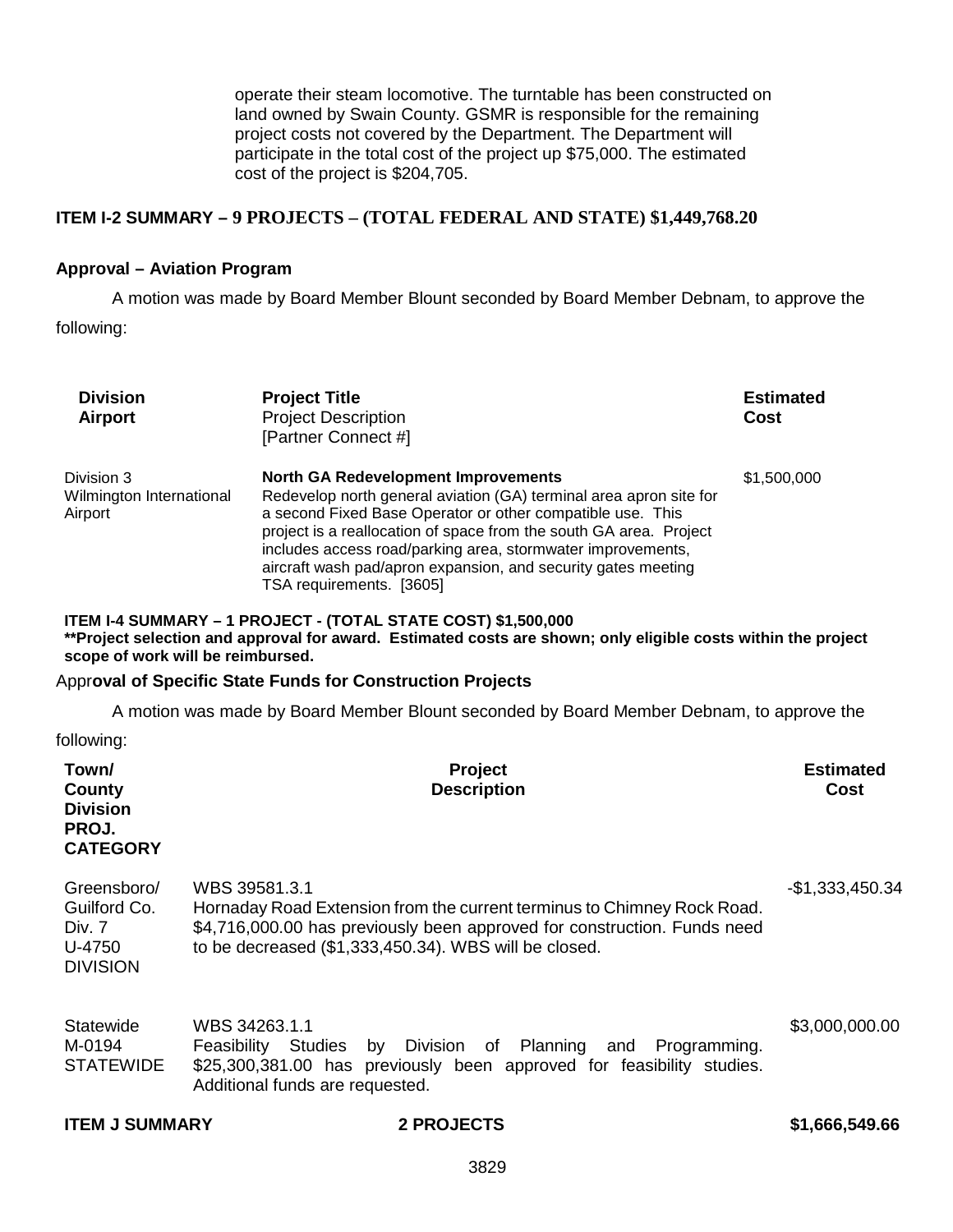# **Approval - State Highway Trust Funds - Strategic Transportation Investments**

A motion was made by Board Member Blount, seconded by Board Member Debnam, to approve the following:

| Town/<br>County<br><b>Division</b><br>PROJ.<br><b>CATEGORY</b>     | Project<br><b>Description</b>                                                                                                                                                                                                                                                                                                                                       | <b>Estimated</b><br>Cost |
|--------------------------------------------------------------------|---------------------------------------------------------------------------------------------------------------------------------------------------------------------------------------------------------------------------------------------------------------------------------------------------------------------------------------------------------------------|--------------------------|
| Northampton<br>Co.<br>Div. 1<br>R-2582A<br><b>STATEWIDE</b>        | WBS 34472.2.S1<br>US 158 from I-95 / NC 46 in Roanoke Rapids to SR 1312<br>(St. John Church Road) in Northampton County. \$8,040,000.00 has<br>previously been approved for early acquisition of specific parcels. Funds<br>need to be decreased (\$7,944,225.49). WBS will be closed. This is a<br><b>Strategic Transportation Investments Transition project.</b> | -\$7,944,225.49          |
| Statewide<br>Div. 2<br>M-0488G<br><b>STATEWIDE</b>                 | WBS 46404.1.7<br>Greenville Southwest Bypass - Map Act Lawsuit. \$200,000.00 has<br>previously been approved for preliminary engineering / legal services.<br>Funds need to be decreased (\$184,333.73). WBS will be closed due to<br>change of Strategic Transportation Investments Tier to Regional. (New<br>WBS # is 46404.1.16).                                | $-$182,350.08$           |
| Jones/ Onslow<br>Cos.<br>Div. 2/3<br>R-2514WM<br><b>STATEWIDE</b>  | WBS 34442.4.2<br>US 17 (North of Jacksonville) from SR 1327/SR 1410 (Kellum Loop Road)<br>to SR 1330/SR 1439 (Deppe Loop Road/Spring Hill Road) South of<br>Belgrade. \$5,076,744.00 has previously been approved for wetland<br>mitigation. Additional funds are requested. This is a Strategic<br><b>Transportation Investments Transition project.</b>           | \$126,410.92             |
| Johnston Co.<br>Div. 4<br>R-5722<br><b>DIVISION</b>                | WBS 50216.2.1<br>SR 1913 (Wilson's Mills Road) from SR 1501 (Swift Creek Road) to east of<br>SR 1908 (Fire Department Road). Initial funds are requested for full right of<br>way.                                                                                                                                                                                  | \$215,000.00             |
| Durham Co<br>Div. 5<br>U-4722<br><b>REGIONAL</b>                   | WBS 41575.1.R1<br>US 501 (Roxboro Road) from US 501 Bypass (Duke Street) to SR 1640<br>(Goodwin Road). \$1,000,000.00 has previously been approved for<br>preliminary engineering. Funds need to be decreased (\$999,953.64). WBS<br>will be closed.                                                                                                                | -\$999,953.64            |
| Creedmoor/<br>Granville Co.<br>Div. 5<br>R-5707<br><b>REGIONAL</b> | WBS 46379.1.1<br>NC 56 at US 15 and NC 50 in Creedmoor. \$230,000.00 has previously been<br>approved for preliminary engineering. Additional funds are requested.                                                                                                                                                                                                   | \$170,000.00             |
| Guilford Co.<br>Div. 7<br>I-5110A<br><b>STATEWIDE</b>              | WBS 42345.3.S3<br>I-73 from NC 68 to Greensboro Western Loop. \$3,570,425.00 has<br>previously been approved for construction. Funds need to be decreased.<br>(3,570,425.00). WBS will be closed. This is a Strategic Transportation<br><b>Investments Transition project.</b>                                                                                      | $-$ \$3,570,425.00       |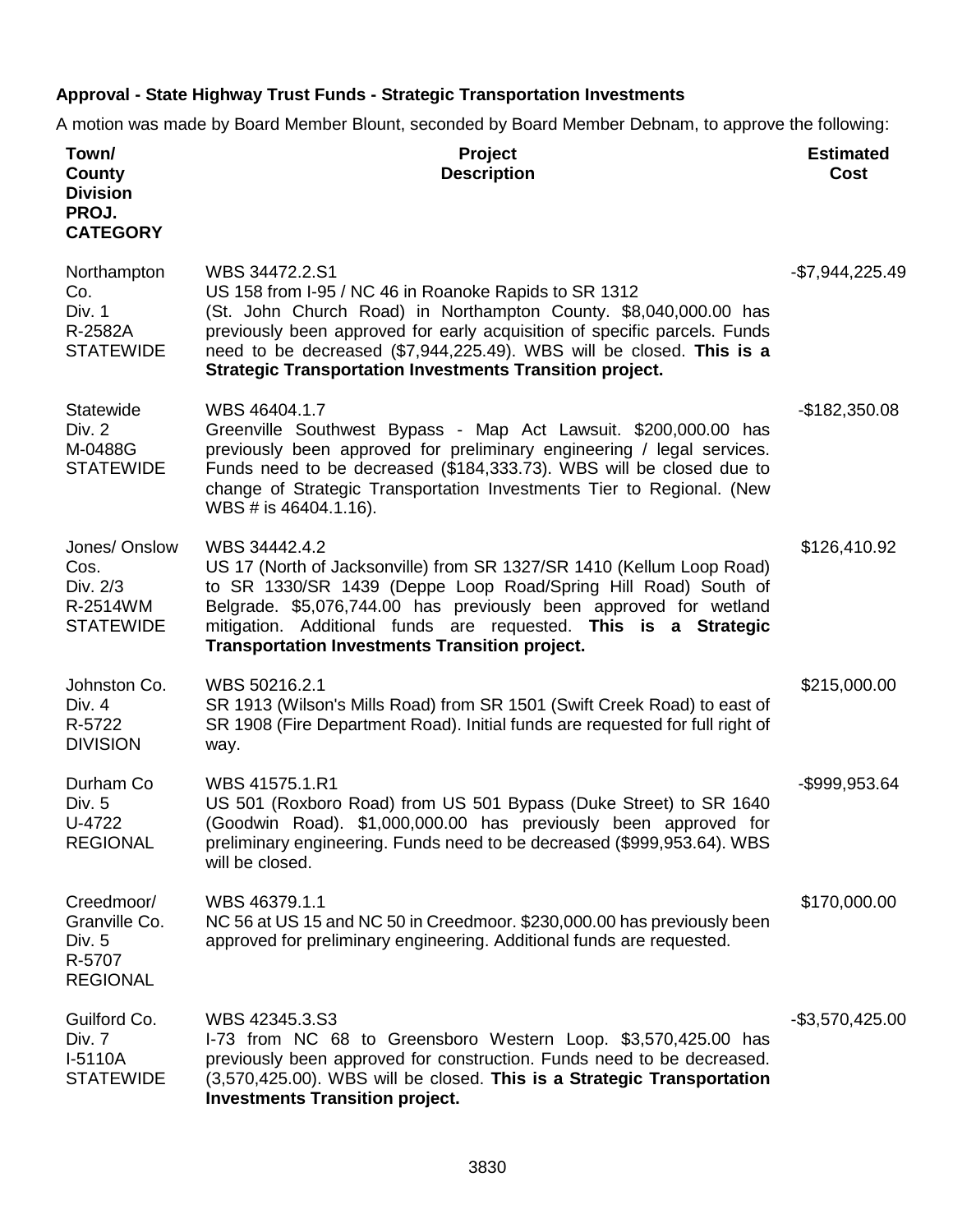| Guilford/<br>Rockingham<br>Co.<br>Div. 7<br>R-2413WM<br><b>STATEWIDE</b> | WBS 34429.4.1<br>Future I-73 from NC 68 at SR 2011 (Edgefield Road) in Guilford County to<br>US 220-NC 68 Intersection in Rockingham County. \$5,425,149.00 has<br>previously been approved for wetland mitigation. Additional funds are<br>requested. This is a Strategic Transportation Investments Transition<br>project.         | \$135,086.22    |
|--------------------------------------------------------------------------|--------------------------------------------------------------------------------------------------------------------------------------------------------------------------------------------------------------------------------------------------------------------------------------------------------------------------------------|-----------------|
| Orange Co.<br>Div. 7<br>P-5701<br><b>DIVISION</b>                        | WBS 46395.1.1<br>Norfolk Southern H Line, Milepost 41.7 in Hillsborough. Initial funds are<br>requested for preliminary engineering.                                                                                                                                                                                                 | \$810,000.00    |
| Chatham Co.<br>Div. 8<br>U-5737<br><b>REGIONAL</b>                       | WBS 54027.1.2<br>U 64 (East 11th Street) from North Glenn Avenue to US 421 in Siler City.<br>Initial funds are requested for preliminary engineering.                                                                                                                                                                                | \$1,000,000.00  |
| Forsyth Co.<br>Div. 9<br>R-2247EA<br><b>REGIONAL</b>                     | WBS 34409.2.27<br>Winston-Salem Northern Beltway from NC 67 to south of US 52.<br>\$100,000.00 has previously been approved for right of way. Additional<br>funds are requested.                                                                                                                                                     | \$700,000.00    |
| Forsyth Co.<br>Div. 9<br><b>R-2247EB</b><br><b>STATEWIDE</b>             | WBS 34409.2.28<br>Winston-Salem Northern Beltway Interchange at US 52. Initial funds are<br>requested for Map Act Appraisal & future acquisition of specific parcels.                                                                                                                                                                | \$100,000.00    |
| Winston-Salem/<br>Forsyth Co.<br>Div. 9<br>U-2579<br><b>STATEWIDE</b>    | WBS 34839.2.19<br>The Winston-Salem Northern Beltway (Eastern Section) from US 52 to US<br>311. Initial funds are requested for Map Act Appraisal & future acquisition<br>of specific parcels for segments D, E and F.                                                                                                               | \$1,200,000.00  |
| Winston-Salem/<br>Forsyth Co.<br>Div. 9<br>U-2579<br><b>REGIONAL</b>     | WBS 34839.2.20<br>The Winston-Salem Northern Beltway (Eastern Section) from US 52 to US<br>311. Initial funds are requested for Map Act Appraisal & future acquisition<br>of specific parcels for segments AA, AB, B and C.                                                                                                          | \$1,600,000.00  |
| Forsyth Co.<br>Div. 9<br>U-2579WM<br><b>STATEWIDE</b>                    | WBS 34839.4.1<br>Winston-Salem Northern Beltway Eastern Section (Future I-74) from US 52<br>to US 311. \$6,855,678.00 has previously been approved for wetland<br>mitigation. Additional funds are requested.                                                                                                                        | \$170,706.38    |
| Kannapolis/<br>Cabarrus Co.<br>Div. 10<br>U-3440<br><b>REGIONAL</b>      | WBS 39010.3.2<br>NC 3 from proposed West Side Bypass (Project U-2009) to SR 1691 (Loop<br>Road) in Kannapolis. Initial funds are requested for construction based on<br>the estimate from the 12-month Tentative Letting List published September<br>26, 2016. This is a Strategic Transportation Investments Transition<br>project. | \$24,200,000.00 |
| Mecklenburg<br>Co.<br>Div. 10                                            | WBS 46452.1.1<br>Potts-Sloan-Beatty Connector in Davidson. Initial funds are requested for<br>preliminary engineering.                                                                                                                                                                                                               | \$150,000.00    |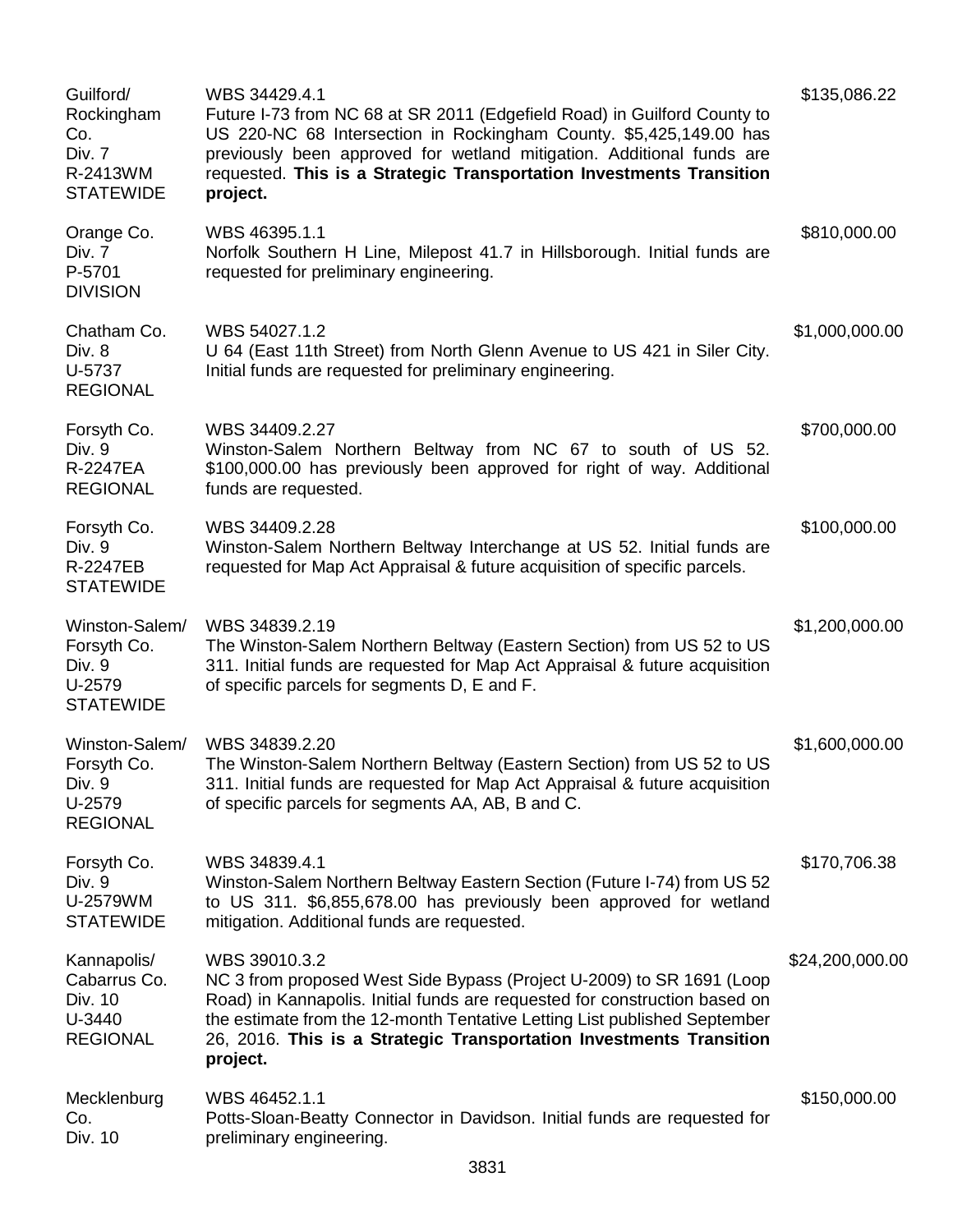U-5907 BONUS ALLOCATION

| Hickory/<br>Catawba Co.<br>Div. 12<br>$U-5510$<br><b>DIVISION</b>   | WBS 45532.2.1<br>SR 1468 (Sweetwater Road Extension) from US 70 to SR 1148 (Startown<br>Road). Initial funds are requested for full right of way and utilities.                                                                                                                                                                                                                                                                                                         |                                                                           | \$1,400,000.00                                                        |
|---------------------------------------------------------------------|-------------------------------------------------------------------------------------------------------------------------------------------------------------------------------------------------------------------------------------------------------------------------------------------------------------------------------------------------------------------------------------------------------------------------------------------------------------------------|---------------------------------------------------------------------------|-----------------------------------------------------------------------|
| Cleveland Co.<br>Div. 12<br>R-2707<br><b>REGIONAL</b>               | WBS 34497.2.12<br>US 74 Bypass from existing US 74 west of Shelby to existing US 74 east of<br>Shelby. Initial funds are requested for Map Act Appraisal & future<br>acquisition of specific parcels for segments C, D and E.                                                                                                                                                                                                                                           |                                                                           | \$500,000.00                                                          |
| Iredell Co.<br>Div. 12<br>R-5100<br><b>DIVISION</b>                 | WBS 41890.1.D1<br>SR 1109 (Williamson Road) from I-77 to NC 150. \$500,000.00 has<br>previously been approved for preliminary engineering. Additional funds are<br>requested.                                                                                                                                                                                                                                                                                           |                                                                           | \$576,621.00                                                          |
| <b>Statewide</b><br>Div. 12<br>M-0488A<br><b>STATEWIDE</b>          | WBS 46404.1.1<br>Shelby Bypass - Map Act Lawsuit. \$437,010.00 has previously been<br>approved for preliminary engineering. Additional funds are requested. WBS<br>will be closed due to change of Strategic Transportation Investments Tier<br>to Regional. (New WBS # is 46404.1.4).                                                                                                                                                                                  |                                                                           | \$27,843.88                                                           |
| Yancey/<br>Mitchell Cos.<br>Div. 13<br>R-2519WM<br><b>STATEWIDE</b> | WBS 35609.4.1<br>US 19E from SR 1336 (Jack's Creek Road) to multi-lane section west of<br>Spruce Pine. \$4,406,012.00 has previously been approved for wetland<br>mitigation. Additional funds are requested. This is a Strategic<br><b>Transportation Investments Transition project.</b>                                                                                                                                                                              |                                                                           | \$109,709.71                                                          |
| Jackson Co.<br>Div. 14<br>R-5206<br><b>DIVISION</b>                 | WBS 42974.3.3<br>SR 1449 (Cope Creek Rd.) from SR 1710 to US 23/74. \$2,210,000.00 has<br>previously been approved for construction. Additional funds are requested.<br>This is a Strategic Transportation Investments Transition project.                                                                                                                                                                                                                              |                                                                           | \$500,000.00                                                          |
| Statewide<br>M-0479<br>SW/REG/DIV                                   | WBS 46314.1.S1<br>Statewide project development and environmental analysis, preliminary<br>engineering for miscellaneous projects. \$1,220,000.00 has previously been<br>approved for preliminary engineering. Additional funds are needed to cover<br>expenditures that have exceeded the previously authorized budget.<br>Additional funds are requested using 40% Statewide (\$64,000.00) /<br>30% Regional (\$48,000.00) / 30% Division (\$48,000.00) Tier funding. |                                                                           | \$160,000.00                                                          |
| <b>INVESTMENTS</b>                                                  | STATEWIDE STRATEGIC TRANSPORTATION INVESTMENTS<br>REGIONAL STRATEGIC TRANSPORTATION INVESTMENTS<br>DIVISION STRATEGIC TRANSPORTATION INVESTMENTS<br>STATEWIDE/REGIONAL/DIVISION STRATEGIC TRANSPORTATION                                                                                                                                                                                                                                                                | <b>10 PROJECTS</b><br><b>7 PROJECTS</b><br><b>5 PROJECTS</b><br>1 PROJECT | $-$9,827,243.46$<br>\$27,170,046.36<br>\$3,501,621.00<br>\$160,000.00 |
|                                                                     | BONUS ALLOCATION STRATEGIC TRANSPORATION INVESTMENTS                                                                                                                                                                                                                                                                                                                                                                                                                    | 1 PROJECT                                                                 | \$150,000.00                                                          |
|                                                                     | <b>STRATEGIC TRANSPORTATION INVESTMENTS</b>                                                                                                                                                                                                                                                                                                                                                                                                                             | <b>24 PROJECTS</b>                                                        | \$21,154,423.90                                                       |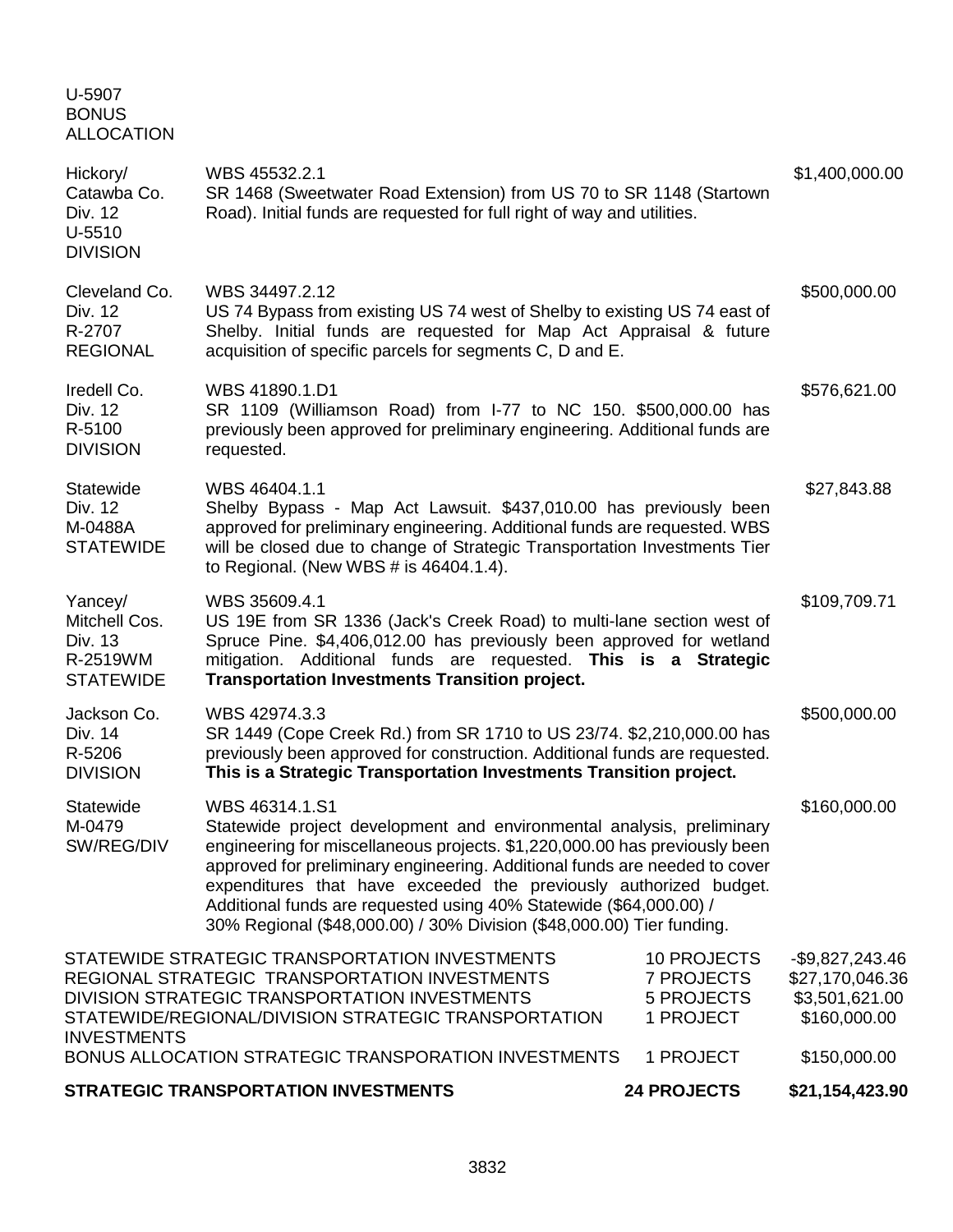# **Approval - Funds for Specific Federal–Aid Projects**

A motion was made by Board Member Blount, seconded by Board Member Debnam, to approve the following: Funding for Transition Period projects is excluded from the Transportation Investment Strategy Formula.

# **Division 1 Interstate**

| Town/<br><b>County/PROJ</b><br><b>CATEGORY</b>                  | Project<br><b>Description</b>                                                                                                                                                                                                                                                                                                                                                                                                                   | <b>Estimated</b><br><b>Cost</b>                                                         |
|-----------------------------------------------------------------|-------------------------------------------------------------------------------------------------------------------------------------------------------------------------------------------------------------------------------------------------------------------------------------------------------------------------------------------------------------------------------------------------------------------------------------------------|-----------------------------------------------------------------------------------------|
| Northampton<br>Co.<br>I-5839<br><b>STATEWIDE</b>                | 53045.1.1, NHPIM-0095(036)<br>I-95 from the Halifax County Line to SR 1201 (Macon<br>Price Road). Funds are needed for preliminary<br>engineering.                                                                                                                                                                                                                                                                                              | \$10,000.00<br>Cost<br>\$8,000.00<br>Fed.<br>\$2,000.00 State                           |
|                                                                 | <b>Bridge</b>                                                                                                                                                                                                                                                                                                                                                                                                                                   |                                                                                         |
| Dare Co.<br><b>B-2500B</b><br><b>REGIONAL</b>                   | 32635.2.10, BRNHF-0012(056)<br>Rodanthe on NC 12 long term improvements, Phase II.<br>Funds are needed for right of way. This is a Design-<br><b>Build Project.</b> Project is subject to FHWA Approval.                                                                                                                                                                                                                                        | \$840,000.00<br>Cost<br>\$672,000.00<br>Fed.<br>\$168,000.00 State                      |
| Dare Co.<br><b>B-2500B</b><br><b>REGIONAL</b>                   | 32635.3.10, BRNHF-0012(056)<br>Rodanthe on NC 12 long term improvements, Phase II.<br>Funds are needed for construction based on the estimate<br>from the<br>12-Month Tentative Letting List published on July 19,<br>2016. This is a three (3) year Cash Flow project with<br>\$58,134,000.00 in FY17, \$58,134,000.00 in FY18 and<br>\$58,132,000.00 in FY 19. This is a Design-Build<br><b>Project.</b> Project is subject to FHWA approval. | \$174,400,000.00<br>Cost<br>\$139,520,000.00<br>Fed.<br>\$34,880,000.00<br><b>State</b> |
|                                                                 | <b>Rail Program</b>                                                                                                                                                                                                                                                                                                                                                                                                                             |                                                                                         |
| Garysburg/<br>Northampton<br>Co.<br>Z-5400AH<br><b>DIVISION</b> | 43600.3.91, STPRR-0113(005)<br>Railway-Highway Grade Crossing Safety Project. School<br>Road at CSX Crossing #630 120E in Garysburg. Funds<br>are needed for construction.                                                                                                                                                                                                                                                                      | \$210,000.00<br>Cost<br>\$189,000.00<br>Fed.<br>\$21,000.00 State                       |
|                                                                 | <b>Division 2</b><br><b>Safety</b>                                                                                                                                                                                                                                                                                                                                                                                                              |                                                                                         |
| Craven Co.<br>W-5601BE<br><b>DIVISION</b>                       | 50138.3.58, HSIP-1004(060)<br>SR 1167 (Kelso / Williams Road) west of SR 1175<br>(Aviation Drive) toward SR 1004 (Madame Moore Lane).<br>\$40,000.00 has previously been approved for<br>construction. Additional funds are requested.                                                                                                                                                                                                          | \$11,000.00<br>Cost<br>\$9,900.00<br>Fed.<br>\$1,100.00 State                           |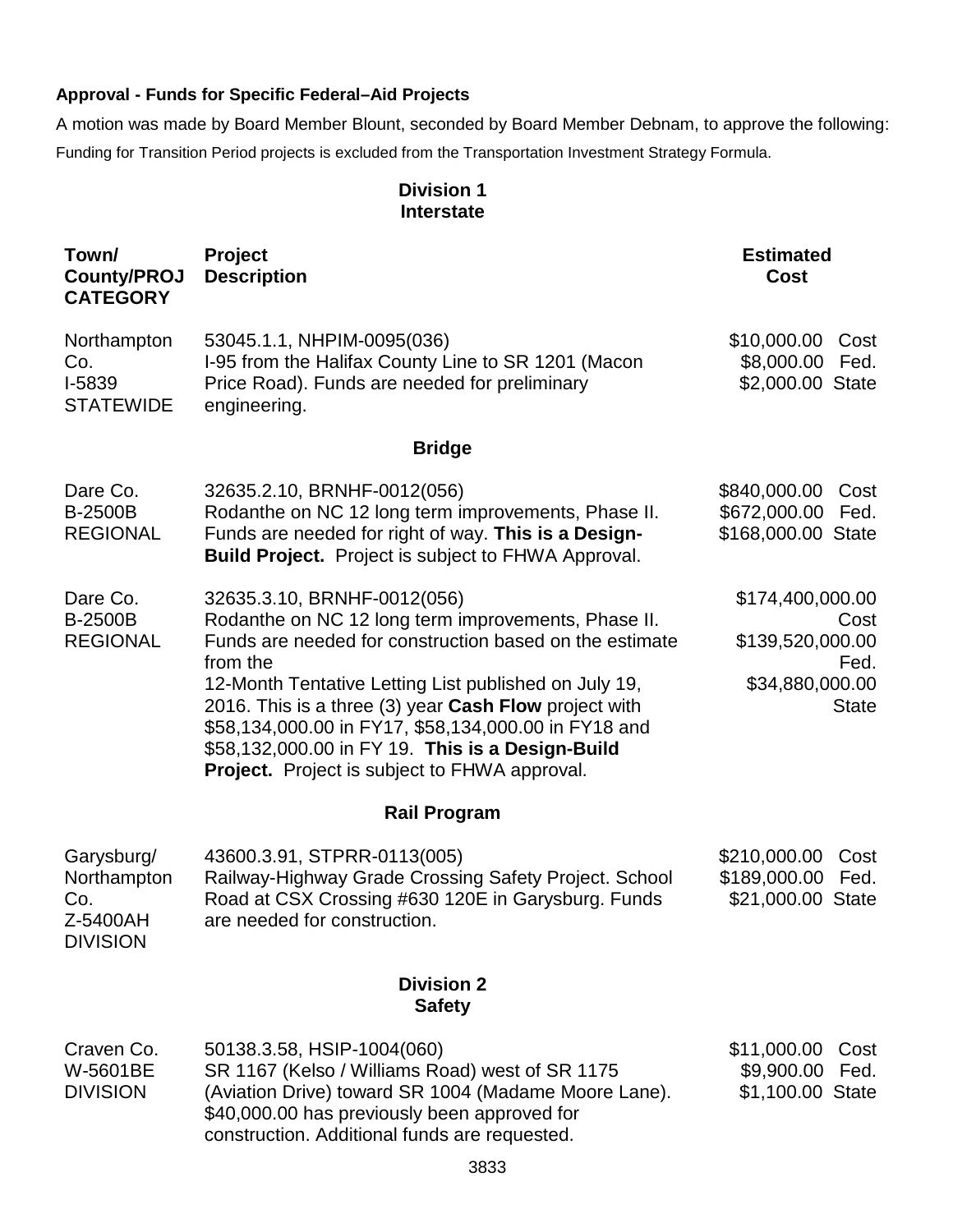| Craven Co.<br>W-5601EQ<br><b>DIVISION</b> | 50138.3.148, HSIP-1309(014)<br>SR 1309 (Glenburnie Road) at Elizabeth Avenue. Funds<br>are needed for construction for safety improvements.                                                                   | \$35,000.00 Cost<br>\$31,500.00 Fed.<br>\$3,500.00 State |  |
|-------------------------------------------|---------------------------------------------------------------------------------------------------------------------------------------------------------------------------------------------------------------|----------------------------------------------------------|--|
| Greene Co.<br>W-5702A<br><b>REGIONAL</b>  | 44848.2.1, HSIP-0013(064)<br>US 13 at SR 1151 (Burrellfield Road) and SR 1202<br>(Corbett Town Road). Funds are needed for preliminary<br>engineering.                                                        | \$9,600.00 Cost<br>\$8,640.00 Fed.<br>\$960.00 State     |  |
| Pamlico Co.<br>W-5702C<br><b>DIVISION</b> | 44848.1.3, HSIP-1005(043)<br>SR 1005 (Neuse Road) between 0.9 mile west of SR<br>1108 (Scotts Store Road) and 0.3 mile east of SR 1100<br>(Scott Town Road). Funds are needed for preliminary<br>engineering. | \$90,000.00 Cost<br>\$81,000.00 Fed.<br>\$9,000.00 State |  |

# **Rail Program**

| Carteret Co.    | 43600.3.90, HSIP-0230(003)                          | \$295,000.00 Cost |  |
|-----------------|-----------------------------------------------------|-------------------|--|
| Z-5400BF        | Railway-Highway Grade Crossing Safety Project. Main | \$265,500.00 Fed. |  |
| <b>DIVISION</b> | Street at Norfolk Southern Transportation Tracks;   | \$29,500.00 State |  |
|                 | Crossing #722 663B in Newport. Funds are needed for |                   |  |
|                 | construction for flashers and gates.                |                   |  |

## **Division 3 Urban**

Jacksonville/ Onslow Co. U-5508 **STATEWIDE** 50015.1.1, STP-0024(055) NC 24 (Lejeune Boulevard) at NC53 (Western Boulevard). \$300,000.00 has previously been approved for preliminary engineering. Reduce funds. Project is now state funded, WBS 50015.1.1 to be closed. -\$300,000.00 Cost -\$240,000.00 Fed. -\$60,000.00 State

# **Division 4 Interstate**

| Johnston Co.     | 53022.1.1, NHPIM-0040(050)                            | \$100,000.00 Cost |  |
|------------------|-------------------------------------------------------|-------------------|--|
| 1-5781           | I-40 from SR 1010 (Cleveland Road) to west of SR 1211 | \$80,000.00 Fed.  |  |
| <b>STATEWIDE</b> | (Morgan Road). Funds are needed for preliminary       | \$20,000.00 State |  |
|                  | engineering.                                          |                   |  |

# **Congestion Mitigation**

| Edgecombe     | 50061.3.9, CMAQ-0445(002)                        | \$1,116,893.00 Cost |  |
|---------------|--------------------------------------------------|---------------------|--|
| Co.           | US 64 Nash-Edgecombe Counties ITS Project. Funds | \$893,514.00 Fed.   |  |
| C-5600H       | are needed for construction.                     | \$223,379.00 State  |  |
| <b>EXEMPT</b> |                                                  |                     |  |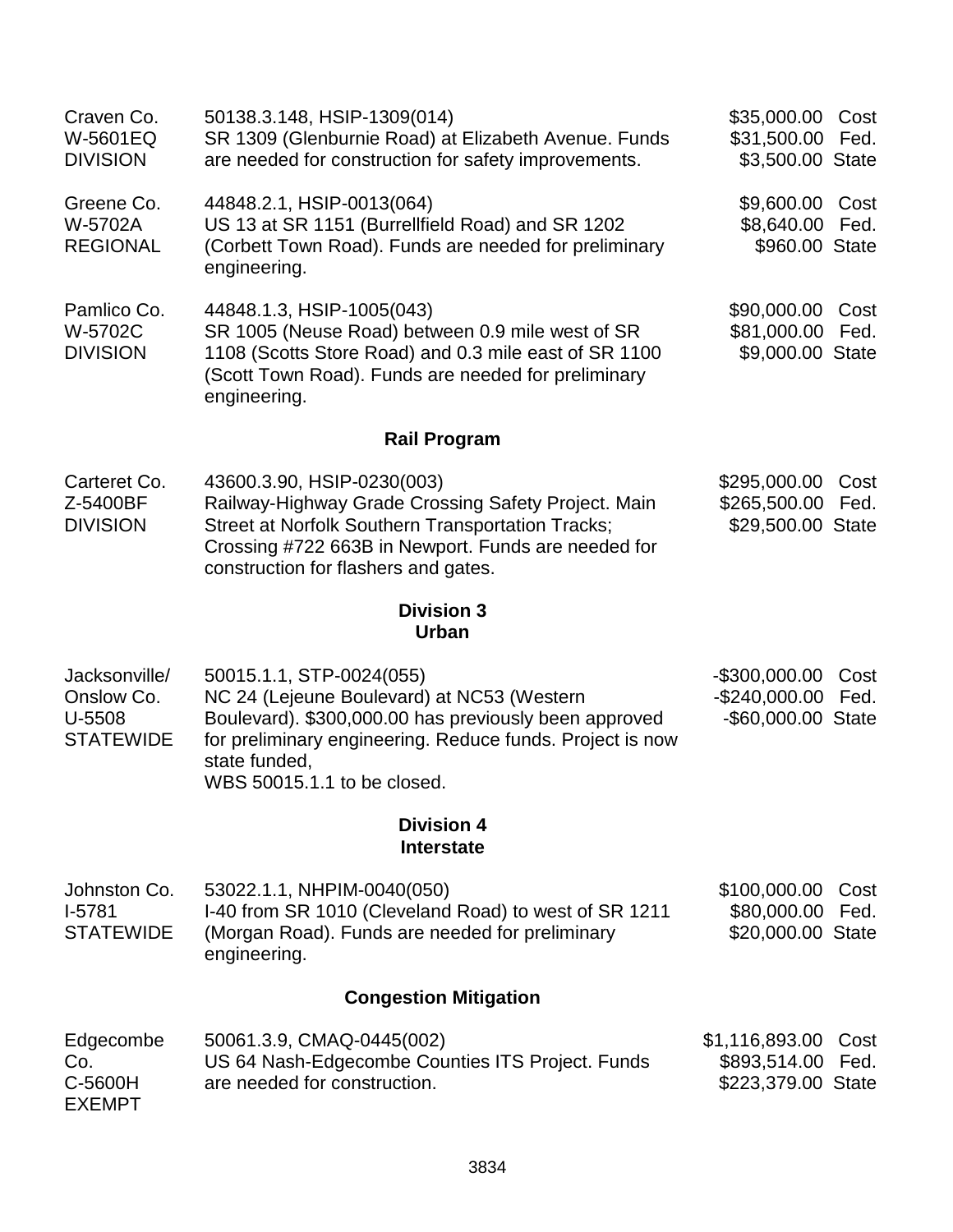# **Urban**

| Goldsboro/<br>Wayne Co.<br>$U-2714$<br><b>REGIONAL</b> | 38979.1.FR1, NHP-0117(033)<br>US 117 Alternate from US 70 Bypass to SR 1306<br>(Fedelon Trail) in Goldsboro. \$1,000,000.00 has<br>previously been approved for preliminary engineering.<br>Reduce funds. Project is now state funded, WBS<br>38979.1. FR1 to be closed.                                                                                                                                                                                                               | $-$1,000,000.00$<br>$-$ \$800,000.00<br>-\$200,000.00 State | Cost<br>Fed. |
|--------------------------------------------------------|----------------------------------------------------------------------------------------------------------------------------------------------------------------------------------------------------------------------------------------------------------------------------------------------------------------------------------------------------------------------------------------------------------------------------------------------------------------------------------------|-------------------------------------------------------------|--------------|
|                                                        | <b>Bridge</b>                                                                                                                                                                                                                                                                                                                                                                                                                                                                          |                                                             |              |
| Johnston Co.<br>B-4562<br><b>DIVISION</b>              | 38410.2.1, BRZ-2143(002)<br>Replace Bridge #216 over Little Buffalo Creek on SR<br>2143 (Combined with B-5654, Bridge #141 over White<br>Oak Creek on SR 1550), (Combined with B-5656, Bridge<br>#133 over Yellow Swamp on SR 1127), (Combined with<br>B-5659, Bridge #432 over Cattail Creek on SR 1738).<br>Funds are needed for full right of way and utilities.                                                                                                                    | \$192,000.00<br>\$153,600.00<br>\$38,400.00 State           | Cost<br>Fed. |
| Johnston Co.<br>B-4562<br><b>DIVISION</b>              | 38410.3.1, BRZ-2143(002)<br>Replace Bridge #216 over Little Buffalo Creek on SR<br>2143 (Combined with B-5654, Bridge # 141 over White<br>Oak Creek on SR 1550), (Combined with B-5656, Bridge<br>#133 over Yellow Swamp on SR 1127), (Combined with<br>B-5659, Bridge #432 over Cattail Creek on SR 1738).<br>Funds are needed for construction based on the estimate<br>from the 12-Month Tentative Letting List published on<br>September 15, 2016. This is a Design-Build project. | \$3,150,000.00<br>\$2,520,000.00<br>\$630,000.00 State      | Cost<br>Fed. |
|                                                        | <b>Safety</b>                                                                                                                                                                                                                                                                                                                                                                                                                                                                          |                                                             |              |
| Wayne Co.<br>W-5601BS<br><b>REGIONAL</b>               | 50138.2.72, HSIP-0013(044)<br>US 13 at SR 1127 (Herring Road). Funds are needed for<br>full right of way.                                                                                                                                                                                                                                                                                                                                                                              | \$100,000.00<br>\$90,000.00<br>\$10,000.00 State            | Cost<br>Fed. |
| Johnston Co.<br>W-5601BV<br><b>REGIONAL</b>            | 50138.2.75, HSIP-0039(010)<br>NC 39 at NC 42. Funds are needed for full right of way<br>and utilities.                                                                                                                                                                                                                                                                                                                                                                                 | \$43,000.00<br>\$38,700.00<br>\$4,300.00 State              | Cost<br>Fed. |
| Johnston Co.<br>W-5601BZ<br><b>DIVISION</b>            | 50138.2.79, HSIP-1720(003)<br>SR 1720 (Thanksgiving Fire Road) between<br>approximately<br>0.1 mile south and approximately 0.1 mile north of SR<br>1943 (New Creech Road). Funds are needed for full right<br>of way and utilities.                                                                                                                                                                                                                                                   | \$125,000.00 Cost<br>\$112,500.00<br>\$12,500.00 State      | Fed.         |
| Johnston Co.<br>W-5704A<br><b>REGIONAL</b>             | 44850.1.1, HSIP-0070(204)                                                                                                                                                                                                                                                                                                                                                                                                                                                              | \$100,000.00<br>\$90,000.00<br>\$10,000.00 State            | Cost<br>Fed. |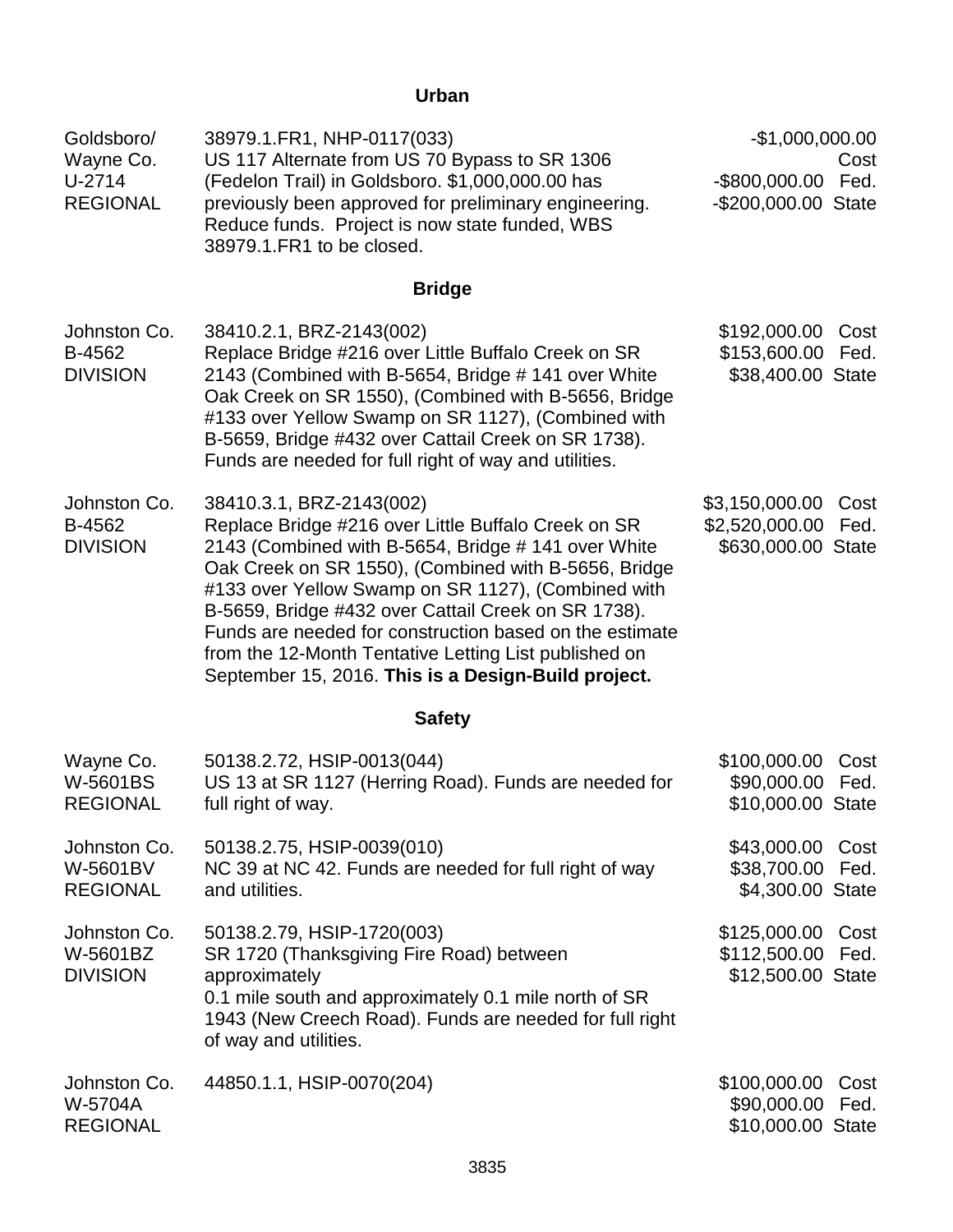|                                            | US 70 Business between SR 1004 (Main Street) and the<br>crossover just east of Wildwood Drive. Funds are needed<br>for preliminary engineering.                                                                                                     |                                                        |              |
|--------------------------------------------|-----------------------------------------------------------------------------------------------------------------------------------------------------------------------------------------------------------------------------------------------------|--------------------------------------------------------|--------------|
| Johnston Co.<br>W-5704B<br><b>DIVISION</b> | 44850.1.2, HSIP-1553(007)<br>SR 1553 (Shotwell Road) and NC 42 west / SR 1756<br>(Lombard Street) interchange. Funds are needed for<br>preliminary engineering.                                                                                     | \$75,000.00<br>\$67,500.00<br>\$7,500.00 State         | Cost<br>Fed. |
|                                            | <b>Bicycle and Pedestrian</b>                                                                                                                                                                                                                       |                                                        |              |
| Wilson Co.<br>EB-5507<br><b>DIVISION</b>   | 50023.3.FD1, STPEB-1184(005)<br>SR 1184 (Tarboro Street) from Fairview Avenue to<br>Vinson-Bynum School in Wilson. Funds are needed for<br>construction for sidewalks. This is a Strategic<br><b>Transportation Investments Transition project.</b> | \$195,000.00<br>\$156,000.00<br>\$39,000.00 State      | Cost<br>Fed. |
|                                            | <b>Division 5</b><br><b>Congestion Mitigation</b>                                                                                                                                                                                                   |                                                        |              |
| Durham Co.<br>C-4928<br><b>EXEMPT</b>      | 44028.1.F1, CMS-0505(021)<br>SR 1317 (Morreene Road) in Durham from Neal Road to<br>Erwin Road. Funds are needed for preliminary<br>engineering.                                                                                                    | \$994,415.00<br>\$795,532.00<br>\$198,883.00 Local     | Cost<br>Fed. |
| Franklin Co.<br>C-5604QA<br><b>EXEMPT</b>  | 43714.1.9, CMAQ-0531(008)<br>Town of Youngsville Main Street improvements. Funds<br>are needed for preliminary engineering.                                                                                                                         | \$82,500.00<br>\$66,000.00<br>\$16,500.00 Local        | Cost<br>Fed. |
| Wake Co.<br>C-5163<br><b>EXEMPT</b>        | 46228.3.1, CMS-0503(017)<br>Cary - Crabtree Creek Greenway. Funds are needed for<br>construction for greenway.                                                                                                                                      | \$4,538,000.00<br>\$3,630,400.00<br>\$907,600.00 Local | Cost<br>Fed. |
|                                            | <b>Safety</b>                                                                                                                                                                                                                                       |                                                        |              |
| Vance Co.<br>W-5515<br><b>DIVISION</b>     | 44101.3.1, HSIP-1518(005)<br>SR 1518 (Stewart Farm Road) in Henderson City Limit to<br>SR 1515 (South Cokesbury Road). \$1,350,000.00 has<br>previously been approved for construction. Additional<br>funds are requested.                          | \$150,000.00<br>\$135,000.00<br>\$15,000.00 State      | Cost<br>Fed. |
| Wake Co.<br>W-5205K<br><b>REGIONAL</b>     | 45335.3. FR11, HRRR-0042(052)<br>NC 42 at SR 2740 (Mt. Pleasant Road) / SR 2739<br>(Barber Bridge Road). \$397,000.00 has previously been<br>approved for construction. Additional funds are<br>requested.                                          | \$150,000.00<br>\$135,000.00<br>\$15,000.00 State      | Cost<br>Fed. |
| Wake Co.<br>W-5601G                        | 50138.1.FD9, HSIP-1007(029)                                                                                                                                                                                                                         | \$25,000.00<br>\$22,500.00                             | Cost<br>Fed. |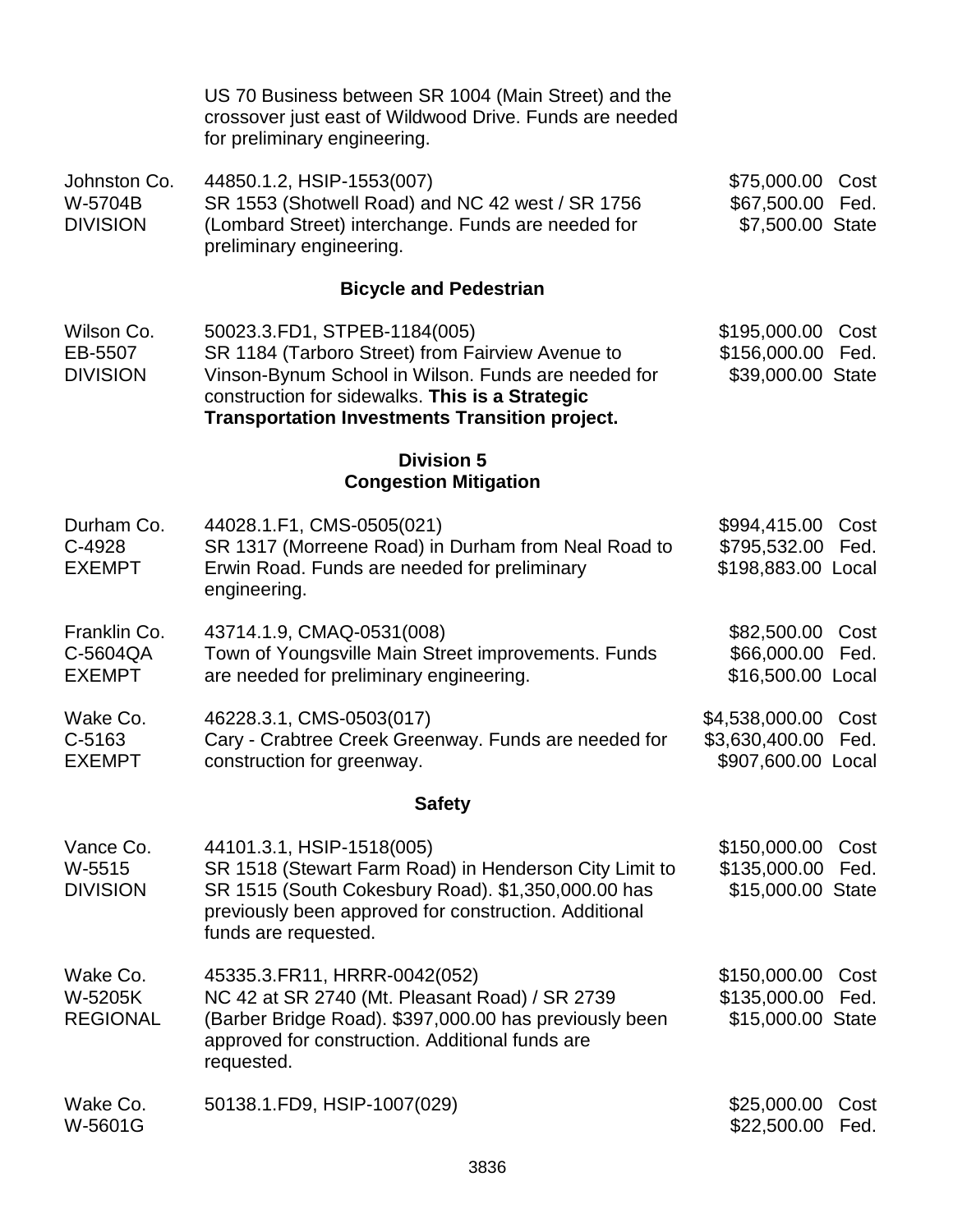| <b>DIVISION</b>                                                 | SR 1007 (Poole Road) at SR 2967 (New Hope Road).<br>\$200,000.00 has previously been approved for<br>preliminary engineering. Additional funds are requested.                                                                                  | \$2,500.00 State                                       |                       |
|-----------------------------------------------------------------|------------------------------------------------------------------------------------------------------------------------------------------------------------------------------------------------------------------------------------------------|--------------------------------------------------------|-----------------------|
| Wake Co.<br>W-5601Z<br><b>REGIONAL</b>                          | 50138.1.FR27, HSIP-0401(265)<br>US 401 at SR 1446 (Manor Ridge Road)/SR 2857<br>(Brookwood Drive). \$77,000.00 has previously been<br>approved for preliminary engineering. Additional funds<br>are requested.                                 | \$40,000.00<br>\$36,000.00<br>\$4,000.00 State         | Cost<br>Fed.          |
|                                                                 | <b>Bicycle and Pedestrian</b>                                                                                                                                                                                                                  |                                                        |                       |
| Durham Co.<br>U-4724<br><b>DIVISION</b>                         | 39083.1.F1, STP-0505(024)<br>SR 1158 (Cornwallis Road) from south Roxboro Road to<br>SR 1183 (University Drive). Funds are needed for<br>preliminary engineering. This is a Strategic<br><b>Transportation Investments Transition project.</b> | \$856,035.00<br>\$684,828.00<br>\$171,207.00           | Cost<br>Fed.<br>Local |
| Durham Co.<br>U-4726HN<br><b>DIVISION</b>                       | 36268.1.31, STPDA-0505(081)<br>Hillandale Road in Durham. Funds are needed for<br>preliminary engineering.                                                                                                                                     | \$465,105.00<br>\$372,084.00<br>\$93,021.00            | Cost<br>Fed.<br>Local |
| Durham Co.<br>U-4726HO<br><b>DIVISION</b>                       | 36268.1.32, STPDA-0505(073)<br>Carpenter-Fletcher Road from Woodcroft Parkway (City<br>Maintained) to SR 1945 (Alston Avenue). Funds are<br>needed for preliminary engineering.                                                                | \$716,895.00<br>\$573,516.00<br>\$143,379.00 Local     | Cost<br>Fed.          |
| Wake Forest/<br>Wake Co.<br><b>EL-5100AE</b><br><b>DIVISION</b> | 41821.3.F41, STPDA-0527(016)<br>Dunn Creek Greenway Downtown Connector in Wake<br>Forest. \$285,880.00 has previously been approved for<br>construction. Additional funds are requested.                                                       | \$600,000.00<br>\$300,000.00<br>\$300,000.00 Local     | Cost<br>Fed.          |
|                                                                 | <b>Division 6</b><br><b>Safety</b>                                                                                                                                                                                                             |                                                        |                       |
| Cumberland<br>Co.<br>W-5206U<br><b>DIVISION</b>                 | 45336.3.FD21, HRRR-2238(001)<br>SR 2238 (Sand Hill Road) at SR 2252 (Chicken Foot<br>Road). Funds are needed for construction for safety<br>improvements.                                                                                      | \$4,010,000.00<br>\$3,260,200.00<br>\$749,800.00 State | Cost<br>Fed.          |
| Cumberland<br>Co.<br>W-5601EO<br><b>REGIONAL</b>                | 50138.2.146, HSIP-0401(273)<br>US 401 (Ramsey Street) from SR 1615 (Stacy Weaver<br>Drive) to Wal-Mart entrance. Funds are needed for full<br>right of way and utilities.                                                                      | \$30,500.00<br>\$27,450.00<br>\$3,050.00 State         | Cost<br>Fed.          |
| Cumberland<br>Co.<br><b>W-5601FW</b><br><b>STATEWIDE</b>        | 50138.2.180, HSIP-0024(077)<br>NC 24 / 87 (Bragg Boulevard) from Odell Road to<br>McKenzie Road. Funds are needed for full right of way<br>and utilities.                                                                                      | \$30,000.00<br>\$27,000.00<br>\$3,000.00 State         | Cost<br>Fed.          |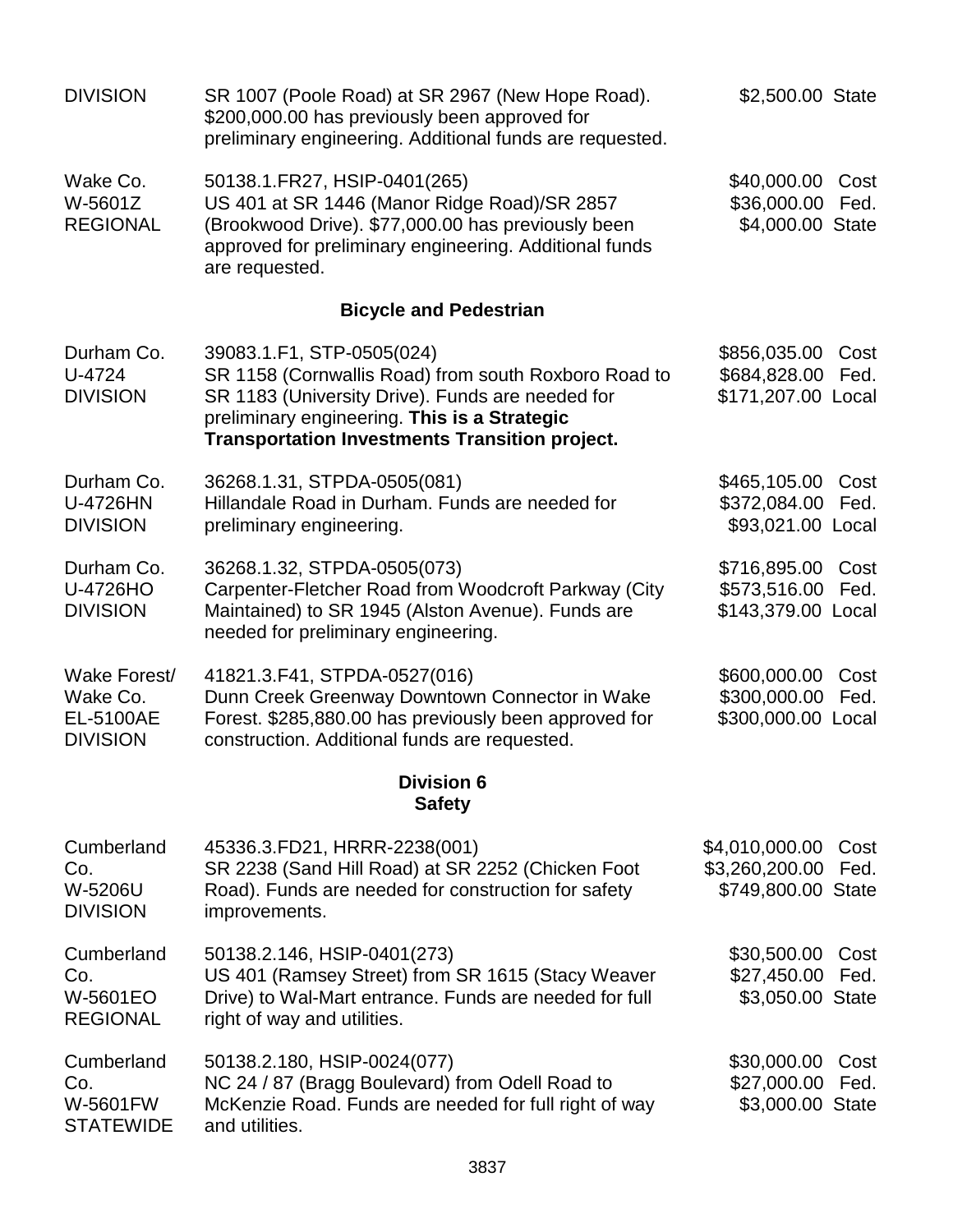| Cumberland<br>Co.<br><b>W-5601FX</b><br><b>DIVISION</b>   | 50138.3.181, HSIP-1605(007)<br>SR 1605 (Johnson Farm Road) from SR 1600<br>(McCarthur Road) to SR 1606 (Elliot Farm Road). Funds<br>are needed for construction of safety improvements.                                           | \$760,000.00<br>\$684,000.00<br>\$76,000.00 State        | Cost<br>Fed. |
|-----------------------------------------------------------|-----------------------------------------------------------------------------------------------------------------------------------------------------------------------------------------------------------------------------------|----------------------------------------------------------|--------------|
| Cumberland<br>Co.<br>W-5601FY<br><b>STATEWIDE</b>         | 50138.1.182, HSIP-0401(277)<br>US 401 (Raeford Road) at SR 1104 (Strickland Bridge<br>Road). Funds are needed for construction for safety<br>improvements.                                                                        | \$218,000.00<br>\$196,200.00<br>\$21,800.00 State        | Cost<br>Fed. |
| Lumberton/<br>Robeson Co.<br>W-5601DC<br><b>DIVISION</b>  | 50138.2.108, HSIP-1527(009)<br>SR 1527 (Pine Log) at SR 1528 (Carthage Road) near<br>the City of Lumberton. Funds are needed for full right of<br>way and utilities.                                                              | \$115,000.00<br>\$103,500.00<br>\$11,500.00 State        | Cost<br>Fed. |
|                                                           | <b>Bicycle and Pedestrian</b>                                                                                                                                                                                                     |                                                          |              |
| Harnett Co.<br>U-5530PA<br><b>DIVISION</b>                | 44111.1.17, STPDA-0210(037)<br>Highway 210 from Walgreens to Fish Drive and south<br>along Park Street from Highway 210 to West Lillington<br>Street. Funds are needed for preliminary engineering.                               | \$77,000.00<br>\$61,600.00<br>\$15,400.00 Local          | Cost<br>Fed. |
|                                                           | <b>Division 7</b><br><b>Congestion Mitigation</b>                                                                                                                                                                                 |                                                          |              |
| Guilford Co.<br>C-5600F<br><b>EXEMPT</b>                  | 50061.3.7, CMAQ-0708(081)<br>Intelligent Transportation System (ITS) for Triad Region<br>to Triangle Region Center to Center Connection. Funds<br>are needed for construction of Intelligent Transportation<br>System.            | \$950,035.00<br>\$760,028.00<br>\$190,007.00 State       | Cost<br>Fed. |
|                                                           | <b>Urban</b>                                                                                                                                                                                                                      |                                                          |              |
| Guildford<br>U-5326<br><b>DIVISION</b>                    | 45484.3.1, STPDA-0708(045)<br>SR 1008 (Market Street) and SR 1546 (College Road).<br>Funds are needed for construction of intersection<br>improvements.                                                                           | \$7,100,000.00<br>\$5,680,000.00<br>\$1,420,000.00 State | Cost<br>Fed. |
| High Point/<br>Guilford Co.<br>U-3615B<br><b>DIVISION</b> | 34962.2.3, STP-1820(005)<br>SR 1820 (Skeet Club Road) from west of SR 1818<br>(Johnson Street) to NC 68 (Eastchester Drive).<br>\$13,953,593.00 has previously been approved for right of<br>way. Additional funds are requested. | \$2,000,000.00<br>\$1,600,000.00<br>\$400,000.00 State   | Cost<br>Fed. |
| Greensboro/<br>Guilford Co.<br>U-5842<br><b>DIVISION</b>  | 54042.1.1, STP-0708(088)<br>Pisgah Church Road at North Elm Street in Greensboro.<br>Funds are needed for preliminary engineering.                                                                                                | \$100,000.00<br>\$80,000.00<br>\$20,000.00 Local         | Cost<br>Fed. |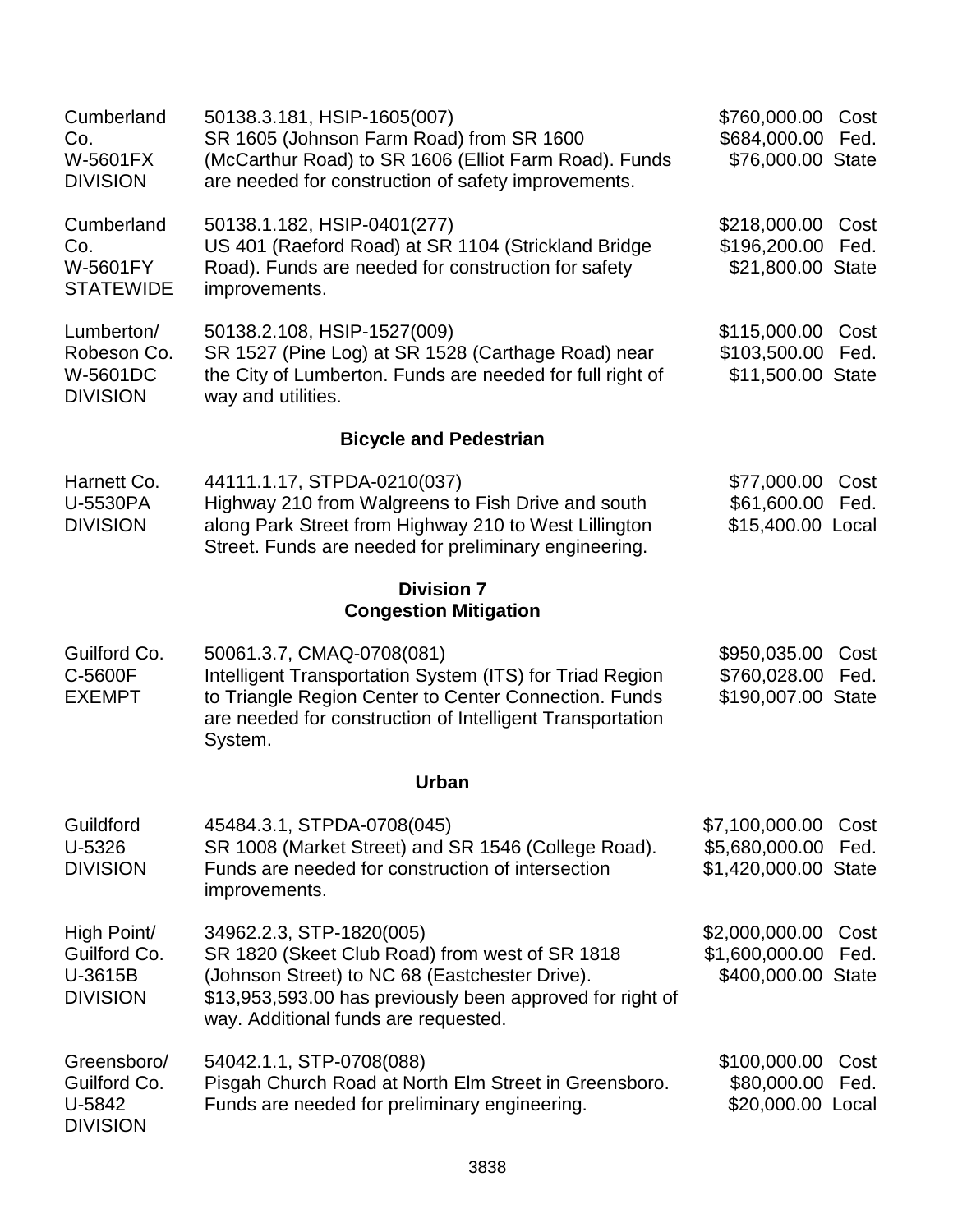# **Safety**

| Alamance Co.<br>W-5601IE<br><b>DIVISION</b> | 50138.3.240, HSIP-000S(864)<br>Multiple routes in Division 7. Funds are needed for<br>construction of pavement marking improvements.                                                                                                                                         | \$585,000.00<br>\$526,500.00<br>\$58,500.00 State      | Cost<br>Fed. |
|---------------------------------------------|------------------------------------------------------------------------------------------------------------------------------------------------------------------------------------------------------------------------------------------------------------------------------|--------------------------------------------------------|--------------|
|                                             | <b>Division 8</b><br><b>Congestion Mitigation</b>                                                                                                                                                                                                                            |                                                        |              |
| Scotland Co.<br>C-5600B<br><b>EXEMPT</b>    | 50061.1.3, CMAQ-000S(868)<br>CSXT NC service improvement and grade separation<br>project. Dixie Storage Track Segment. Funds are<br>needed for preliminary engineering.                                                                                                      | \$3,635,200.00<br>\$2,908,160.00<br>\$727,040.00 State | Cost<br>Fed. |
|                                             | <b>Urban</b>                                                                                                                                                                                                                                                                 |                                                        |              |
| Moore Co.<br>U-3628<br><b>REGIONAL</b>      | 44672.1.1, STP-0024(078)<br>NC 24 / NC 27 Courthouse West of NC 22 (McNeill<br>Street) to US 15 / US 501 in Carthage. \$200,000.00 has<br>previously been approved for preliminary engineering.<br>Reduce funds. Project is now state funded, WBS<br>44672.1.1 to be closed. | $-$200,000.00$<br>$-$160,000.00$<br>-\$40,000.00 State | Cost<br>Fed. |
|                                             | <b>Safety</b>                                                                                                                                                                                                                                                                |                                                        |              |
| Moore Co.<br>W-5601FH<br><b>REGIONAL</b>    | 50138.2.165, HSIP-0005(803)<br>NC 5 from SR 1103 (Sand Pit Road) to just past Habitat<br>For Humanity. Funds are needed for full right of way and<br>utilities.                                                                                                              | \$210,000.00<br>\$189,000.00<br>\$21,000.00 State      | Cost<br>Fed. |
| Moore Co.<br>W-5601FI<br><b>REGIONAL</b>    | 50138.2.166, HSIP-0005(804)<br>NC 5 at SR 1115 (Linden Road). Funds are needed for<br>full right of way and utilities.                                                                                                                                                       | \$100,000.00<br>\$90,000.00<br>\$10,000.00 State       | Cost<br>Fed. |
| Moore Co.<br>W-5708B<br><b>REGIONAL</b>     | 44854.1.2, HSIP-0002(100)<br>NC 2 (Midland Road) at US 1 and NC 2 (Midland Road)<br>at<br>NC 22 (Central Drive). Funds are needed for preliminary<br>engineering.                                                                                                            | \$95,000.00<br>\$85,500.00<br>\$9,500.00 State         | Cost<br>Fed. |
|                                             | <b>Rural</b>                                                                                                                                                                                                                                                                 |                                                        |              |
| Moore Co.                                   | 38835.1.FD1, STP-0073(038)                                                                                                                                                                                                                                                   | -\$300,000.00                                          | Cost         |
| R-2807<br><b>DIVISION</b>                   | NC 73 from NC 211 Bypass of West End. \$300,000.00<br>has previously been approved for preliminary<br>engineering. Reduce funds. Project is now state funded,                                                                                                                | $-$240,000.00$<br>-\$60,000.00 State                   | Fed.         |

WBS 38835.1.FD1 to be closed.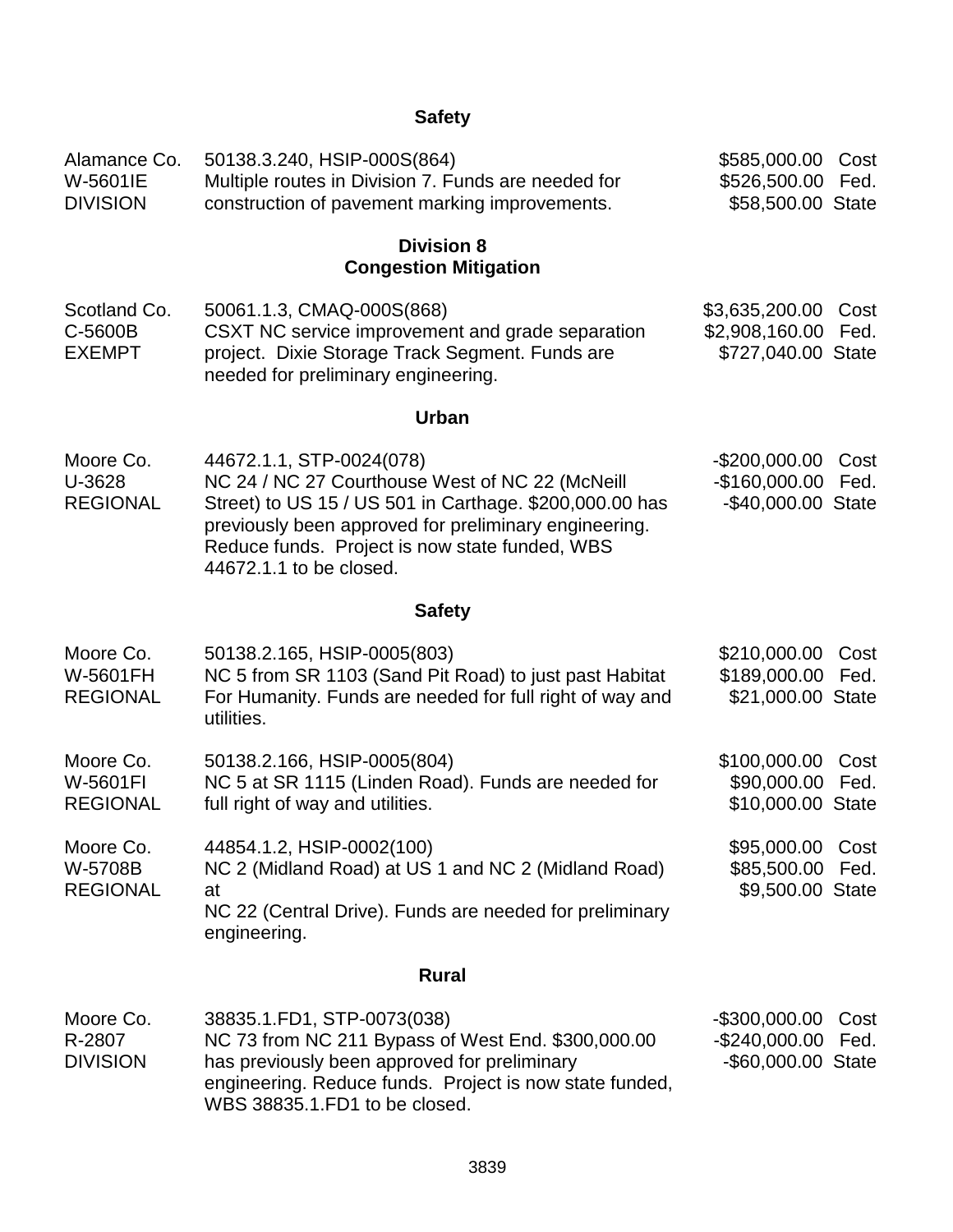# **Division 9 Rail Program**

| Davidson Co.<br>Z-5400IE<br><b>STATEWIDE</b>                   | 43600.3.64, RR-1714(006)<br>Railway-Highway Grade Crossing Safety Project at SR<br>1714<br>(E. Eller Drive) Winston-Salem Southbound Railway;<br>Crossing #836 98F. Construction funds are needed for<br>safety improvements.                                                          | \$260,000.00<br>\$234,000.00<br>\$26,000.00 State      | Cost<br>Fed. |
|----------------------------------------------------------------|----------------------------------------------------------------------------------------------------------------------------------------------------------------------------------------------------------------------------------------------------------------------------------------|--------------------------------------------------------|--------------|
|                                                                | <b>Division 10</b><br><b>Interstate</b>                                                                                                                                                                                                                                                |                                                        |              |
| Mecklenburg<br>Co.<br>I-5960<br><b>STATEWIDE</b>               | 44797.3.1, NHP-0485(044)<br>I-485 from Mile Marker 35.80 to SR 2802 (Rocky River<br>Road) to Mile Marker 39.70 SR 2808 (Camp Stewart<br>Road). Funds are needed for construction based on the<br>estimate from the<br>12-Month Tentative Letting List published September 15,<br>2016. | \$4,200,000.00<br>\$3,360,000.00<br>\$840,000.00 State | Cost<br>Fed. |
|                                                                | <b>Congestion Mitigation</b>                                                                                                                                                                                                                                                           |                                                        |              |
| Mecklenburg<br>Co.<br>C-5600G<br><b>EXEMPT</b>                 | 50061.3.8, CMAQ-1229(016)<br>I-85 Gaston-Mecklenburg Counties Intelligent<br>Transportation System Project. \$900,000.00 has<br>previously been approved for construction. Additional<br>funds are requested.                                                                          | \$132,000.00<br>\$105,600.00<br>\$26,400.00 State      | Cost<br>Fed. |
|                                                                | <b>Safety</b>                                                                                                                                                                                                                                                                          |                                                        |              |
| Charlotte/<br>Mecklenburg<br>Co.<br>W-5710A<br><b>DIVISION</b> | 44856.1.1, HSIP-2939(001)<br>SR 2939(Old Concord Road) at Suther Road in<br>Charlotte. Funds are needed for preliminary engineering.                                                                                                                                                   | \$35,000.00<br>\$31,500.00<br>\$3,500.00 State         | Cost<br>Fed. |
| Union Co.<br>W-5710B<br><b>STATEWIDE</b>                       | 44856.1.2, HSIP-0074(192)<br>US 74 from a point just east of Old Pageland-Monroe<br>Road eastward for approximately 0.64 mile. Funds are<br>needed for preliminary engineering.                                                                                                        | \$58,000.00<br>\$52,200.00<br>\$5,800.00 State         | Cost<br>Fed. |
|                                                                | <b>Bicycle and Pedestrian</b>                                                                                                                                                                                                                                                          |                                                        |              |
| Mecklenburg<br>Co.<br>EB-5010<br><b>DIVISION</b>               | 41124.3.FD1, STPEB-1005(029)<br>Cornelius Greenway Trail - Cornelius Open Space to<br>Bailey Road Park. \$2,150,000.00 has previously been<br>approved for construction. Additional funds are                                                                                          | \$1,264,421.00<br>\$1,011,537.00<br>\$252,884.00 Local | Cost<br>Fed. |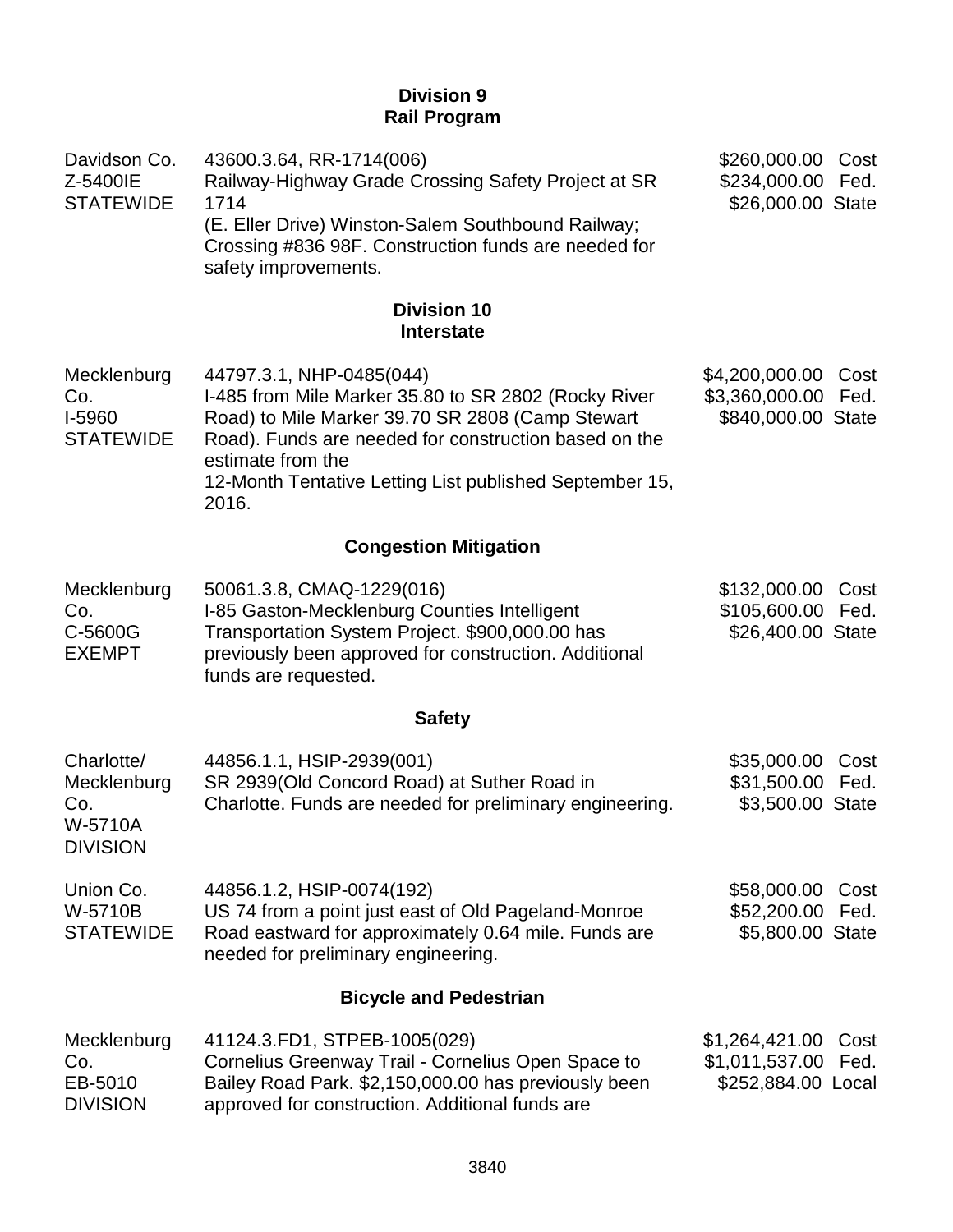# requested. **This is a Strategic Transportation Investments Transition project**

# **Division 12 Congestion Mitigation**

| Gaston Co.<br>C-5606I<br><b>EXEMPT</b>                             | 43728.1.9, CMAQ-0027(017)<br>Highway 27 in Lincolnton. Funds are needed for<br>preliminary engineering.                                                                                                                                                                                                                                                | \$40,800.00<br>\$32,640.00<br>\$8,160.00 Local       | Cost<br>Fed. |  |  |  |  |
|--------------------------------------------------------------------|--------------------------------------------------------------------------------------------------------------------------------------------------------------------------------------------------------------------------------------------------------------------------------------------------------------------------------------------------------|------------------------------------------------------|--------------|--|--|--|--|
| Iredell Co.<br>$C-5529$<br><b>EXEMPT</b>                           | 51043.2.F1, CMS-1226(018)<br>Intersection of NC 115 and Faith Road / Campus Lane in<br>Mooresville. \$81,750.00 has previously been approved<br>for right of way and utilities. Additional funds are<br>requested.                                                                                                                                     | \$474,585.00<br>\$355,939.00<br>\$118,646.00 Local   | Cost<br>Fed. |  |  |  |  |
|                                                                    | <b>Safety</b>                                                                                                                                                                                                                                                                                                                                          |                                                      |              |  |  |  |  |
| Catawba Co.<br>W-5712E<br><b>REGIONAL</b>                          | 44858.1.5, HSIP-0016(061)<br>NC 16 at the I-40 westbound ramps. Funds are needed<br>for preliminary engineering.                                                                                                                                                                                                                                       | \$5,000.00<br>\$4,500.00<br>\$500.00 State           | Cost<br>Fed. |  |  |  |  |
| Cleveland Co.<br>W-5712G<br><b>STATEWIDE</b>                       | 44858.1.7, HSIP-0085(029)<br>I-85 Pavement marking improvements. Funds are<br>needed for preliminary engineering.                                                                                                                                                                                                                                      | \$5,000.00<br>\$4,500.00<br>\$500.00 State           | Cost<br>Fed. |  |  |  |  |
| <b>Divisionwide</b><br>W-5712F<br><b>REGIONAL</b>                  | 44858.1.6, HSIP-000S(866)<br>Snowplowable marker installations and revisions on<br>various routes in Division 12. Funds are needed for<br>preliminary engineering.                                                                                                                                                                                     | \$5,000.00<br>\$4,500.00<br>\$500.00 State           | Cost<br>Fed. |  |  |  |  |
|                                                                    | <b>Division 13</b><br><b>Bicycle and Pedestrian</b>                                                                                                                                                                                                                                                                                                    |                                                      |              |  |  |  |  |
| Asheville/<br><b>Buncombe</b><br>Co.<br>EB-5547<br><b>DIVISION</b> | 51045.1.F1, STPDA-1302(062)<br>New route from existing Flat Creek Greenway Trailhead<br>near State Street and Charlotte Street to existing<br>Riverside Greenway near Riverside Park and extension<br>west of NC 9 near existing culvert. \$102,400.00 has<br>previously been approved for preliminary engineering.<br>Additional funds are requested. | \$21,154.00<br>\$16,923.00<br>\$4,231.00 Local       | Cost<br>Fed. |  |  |  |  |
|                                                                    | <b>Division 14</b><br>Urban                                                                                                                                                                                                                                                                                                                            |                                                      |              |  |  |  |  |
| Haywood Co.<br>U-4412<br><b>DIVISION</b>                           | 35022.3.FD1, STP-1184(004)<br>SR 1184 (Howell Mill Road) from US 276 to US 23<br>Business. \$13,763,701.00 has previously been approved<br>for construction. Additional funds are requested.                                                                                                                                                           | \$1,100,000.00<br>\$880,000.00<br>\$220,000.00 State | Cost<br>Fed. |  |  |  |  |
|                                                                    | 3841                                                                                                                                                                                                                                                                                                                                                   |                                                      |              |  |  |  |  |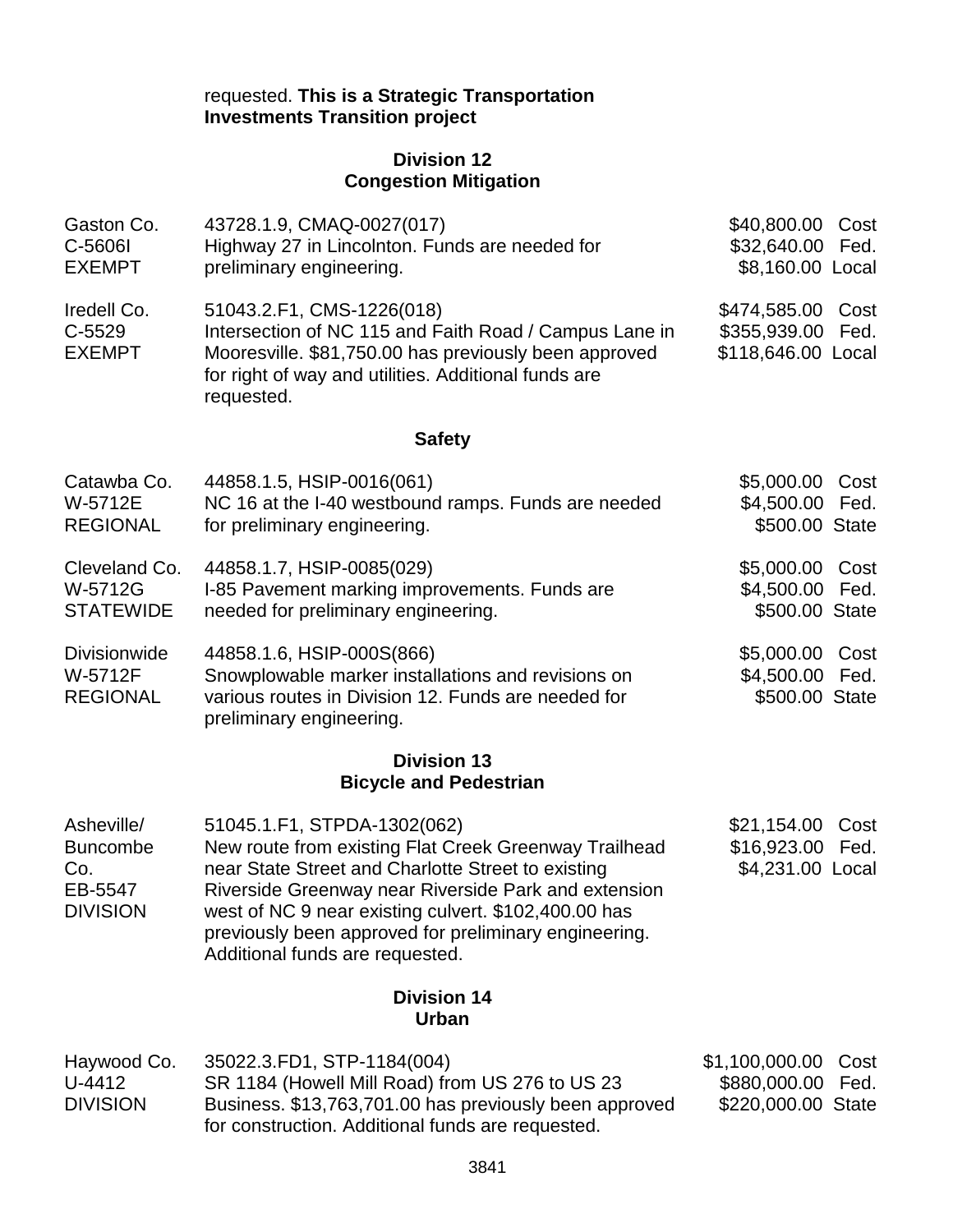| Henderson<br>Co.<br>U-5105<br><b>REGIONAL</b> | 41903.2.FR1, STP-0025(022)<br>US 25 / SR 1164 (Erkwood Drive) / SR 1779 (Shepherd<br>Street). Funds are needed for full right of way. This is a<br><b>Strategic Transportation Investments Transition</b><br>project                       | \$200,000.00<br>\$160,000.00<br>\$40,000.00 State                | Cost<br>Fed. |  |  |  |
|-----------------------------------------------|--------------------------------------------------------------------------------------------------------------------------------------------------------------------------------------------------------------------------------------------|------------------------------------------------------------------|--------------|--|--|--|
|                                               | <b>Statewide</b><br><b>Congestion Mitigation</b>                                                                                                                                                                                           |                                                                  |              |  |  |  |
| <b>Statewide</b><br>C-4902A<br><b>EXEMPT</b>  | 44002.1.2, CMS-000S(732)<br>North Carolina State University - NC Solar Clean Fuel<br>Advanced Technology Program-Phase III. \$4,652,000.00<br>has previously been approved for preliminary<br>engineering. Additional funds are requested. | \$1,610,275.00 Cost<br>\$1,288,220.00 Fed.<br>\$322,055.00 State |              |  |  |  |
| <b>Statewide</b><br>C-5600J<br><b>EXEMPT</b>  | 50061.3.11, CMAQ-000S(852)<br>Rebuild two additional Cab Control Units (CCU's) for<br>Piedmont Passenger Rail Service. \$1,835,403.00 has<br>previously been approved for construction. Additional<br>funds are requested.                 | \$458,011.00<br>\$366,409.00 Fed.<br>\$91,602.00 State           | Cost         |  |  |  |
|                                               | <b>Bicycle and Pedestrian</b>                                                                                                                                                                                                              |                                                                  |              |  |  |  |

| Statewide       | 55062.1.4, STPEB-000S(867)                             | \$130,000.00 Cost |  |
|-----------------|--------------------------------------------------------|-------------------|--|
| EB-5542         | Watch 4 Me NC 2016-2017 Bike and Pedestrian            | \$104,000.00 Fed. |  |
| <b>DIVISION</b> | Program. Funds are needed for preliminary engineering. | \$26,000.00 State |  |

# **ITEM M SUMMARY - 67 PROJECT(S) - (TOTAL FEDERAL AND STATE) \$215,680,513.00**

**Funding for Transition Period projects is excluded from the Transportation Investment Strategy Formula.**

# **Approval - Revisions to the 2016-2025 STIPS**

A motion was made by Board Member Blount, seconded by Board Member Debnam, to approve the following additions, modifications and deletions to the 2016 – 2025 State Transportation Improvement Plans.

# **HIGHWAY PROGRAM STIP ADDITIONS**

# **DIVISION 2**

U-5952 Greenville, Greenville Signal System. PITT *Programmed for Planning and Environmental* **Proj. Category** *study only.* REGIONAL

# **DIVISION 3**

R-3300B US 17, NC 210 to US 17 North of Hampstead. PENDER *Programmed for Preliminary Engineering for*

3842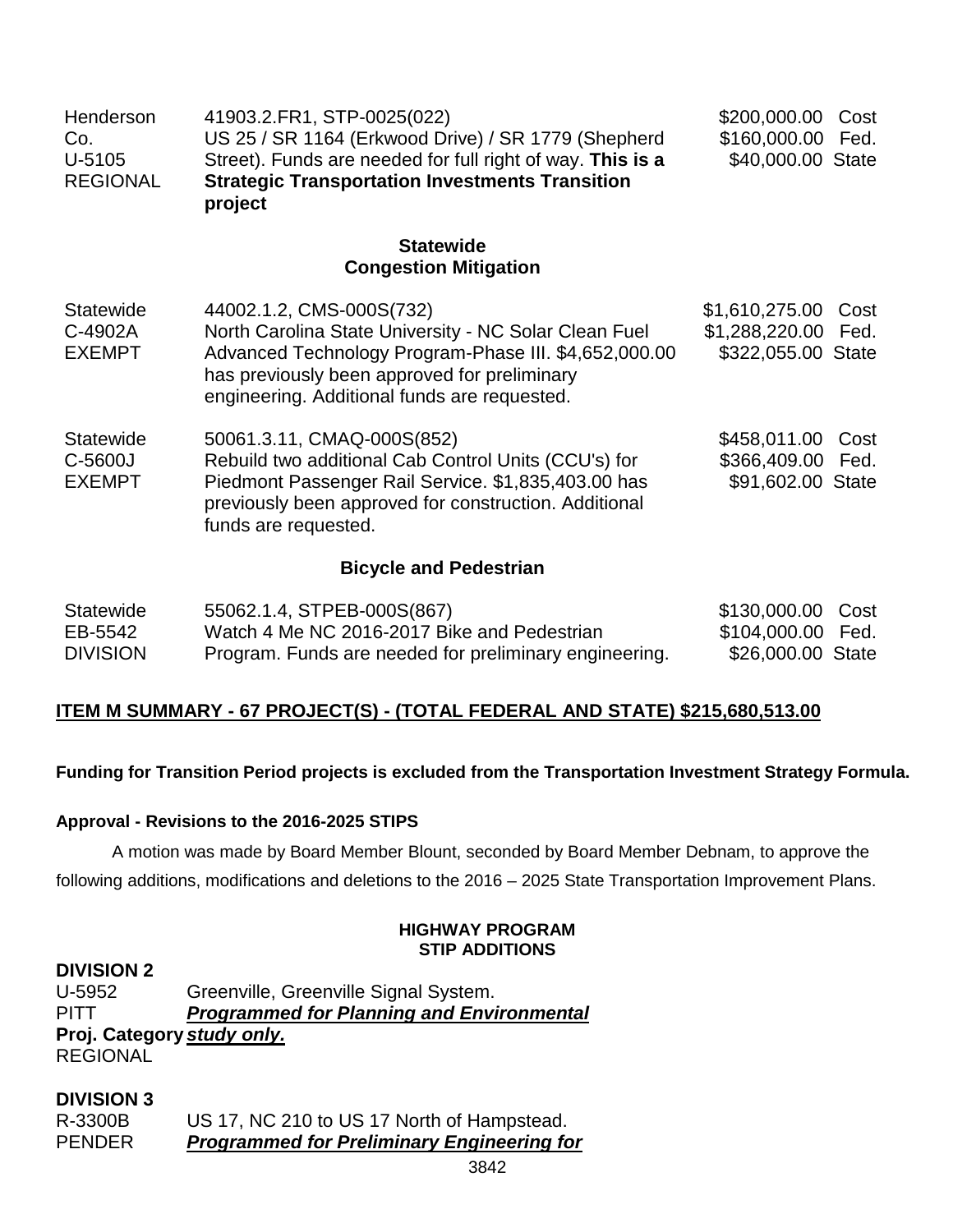# **Proj. Category** *Design.*

REGIONAL

# **DIVISION 6**

EB-5541 Big Cross Creek Greenway, Little Cross Creek to CUMBERLAND Smith Lake in Fort Bragg. Construct multi- use trail. **Proj. Category***Programmed for Planning and Environmental* study only.

# **DIVISION 13**

EB-5821 Reems Creek Greenway, Engineering FY18 \$480,000 (STBGDA) BUNCOMBE Construct multi-use path along FY18 \$120,000 (L) **Proj. Category** Reems Creek Corridor from  $$600,000$ DIVISION Western edge of Town of Weaverville to Karpen soccer fields *Project added at request of MPO.* EB-5822 North RAD Greenway, Engineering FY18 \$240,000 (STBGDA)

BUNCOMBE Construct multi-use path along FY18 \$60,000 (L) **Proj. Category** Riverside Drive from Hill Street \$300,000 DIVISION to US 19/23/70 at Broadway *Project added at request of MPO.*

| EB-5823         | Bent Creek Greenway,                             | Engineering FY18 | \$320,000 (STBGDA) |
|-----------------|--------------------------------------------------|------------------|--------------------|
|                 | BUNCOMBE Construct multi-use path from           | FY <sub>18</sub> | \$80,000 (L)       |
|                 | <b>Proj. Category Hominy Creek River Park to</b> |                  | \$400,000          |
| <b>DIVISION</b> | <b>Western NC Farmer's Market</b>                |                  |                    |
|                 | Project added at request of MPO.                 |                  |                    |

| EB-5824         | Hominy Creek Greenway,                            | Engineering FY18 | \$320,000 (STBGDA) |
|-----------------|---------------------------------------------------|------------------|--------------------|
|                 | BUNCOMBE Construct multi-use path from            | FY <sub>18</sub> | $$80,000$ (L)      |
|                 | <b>Proj. Category Hominy Valley Park and Enka</b> |                  | \$400,000          |
| <b>DIVISION</b> | High School to east of Sand Hill                  |                  |                    |
|                 | Road.                                             |                  |                    |

# *Project added at request of MPO.*

# **DIVISION 14**

R-4430 SR 1783 (Upward Road), Construction FY 17 \$25,000 (T) HENDERSON US 176 to SR 1006 (Howard

**Proj. Category**Gap Road). Widen and improve TRANSITION roadway.

> *Add Construction in FY 17 not previously programmed. Funding needed to correct drainage issue created by project.*

R-5734B US 23/US 441, SR 1652 (Wide MACON Horizon Drive)/SR 1152 (Belden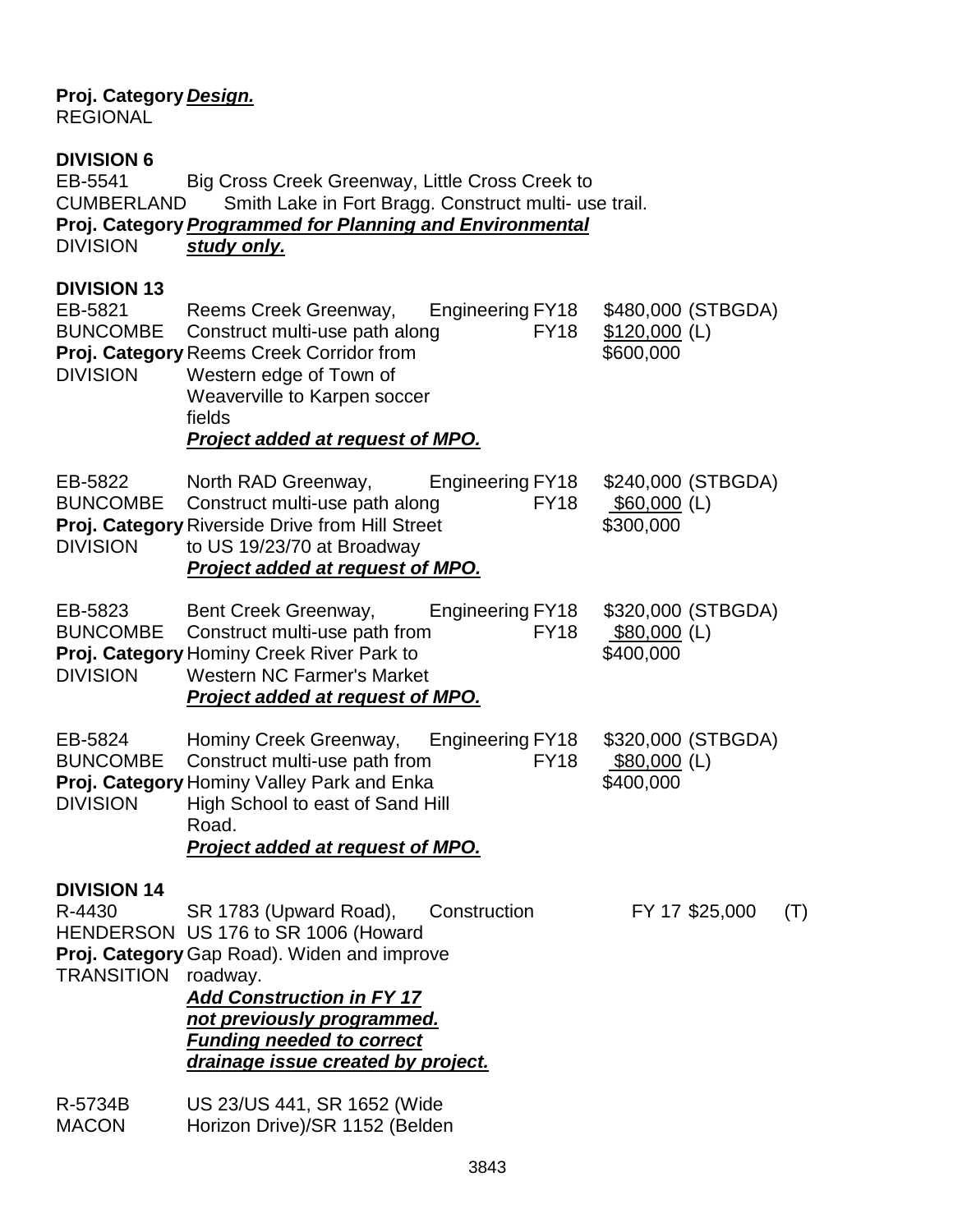**Proj. Category** Circle) to SR 1649 (Prentiss<br>REGIONAL Bridge Road). Bridge Road).

*Programmed for Planning and Environmental study only.*

R-5799 US 64, US 276, NC 280, US 64,

TRANSYLVANIA US 276, NC 280 and US 64.

**Proj. Category** Construct intersection<br>REGIONAL improvements.

improvements. *Programmed for Planning and Environmental study only.*

R-5800 US 64, US 276, Fortune Cove TRANSYLVANIA Road to US 64 Business (North **Proj. Category** Caldwell Street). Construct<br>REGIONAL median and access control median and access control measures. *Programmed for Planning*

*and Environmental study*

# *only.*

# **STIP MODIFICATIONS**

# **DIVISION 7**

| $I-5812$         | I-40/Business 85, East of Construction             |             |                | FY17 \$7,200,000 (NHPIM) |                         |  |  |  |
|------------------|----------------------------------------------------|-------------|----------------|--------------------------|-------------------------|--|--|--|
| <b>GUILFORD</b>  | SR 3037/SR 4240 (East Gate                         |             |                |                          |                         |  |  |  |
|                  | Proj. Category City Boulevard) to I-85; I-85 North |             |                |                          |                         |  |  |  |
| <b>STATEWIDE</b> | of SR 3000 (McConnell Road) to                     |             |                |                          |                         |  |  |  |
|                  | I-40; I-40/I-85, West of SR 3048                   |             |                |                          |                         |  |  |  |
|                  | (Mount Hope Church Road) to East                   |             |                |                          |                         |  |  |  |
|                  | of SR 3056 (Rock Creek Dairy Road).                |             |                |                          |                         |  |  |  |
|                  | Pavement rehabilitation.                           |             |                |                          |                         |  |  |  |
|                  | <b>Revise termini and cost based on</b>            |             |                |                          |                         |  |  |  |
|                  | division review (cost increase                     |             |                |                          |                         |  |  |  |
|                  | exceeding \$2 million and 25% thresholds).         |             |                |                          |                         |  |  |  |
|                  |                                                    |             |                |                          |                         |  |  |  |
| U-5543           | Various, Variable Message Construction             |             |                |                          | FY17 \$419,000 (STBGDA) |  |  |  |
| <b>DURHAM</b>    | Signs for traffic management                       | <b>FY17</b> | $$105,000$ (L) |                          |                         |  |  |  |
| <b>ORANGE</b>    | on major corridors in Chapel Hill.                 |             | \$524,000      |                          |                         |  |  |  |
|                  | Proj. Category At the request of the MPO,          |             |                |                          |                         |  |  |  |
| <b>REGIONAL</b>  | add Construction in FY 17                          |             |                |                          |                         |  |  |  |
|                  |                                                    |             |                |                          |                         |  |  |  |
|                  | not previously programmed.                         |             |                |                          |                         |  |  |  |
| U-5843           | US 70 (Church Street), Right-of-Way                |             |                | FY17 \$225,000           | (T)                     |  |  |  |
| ALAMANCE         | SR 1817 (Graham-Hopedale Construction              |             |                |                          |                         |  |  |  |
|                  |                                                    |             |                | $FY18$ \$938,000 (T)     |                         |  |  |  |
|                  | Proj. Category Road) in Burlington.                |             | \$1,163,000    |                          |                         |  |  |  |
| <b>DIVISION</b>  | Intersection improvements.                         |             |                |                          |                         |  |  |  |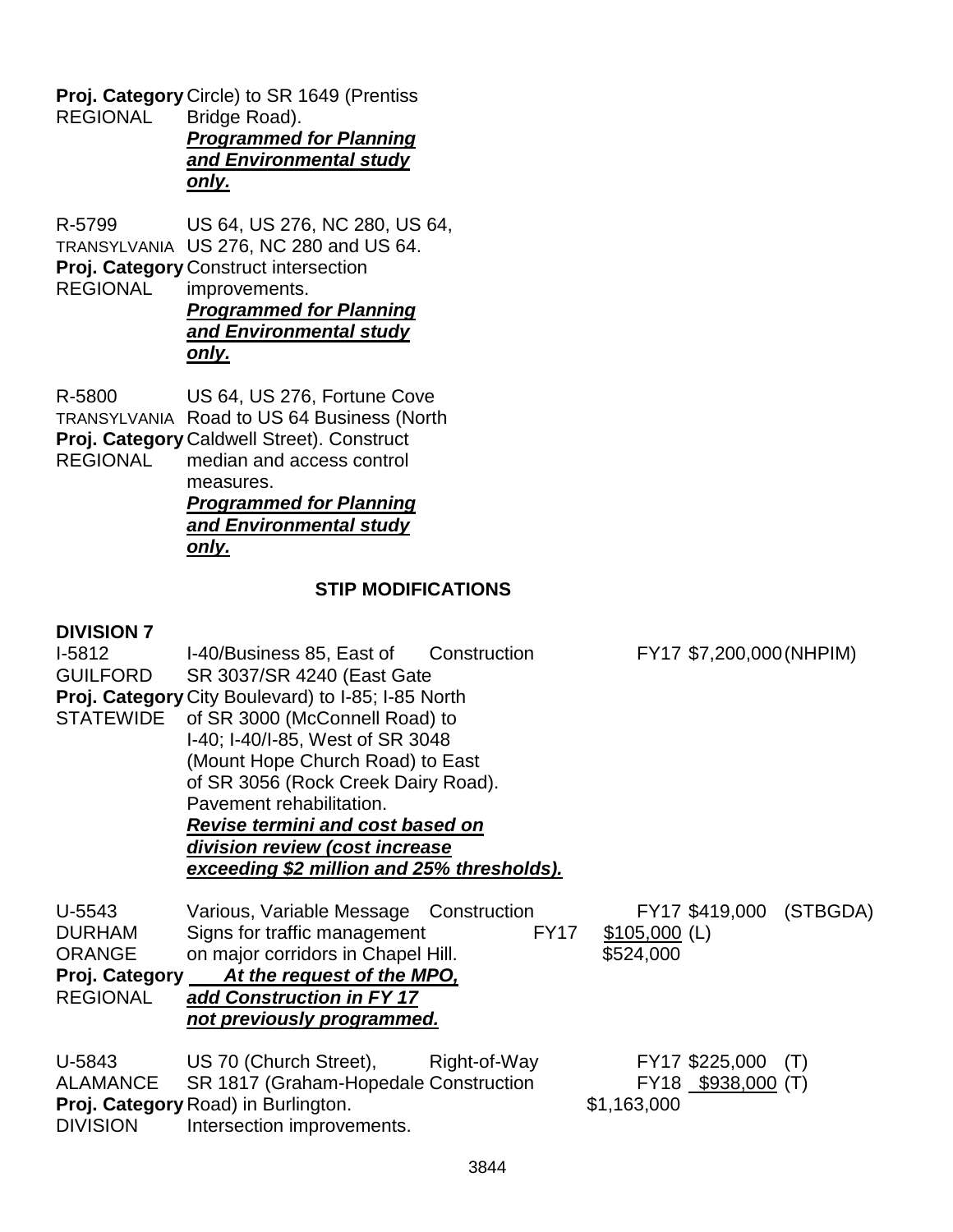*To allow additional time for Planning and Design, delay Right-of-Way from FY 16 to FY 17.*

# **DIVISION 8**

| U-5706<br><b>RICHMOND</b><br><b>DIVISION</b>                                          | Various, US 74 Business to<br>SR 1426 (Aberdeen Road).<br>Proj. Category Construct two lane facility<br>utilizing sections of SR 1923<br>(Broad Street), SR 1641<br>(Clemmer Road) and SR 1645<br>(Mt. Olive Church Road),<br>remainder on new location.<br>Revise southern terminus at<br>request of Preconstruction<br>based on scope review.               | Right-of-Way<br><b>Utilities</b><br>Construction | <b>FY20</b>                | \$155,000(T)<br>\$6,009,000                                                                                     | FY20 \$1,294,000(T)<br>FY21 \$4,560,000(T) |                      |
|---------------------------------------------------------------------------------------|---------------------------------------------------------------------------------------------------------------------------------------------------------------------------------------------------------------------------------------------------------------------------------------------------------------------------------------------------------------|--------------------------------------------------|----------------------------|-----------------------------------------------------------------------------------------------------------------|--------------------------------------------|----------------------|
| <b>DIVISION 9</b><br>AV-5749<br><b>DAVIDSON</b><br><b>DIVISION</b>                    | Davidson County Airport (EXX),<br>Install runway 6 medium intensity<br>Proj. Category approach lighting system with<br>runway alignment indicator<br>lights across I-85, including<br>interchange lighting.<br><b>Accelerate Right-of-Way from</b><br>FY 19 to FY 17 at request of<br><b>Division of Aviation, to reflect</b><br>airport's delivery schedule. |                                                  | <b>FY19</b><br><b>FY20</b> | Right-of-WayFY17\$611,000<br>$$67,000$ (L)<br>Construction FY20 \$2,154,000 (T)<br>\$239,000 (L)<br>\$3,071,000 |                                            | (T)                  |
| <b>B-5007</b><br><b>FORSYTH</b><br><b>DIVISION</b>                                    | West First Street, Replace<br>Bridge 330296 over Norfolk<br>Proj. Category Southern Railway in Winston-<br>Salem.<br>To allow additional time to<br>complete Preliminary<br><b>Engineering, delay Right-of-Way</b><br>from FY 17 to FY 19 and<br><u>Construction from FY 18 to FY 21.</u>                                                                     | Right-of-Way                                     | <b>FY19</b><br><b>FY21</b> | $$14,000$ (L)<br>ConstructionFY21 \$560,000<br>$$140,000$ (L)<br>\$770,000                                      | FY19 \$56,000                              | (STPOFF)<br>(STPOFF) |
| <b>DIVISION 10</b><br>AV-5732<br><b>CABARRUS</b><br>Proj. Category<br><b>REGIONAL</b> | Concord Regional Airport (JQF), Construction<br><b>Commercial Services Terminal</b><br><b>Accelerate Construction</b><br>from FY 19 to FY 17 at the<br>request of the Division of<br><b>Aviation.</b>                                                                                                                                                         |                                                  |                            | FY17 \$2,500,000 (O)<br>(Design & Construction)                                                                 | FY17 \$300,000<br>\$2,800,000              | (T)                  |
| U-3440                                                                                | NC 3, Proposed West Side Construction                                                                                                                                                                                                                                                                                                                         |                                                  |                            |                                                                                                                 | FY17 \$24,200,000                          | (T)                  |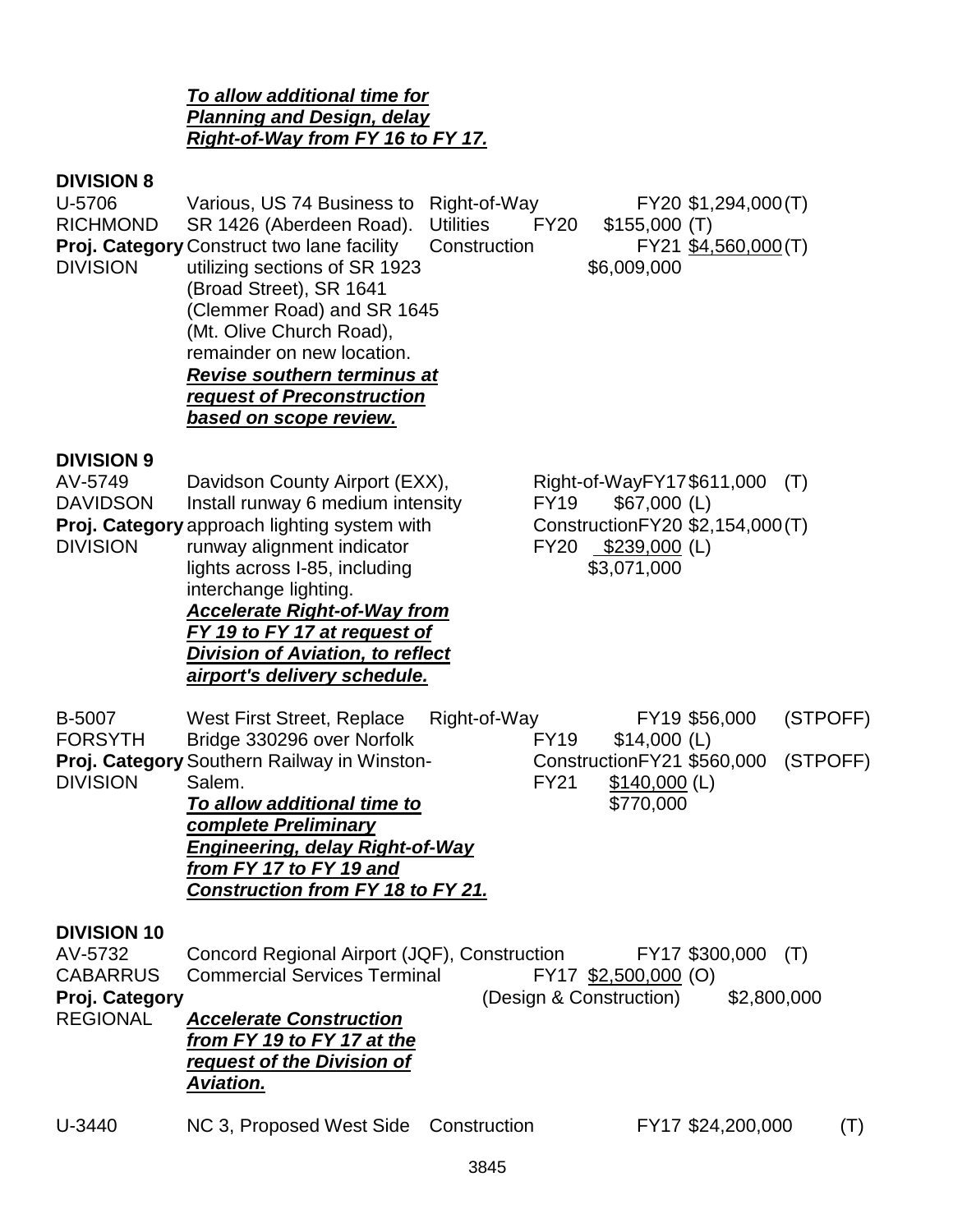| <b>CABARRUS</b>                                                     | Bypass (U-2009) to SR 1691<br>Proj. Category (Loop Road) in Kannapolis.<br><b>TRANSITION</b> Widen to a four-lane divided<br>facility.<br>To allow additional time for<br><b>Planning, delay Construction</b><br><u>from FY 16 to FY 17.</u>                                                                                                                                                                                                                          |                              |                                                          |                                                                                                                   |                                                                                                                 |                |
|---------------------------------------------------------------------|-----------------------------------------------------------------------------------------------------------------------------------------------------------------------------------------------------------------------------------------------------------------------------------------------------------------------------------------------------------------------------------------------------------------------------------------------------------------------|------------------------------|----------------------------------------------------------|-------------------------------------------------------------------------------------------------------------------|-----------------------------------------------------------------------------------------------------------------|----------------|
| U-5905<br><b>EXEMPT</b>                                             | SR 2112 (Lakeview Road),<br>MECKLENBURG Reames Road to NC 115.<br>Proj. Category Upgrade roadway.<br><b>Change project limits at</b><br>the request of Division 10<br>and the City of Charlotte.<br><b>Western project limit moves</b><br>from US 21 to Reames Road.                                                                                                                                                                                                  | Right-of-Way<br>Construction |                                                          | \$9,000,000                                                                                                       | FY17 \$100,000 (BA)<br>FY18 \$8,900,000 (BA)                                                                    |                |
| <b>DIVISION 13</b><br>B-5882<br><b>MADISON</b>                      | SR 1151 (Big Pine Road),<br>Replace Bridge 560145 over Construction<br>Proj. Category Big Pine Creek.<br>HWY FUNDS To allow additional time<br>for Design, delay Right-of-<br>Way from FY 17 to FY 18 and<br><b>Construction from FY 18 to</b><br>FY 19.                                                                                                                                                                                                              | Right-of-Way                 |                                                          | \$325,000                                                                                                         | FY18 \$25,000<br>FY19 \$300,000                                                                                 | (HFB)<br>(HFB) |
| <b>DIVISION 13</b><br>EB-5547<br><b>BUNCOMBE</b><br><b>DIVISION</b> | New route, Construct new<br>multi-use path from existing<br>Proj. Category Flat Creek Greenway trailhead<br>near State Street and Charlotte<br>Street to existing Riverside Right-of-Way<br>Greenway near Riverside Park<br>and extension west of NC 9 Construction<br>near existing culvert.<br><b>Increase funding for Engineering</b><br>and add Right-of-Way in FY 18 and<br><b>Construction in FY 19 not previously</b><br>programmed at the request of the MPO. | <b>Engineering FY16</b>      | <b>FY16</b><br><b>FY17</b><br><b>FY17</b><br><b>FY19</b> | $$30,000$ (L)<br>$$6,000$ (L)<br>$$346,000$ (L)<br>\$2,009,000                                                    | \$120,000 (STBGDA)<br>\$22,000 (STBGDA)<br>FY18 \$80,000 (STBGDA)<br>FY18 \$20,000<br>FY19 \$1,385,000 (STBGDA) | (L)            |
| EB-5790<br><b>BUNCOMBE</b><br><b>DIVISION</b>                       | Asheville, on-street crossings<br>and connections for bicyclists<br>Proj. Category and pedestrians in Asheville's<br>East of the Riverway.<br><b>Increase funding for</b><br><b>Engineering and add</b><br><b>Construction in FY 19 not previously</b><br>programmed at the request of the MPO.                                                                                                                                                                       | Construction                 | FY16<br>FY17<br>FY17<br>FY19                             | Engineering FY16 \$96,000<br>$$24,000$ (L)<br>\$114,000 (TAPDA)<br>$$29,000$ (L)<br>$$210,000$ (L)<br>\$1,313,000 | FY19 \$840,000 (TAPDA)                                                                                          | (TAPDA)        |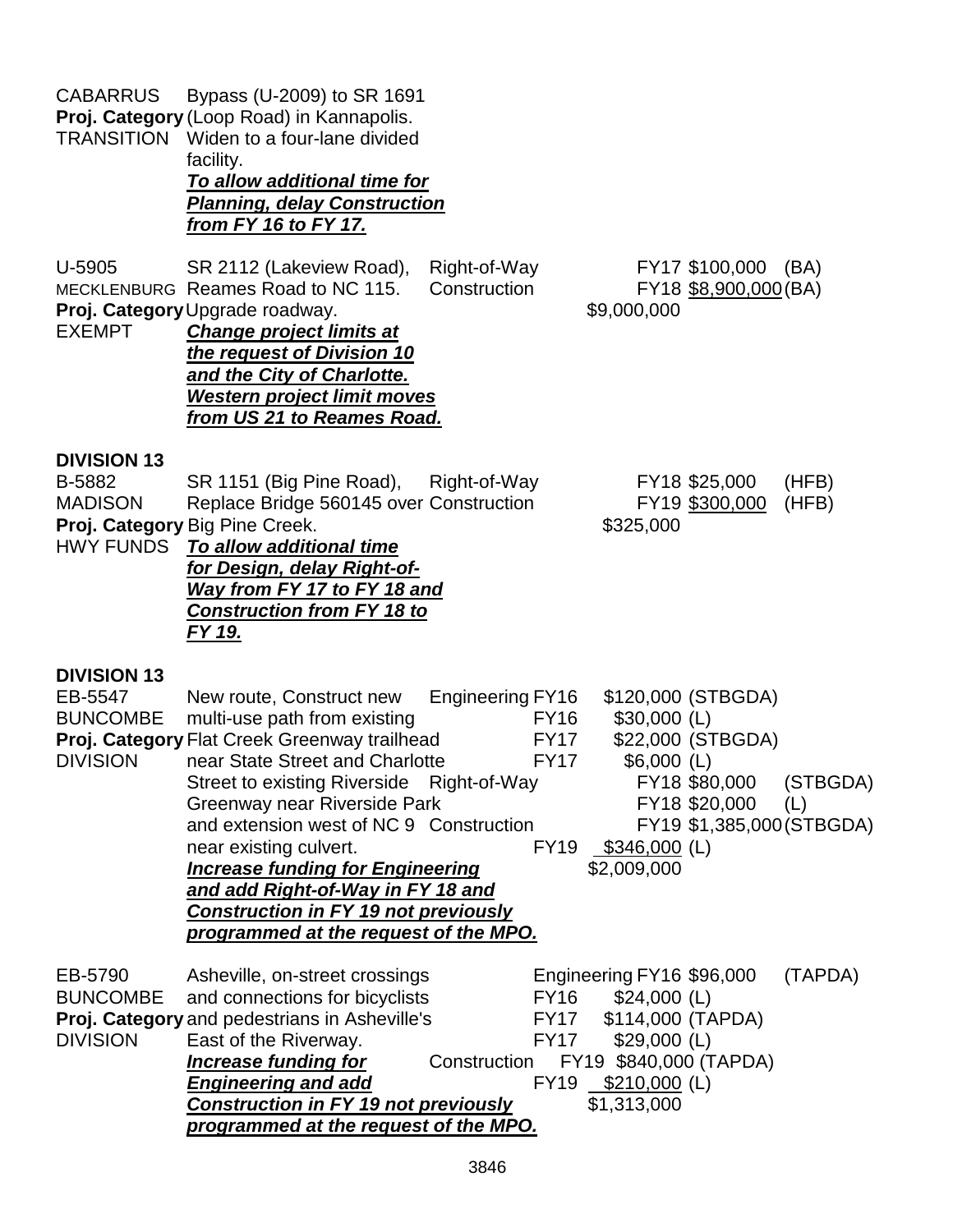| <b>DIVISION 14</b><br>$C-5151$<br><b>HAYWOOD</b><br><b>SWAIN</b><br><b>EXEMPT</b>                    | Eastern Band of Cherokee Construction<br>FY17 \$177,000<br>Indians (EBCI), Great Smokies<br><b>FY17</b><br>$$65,000$ (L)<br>National Park. Construct a<br>\$242,000<br>Proj. Category mixed-use pathway.<br>To allow additional time for Planning,<br>delay Construction from FY 16 to FY 17.                                                                                                                                                                                                                                                                                                                           | (CMAQ)                  |
|------------------------------------------------------------------------------------------------------|-------------------------------------------------------------------------------------------------------------------------------------------------------------------------------------------------------------------------------------------------------------------------------------------------------------------------------------------------------------------------------------------------------------------------------------------------------------------------------------------------------------------------------------------------------------------------------------------------------------------------|-------------------------|
| C-5203<br><b>SWAIN</b><br><b>EXEMPT</b>                                                              | Eastern Band of Cherokee Engineering FY16<br>\$39,000 (CMAQ)<br><b>FY16</b><br>Indians (EBCI), Big Cove mixed<br>$$10,000$ (L)<br>Proj. Category use path, Cherokee Central Right-of-Way<br>FY17 \$77,000<br>School northward on both sides<br><b>FY17</b><br>$$19,000$ (L)<br>ConstructionFY17 \$77,000<br>of the Oconaluftee River to the<br>existing Big Cove Road mixed<br>FY17 \$19,000<br>use trail. Construct pedestrian<br>\$241,000<br>and bike path, phases 3 and 4.<br>To allow additional time for<br>Planning , delay Right- of-Way<br>from FY 16 to FY 17 and<br><b>Construction from FY 16 to FY 17.</b> | (CMAQ)<br>(CMAQ)<br>(L) |
| EB-5757<br><b>HAYWOOD</b><br><b>DIVISION</b>                                                         | Engineering FY17<br>\$40,000 (STBGDA)<br>Brown Avenue, US 23<br><b>FY17</b><br>$$10,000$ (L)<br>Business (South Main Street) to<br>Proj. Category Belle Meade Drive. Reduce<br>\$40,000 (TAP)<br><b>FY21</b><br><b>FY21</b><br>$$10,000$ (L)<br>roadway lanes to three and<br>construct bike lanes.<br>FY23 \$80,000<br>Construction<br><b>FY23</b><br>$$20,000$ (L)<br><b>Add additional engineering</b><br>funding in FY 17 at the request<br>\$200,000<br>of the MPO.                                                                                                                                                | (TAP)                   |
| <b>DIVISION 14</b><br>R-5771<br><b>EXEMPT</b>                                                        | SR 1690 (Broadpointe Drive),<br>Engineering FY16 \$306,000<br>HENDERSON Improve existing SR 1690 Right-of-Way FY17 \$295,000 (APD)<br>Proj. Category (Broadpointe Drive) to 24 feet<br>Construction FY17 \$1,230,000 (APD)<br>\$1,831,000<br>paved roadway and replace<br>Bridge 440107.<br>Add Right-of-Way in FY 17<br>not previously programmed.                                                                                                                                                                                                                                                                     | (APD)                   |
| <b>DIVISION 14</b><br>I-5834<br><b>HAYWOOD</b><br>Proj. Category rehabilitation.<br><b>STATEWIDE</b> | <b>STIP DELETIONS</b><br>FY19 \$7,400,000 (NHPIM)<br>I-40, Mile Marker 27 to Mile Construction<br>Marker 34, Pavement<br>Delete at the request of<br>Division. Work to be<br>accomplished in I-5776.                                                                                                                                                                                                                                                                                                                                                                                                                    |                         |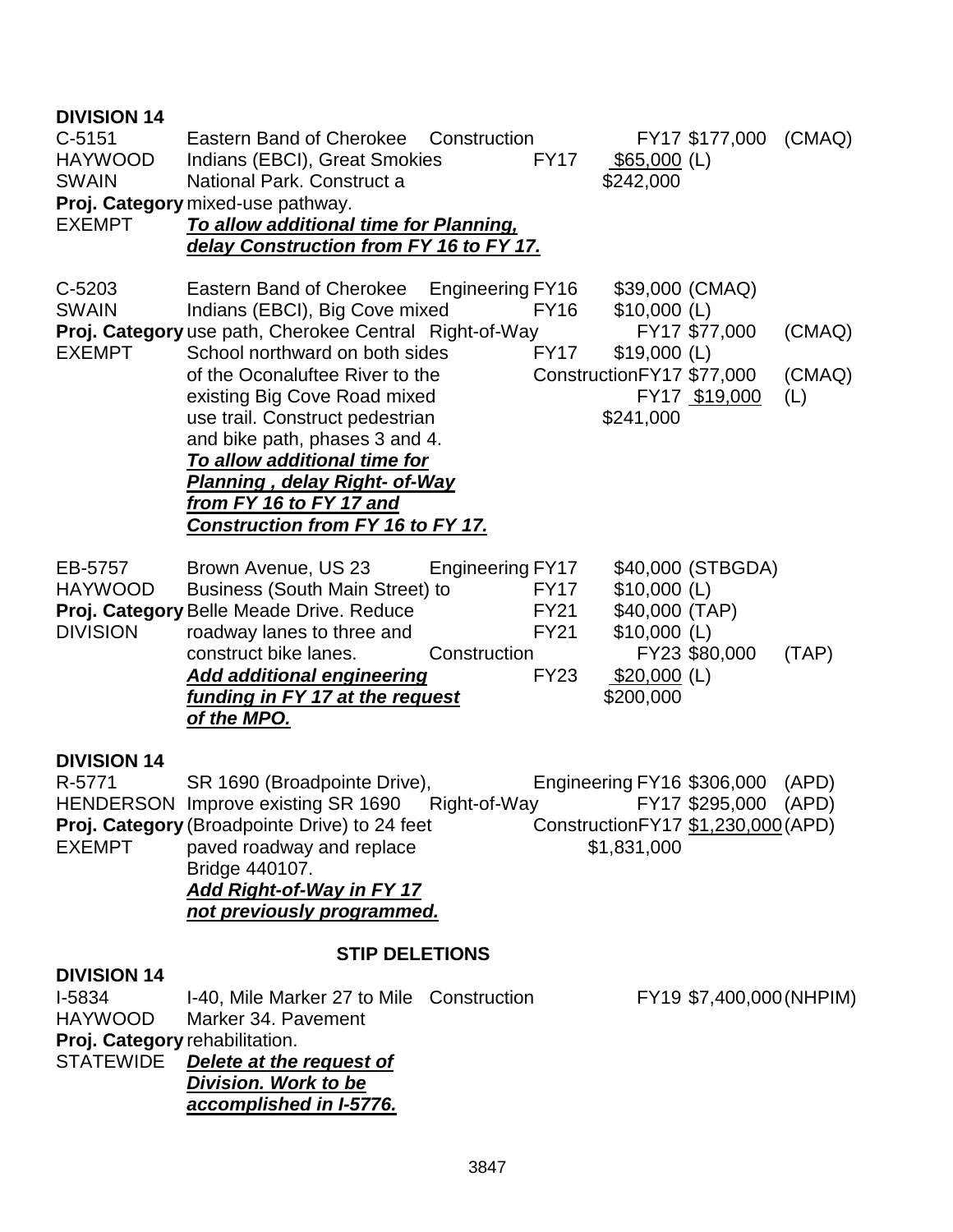| <b>STATEWIDE</b><br><b>B-9000DIV</b><br><b>STATEWIDE</b><br>Proj. Category Delete project. It has been<br><b>DIVISION</b> | Various, Bridge Inspection<br>Program<br>determined that existing<br><b>STIP Project B-9999 will</b><br>continue to be used for<br>bridge inspections. |                    | implement FY17 \$3,300,000 (STBG) | FY18 \$3,300,000 (STBG)<br>FY19 \$3,300,000 (STBG)<br>FY20 \$3,300,000 (STBG)<br>\$13,200,000 |  |
|---------------------------------------------------------------------------------------------------------------------------|--------------------------------------------------------------------------------------------------------------------------------------------------------|--------------------|-----------------------------------|-----------------------------------------------------------------------------------------------|--|
| <b>B-9000REG</b><br><b>STATEWIDE</b><br>Proj. Category Delete project. It has been<br><b>REGIONAL</b>                     | Various, Bridge Inspection<br>Program<br>determined that existing<br><b>STIP Project B-9999 will</b><br>continue to be used for<br>bridge inspections. |                    | implement FY17 \$3,300,000 (STBG) | FY18 \$3,300,000 (STBG)<br>FY19 \$3,300,000 (STBG)<br>FY20 \$3,300,000 (STBG)<br>\$13,200,000 |  |
| <b>B-9000SW</b><br><b>STATEWIDE</b><br>Proj. Category Delete project. It has been<br><b>STATEWIDE</b>                     | Various, Bridge Inspection<br>Program<br>determined that existing<br>STIP project B-9999 will<br>continue to be used for<br>bridge inspections.        |                    | implement FY17 \$4,400,000 (STBG) | FY18 \$4,400,000 (STBG)<br>FY19 \$4,400,000 (STBG)<br>FY20 \$4,400,000 (STBG)<br>\$17,600,000 |  |
| <b>ITEM N SUMMARY</b>                                                                                                     |                                                                                                                                                        |                    |                                   |                                                                                               |  |
|                                                                                                                           | <b>ADDITIONS</b>                                                                                                                                       | 11 PROJECTS        |                                   | \$1,725,000                                                                                   |  |
| <b>MODIFICATIONS</b>                                                                                                      |                                                                                                                                                        | 16 PROJECTS        |                                   |                                                                                               |  |
| <b>DELETIONS</b>                                                                                                          |                                                                                                                                                        | 4 PROJECTS         |                                   | \$51,400,000                                                                                  |  |
|                                                                                                                           |                                                                                                                                                        | <b>31 PROJECTS</b> |                                   | (\$49,675,000)                                                                                |  |

# **Approval – Municipal and Special Agreements**

A motion was made by Board Member Blount, seconded by Board Member Debnam, to approve the following:

# **SUMMARY: There are a total of 35 Agreements for approval by the Board of Transportation.**

Statewide

RPC Leasing The Rail Division has awarded a contract to RPC Leasing in response to an RFP seeking a partnership for a vendor to provide on-board services on NC ByTrain's Piedmonts. RPC Leasing will provide gourmet coffee, food, beverages, bicycle rentals, etc. on Piedmont Trains a minimum of three days per week. This contract is for a six month pilot with the option to renew. There is no cost to the Department.

Division 1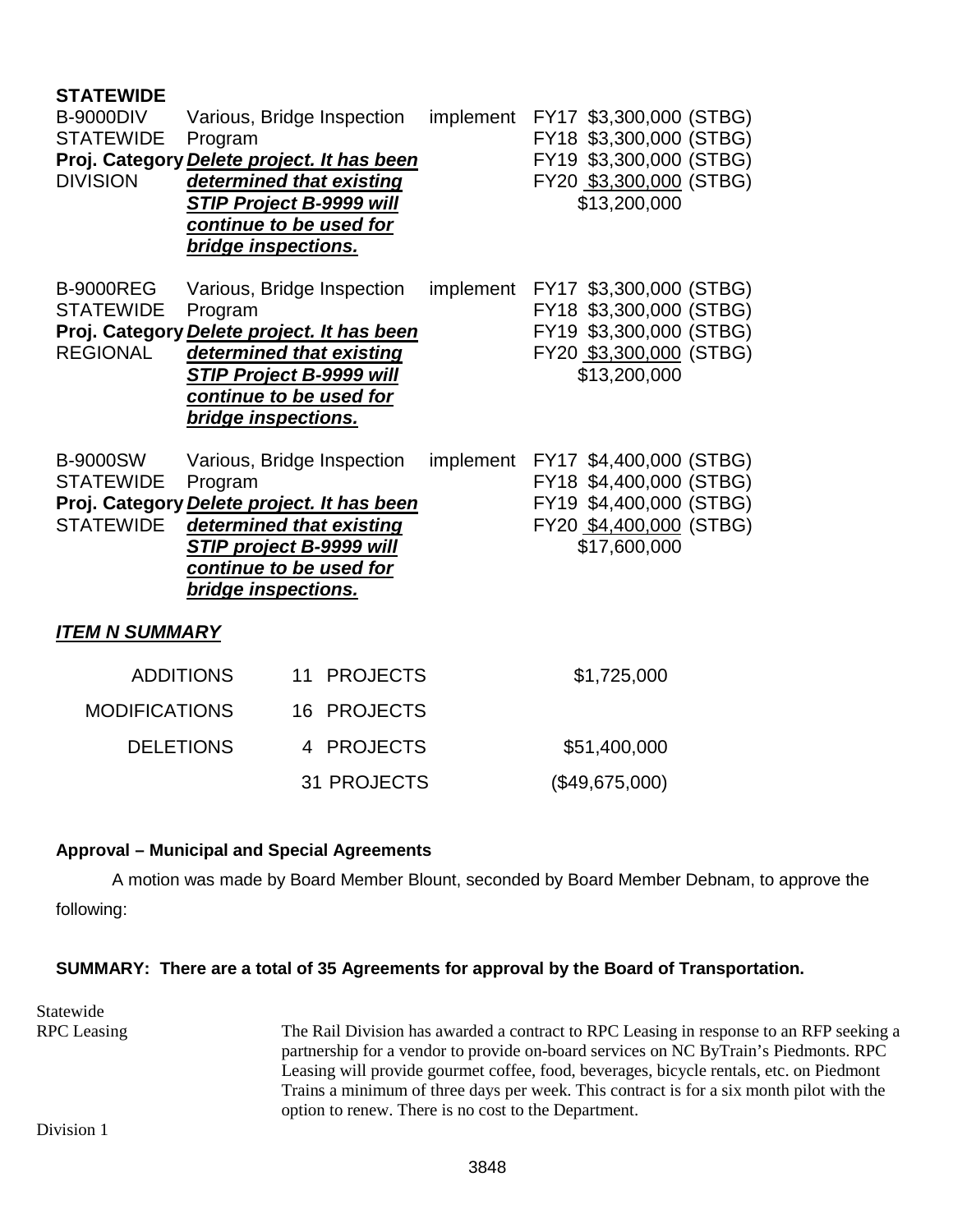U.S. Geological Survey (USGS), South Atlantic Water Science Center, United States Department of Interior R-2576 34470.1.TA1

Division 2 City of Greenville Pitt County 2.1074SM

Division 4 Carolina Coastal Railway, Inc. (CLNA) Nash County 80000.3.3.21

City of Rocky Mount Nash County C-5548 51018.1.1 51018.3.1

Division 5 City of Durham (GoDurham) Durham County 44976

Town of Apex Wake County U-5118AF 42379.1. 31 42379.2.31 42379.3.31

Town of Fuquay Varina Wake County U-5118GB 42379.1.37 42379.3.37

This Agreement is for the Water Resource Investigations Characterization of Baseline Water Quality Conditions in Currituck Sound prior to the Mid-Currituck Bridge Construction. The USGS shall be responsible for all phases of the Project. The Department shall participate in the amount of \$370,000 and the USGS in the amount of \$145,000. The funding will extend until October 30, 2018.

This Municipal Operations Agreement (Schedule D) provides for the operation of the computerized traffic signal system as indicated in the Agreement. The Municipality shall be responsible for timing traffic signals and other traffic control devices on the State Highway System Streets located within the Municipality. The Department shall be invoiced for the approved cost of the traffic signal control system installation, maintenance, and administrative costs as per the Agreement.

This Rail Industrial Access Agreement covers the approval of Freight Rail and Rail Crossing Safety Improvement funds to assist CLNA with the construction of a 4,400 foot siding using 100 lb rail around milepost ABA 131.2. The newly constructed siding will become the main line track, and the existing main line, which has 85 lb rail, will be used as a siding by PCS Phosphate. CLNA will be responsible for performing the work. The Department will participate in the total cost of the project up to \$175,000. The estimated cost of the project is \$569,721.50.

This Project consists of the construction of sidewalk along Barnes Street, Benvenue Road, Tarboro Street, Falls Road, Franklin Street, Leggett Country Club Road and Church Street. The Department's original participation amount was \$375,200 and the Municipal match was \$93,800. This Supplemental Agreement is for the Department to the provide additional funding of \$356,000 from Congestion Mitigation and Air Quality funds, the Municipality match is \$89,000. Costs which exceed the revised maximum amount of \$731,200 shall be borne by the Municipality. The Project completion date is extended for (5) years from the authorization of Federal funding or February 16, 2021.

This Rail Agreement is a "Last Mile Agreement" wherein the Department's Rail Division agrees to reimburse fares for passengers to use GoDurham, the local transit provider. The reimbursement is for one transit trip from the passenger's destination train station to their final destination. This agreement is one of ten agreements with various local transit providers with a total program cost to the Department of \$25,000.

This Project consists of the addition of turn lanes at the intersection of Kelly Road at Olive Chapel Road and the extension of sidewalk along the west side of Kelly Road from Evening Star Drive to Olive Chapel Road. The Project also includes construction of southbound right turn and left turn lanes as well as a northbound right turn lane on Kelly Road and a westbound right turn lane on Olive Chapel Road. This Supplemental Agreement is to increase the funding for the Project. The Department's original participation was \$400,000. The Department agrees to reimburse the Municipality an additional \$130,000 of STP-DA funds for a total amount of \$530,000. The Municipality will provide an additional \$130,000 as their local match.

This Project consists of the construction of intersection operational improvements at the Sunset Lake Road/Purfoy Road intersections on US 401, relocation of pedestrian signal, traffic signal revisions, and installation of raised concrete medians. The Municipality is responsible for all phases of the Project. This Supplemental Agreement is to add the PE Phase to the Project.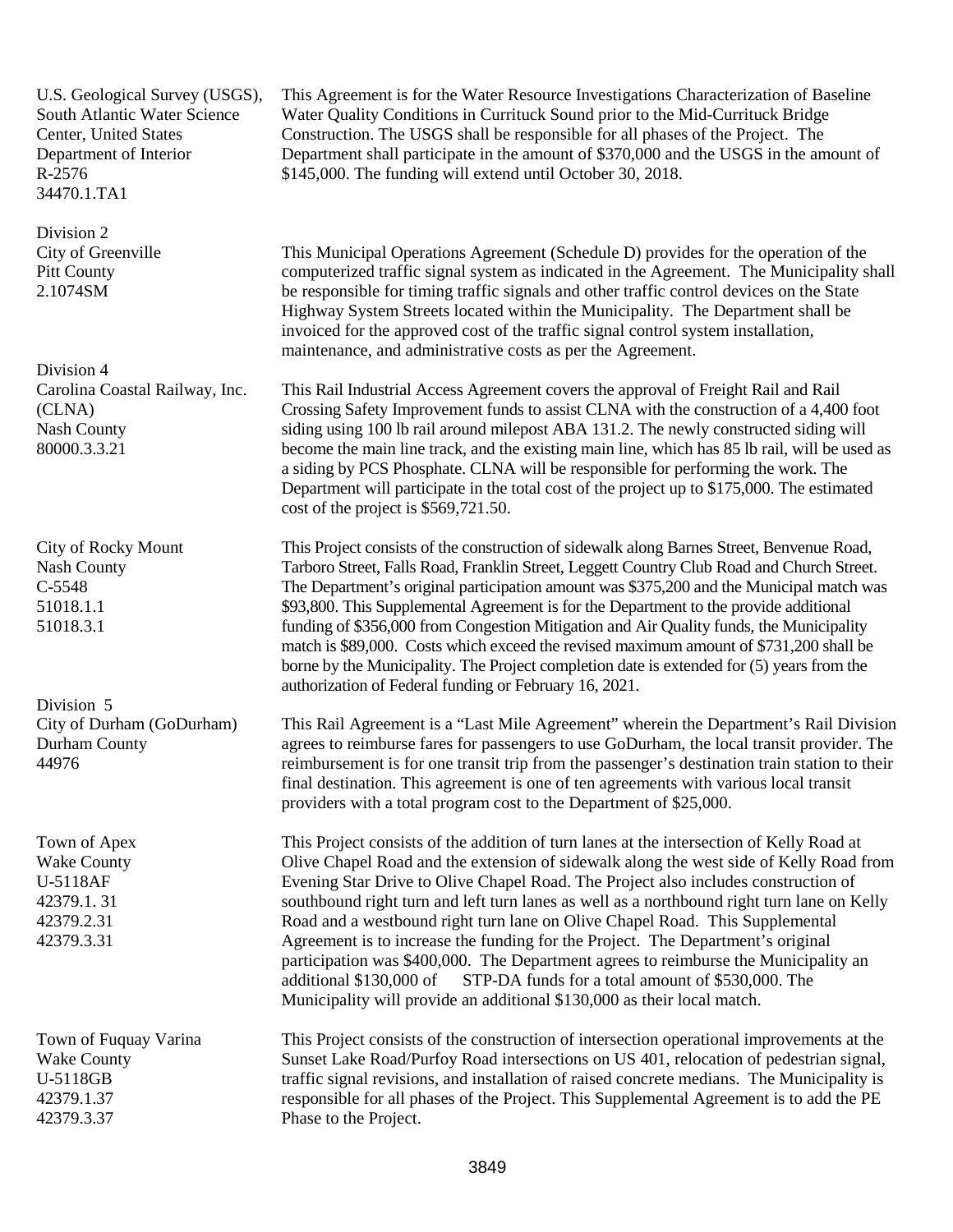Research Triangle Regional Public Transportation Authority (GoTriangle) Wake County 44976

City of Raleigh (GoRaleigh) Wake County 44976

Town of Cary (GoCary) Wake County 44976

Division 6 County of Columbus Columbus County 44972

Fort Bragg Military Reservation Cumberland County U-2519CB 34817.3.S8

Fort Bragg Military Reservation Cumberland County X-0002CC 35196.3.FS22

CSX Transportation Inc. (CSXT) Robeson County B-4616 33798.1.1

Division 7 Town of Haw River Alamance County 3607.3.08

This Rail Agreement is a "Last Mile Agreement" wherein the Department's Rail Division agrees to reimburse fares for passengers to use GoTriangle, the local transit provider. The reimbursement is for one transit trip from the passenger's destination train station to their final destination. This agreement is one of ten agreements with various local transit providers with a total program cost to the Department of \$25,000.

This Rail Agreement is a "Last Mile Agreement" wherein the Department's Rail Division agrees to reimburse fares for passengers to use GoRaleigh, the local transit provider. The reimbursement is for one transit trip from the passenger's destination train station to their final destination. This agreement is one of ten agreements with various local transit providers with a total program cost to the Department of \$25,000.

This Rail Agreement is a "Last Mile Agreement" wherein the Department's Rail Division agrees to reimburse fares for passengers to use GoCary, the local transit provider. The reimbursement is for one transit trip from the passenger's destination train station to their final destination. This agreement is one of ten agreements with various local transit providers with a total program cost to the Department of \$25,000.

This Rail Agreement provides for the commitment of funding by Columbus County for the preparation of a conceptual study to establish a rail connection between R.J. Corman Carolina Lines to the Port of Wilmington via CSX. The County's participation in the cost of the study is \$19,600. The total estimated cost of the study is \$66,218.20.

This Project consists of construction of the Fayetteville Outer Loop from south of SR 1400 (Cliffdale Road) to east of SR 1007 (All American Freeway). At the request of Fort Bragg Military Reservation, included in the construction will be the installation of interchange lighting at the interchanges of the Fayetteville Outer Loop and the All American Freeway, and the Fayetteville Outer Loop and Canopy Lane. This Supplemental Agreement is to transfer the ownership of said lighting to the Military upon completion of the project. The Military will be responsible for ownership and maintenance of the lighting.

This Project consists of construction of the Fayetteville Outer Loop from east of SR 1007 (All American Freeway) to east of US 401 (Ramsey Street). At the request of Fort Bragg Military Reservation, included in the construction of the Outer Loop will be the installation of interchange lighting at the interchange of the Fayetteville Outer Loop and Bragg Blvd. This Supplemental Agreement is to transfer the ownership of said lighting to the Military upon completion of the project. The Military will be responsible for ownership and maintenance of the lighting.

This Rail Project consists of replacing the NC 211 bridge beginning at Station 16+00.00 - L- running in a northeasterly direction over the tracks of CSXT to Station 46+00.00 –L in Robeson County, including construction of a structure at separated grades and appurtenant works across the Railroad's right of way, tracks and other facilities near Railroad Milepost A-234.82 and Highway Survey Station 31+55.47 –L- in accordance with plans and specifications prepared by the Department and approved by the Railroad.

> This Project consists of construction of curb and gutter and sidewalk along NC 49 (Main Street) between Lang Street and Stone Street. This Supplemental Agreement is to increase the funding and extend the completion date for the Project. The Department's original participation was \$125,000. The Department agrees to reimburse the Municipality an additional \$150,000 (\$75,000 Small Construction and \$75,000 Contingency funds). The Municipality is responsible for all costs which exceed the total Project cost of \$275,000.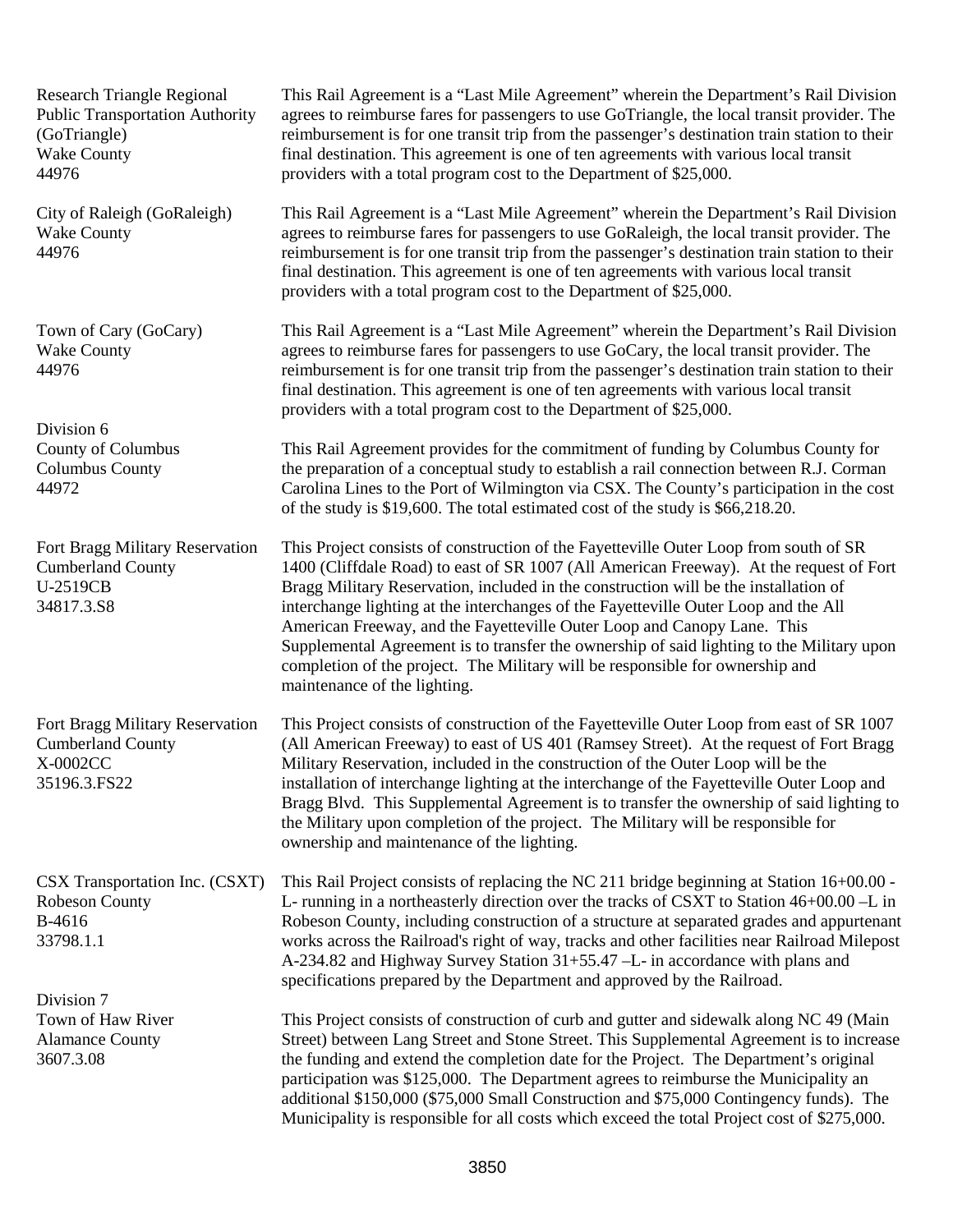The Municipality shall complete all work by November 15, 2017, in lieu of November 24, 2012.

This Project consists of 15.5 miles of sidewalk projects along English Street, Pisgah Church Road/Lees Chapel Road, West Friendly Avenue and Yanceyville Street in Greensboro. This Supplemental Agreement is to revise the scope to contain the following locations: English Street from Phillips Avenue to Florida Street; Pisgah Church /Lees Chapel Road from Battleground Avenue to Brightwood School Road; West Friendly Avenue from West Market Street to Francis King Street; and Yanceyville Street from Bessemer Avenue to LeesChapel Road.

This Rail Agreement is a "Last Mile Agreement" wherein the Department's Rail Division agrees to reimburse fares for passengers to use Greensboro Transit Authority, the local transit provider. The reimbursement is for one transit trip from the passenger's destination train station to their final destination. This agreement is one of ten agreements with various local transit providers with a total program cost to the Department of \$25,000.

This Rail Agreement is a "Last Mile Agreement" wherein the Department's Rail Division agrees to reimburse fares for passengers to use the High Point Transit System, the local transit provider. The reimbursement is for one transit trip from the passenger's destination train station to their final destination. This agreement is one of ten agreements with various local transit providers with a total program cost to the Department of \$25,000.

This Rail Agreement is a "Last Mile Agreement" wherein the Department's Rail Division agrees to reimburse fares for passengers to use PART, the local transit provider. The reimbursement is for one transit trip from the passenger's destination train station to their final destination. This agreement is one of ten agreements with various local transit providers with a total program cost to the Department of \$25,000.

This Project consists of construction of a grade-separated interchange at US 29/70/Business 85 and SR 1798 (Old Greensboro Road). The Department is responsible for all phases of the work. The College shall donate all right-of-way and easements within their property boundary as required for the project and shall participate in the project costs up to a maximum amount of \$1,000,000.

This Rail Agreement is a "Last Mile Agreement" wherein the Department's Rail Division agrees to reimburse fares for passengers to use the City of Salisbury Transit System, the local transit provider. The reimbursement is for one transit trip from the passenger's destination train station to their final destination. This agreement is one of ten agreements with various local transit providers with a total program cost to the Department of \$25,000.

This agenda item supersedes an agenda item to assist IPC with the construction of 3 rail spur tracks to serve a proposed manufacturing facility approved at the June 30, 2016 Board of Transportation Meeting, due to the addition of ACWR as a Party to the Agreement. All other provisions of the Agreement approved at the June 30, 2016 Board of Transportation meeting will remain the same.

This Project consists of the resurfacing and/or repair of the roads in Research Park and for the abandonment of those roads to the Municipality upon completion of the Project. The Municipality shall be responsible for all phases of the Project. The Department shall be responsible for resurfacing SR 2746 (Claude Freeman Drive) and for the resurfacing/repair of SR 2725 (Governor Hunt Road) in Research Park. The Department

City of Greensboro Guilford County EL-5101DL 41823.1.3 41823.2.F15

City of Greensboro Guilford County 44976

City of High Point Guilford County 44976

Piedmont Authority for Regional Transportation (PART) Guilford County 44976

Division 9 Davidson County Community College Davidson County R-5737 50195.3.1

City of Salisbury Rowan County 44976

Division 10 Intertape Polymer Corporation (IPC) Aberdeen Carolina & Western Railway Cabarrus County 80000.3.1.7

City of Charlotte Mecklenburg County 2017CPT.10.04.20601.01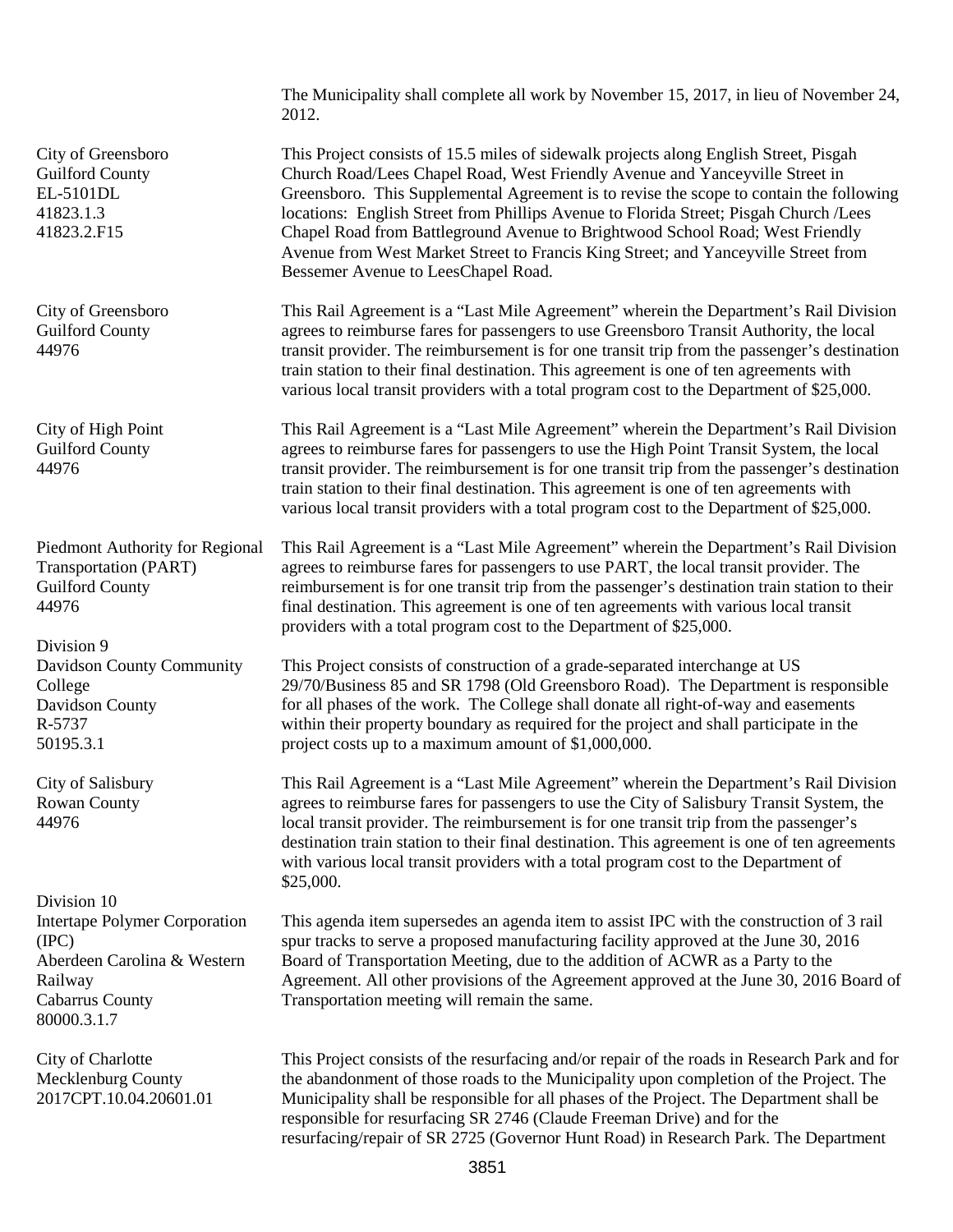shall participate in the costs of the project up to a maximum amount of \$675,005. The estimated cost of the Project is \$700,000. City of Charlotte (Charlotte Area Transit) Mecklenburg County 44976 This Rail Agreement is a "Last Mile Agreement" wherein the Department's Rail Division agrees to reimburse fares for passengers to use the Charlotte Area Transit System (CATS), the local transit provider. The reimbursement is for one transit trip from the passenger's destination train station to their final destination. This agreement is one of ten agreements with various local transit providers with a total program cost to the Department of \$25,000. City of Charlotte Mecklenburg County This Memorandum of Understanding constitutes a statement of intent between the Department and the Municipality for preparation of an environmental study associated with the Charlotte North Yard Lead project within the Municipality. The Department will prepare the study. The Municipality will reimburse the Department for all costs associated with the study. The estimated cost to the Municipality is \$300,000. Mecklenburg County C-5536B 51006.3.2 This Project consists of implementation of a sub grant award program to reduce aging diesel engines in the affected air quality area. The County is responsible for all phases of the Project. The Department shall reimburse 80% of approved eligible costs from the CMAQ funds allocation, not to exceed \$500,000. The County shall provide the nonfederal match for the STPDA funds authorized and all costs that exceed the total estimated cost. Norfolk Southern Railway Company (NS) Mecklenburg County P-5705B 44475 This agenda item supersedes the NS agenda item for the development of preliminary track, signal, and structure plans for the proposed Charlotte Gateway Station, which was approved at the Board of Transportation meeting on February 4, 2016. Due to an increase in the scope of work to accommodate completion of final design plans, the Agreement has been modified to reflect an increase in the cost of the Department's participation from \$300,000 to \$950,000. All other provisions of the Agreement will remain the same. Rider Transit Center (CK Rider) Mecklenburg County 44976 This Rail Agreement is a "Last Mile Agreement" wherein the Department's Rail Division agrees to reimburse fares for passengers to use CK Rider, the local transit provider. The reimbursement is for one transit trip from the passenger's destination train station to their final destination. This agreement is one of ten agreements with various local transit providers with a total program cost to the Department of \$25,000. City of Monroe Union County EB-5011 41125.1.1 41125.3.1 This Project consists of the construction of the Bearskin Creek Greenway. This Supplemental Agreement modifies the scope of work that will consist of the construction of approximately 1.1 miles of 10' wide paved greenway with 2' wide gravel shoulders from Icemorelee Street to Johson Street and from Charlotte Avenue at I.B. Shive Drive to Don Griffin Park to include grading, drainage, erosion control, retaining wall, bridge, road crossing improvements and signing and allows additional time for the Municipality to complete the Project by the completion date of 11/20/2018. Division 11 Watauga County 17BP.11.R.18 This Project consists of the replacement of Bridge No. 940136 on SR 1533 (Aho Road) over the Middle Fork South Fork New River. At the request of the County, the bridge span will be lengthened to provide a greenway crossing underneath SR 1533. NCDOT's design will provide an 8-ft vertical clearance and a 12-ft wide turf bench underneath the bridge. The Department shall be responsible for all Phases of the Project. The County shall participate in the costs of the Project in the amount of \$160,000. Division 12 CSX Transportation Inc. (CSXT) Cleveland County R-2707C This Rail Project consists of construction of the US 74 Bypass on new location beginning at Station 382+00.00 -L- running in a easterly direction over the tracks of CSX Transportation, Inc. to Station 635+00.00 -L- and replace the existing bridge on NC 180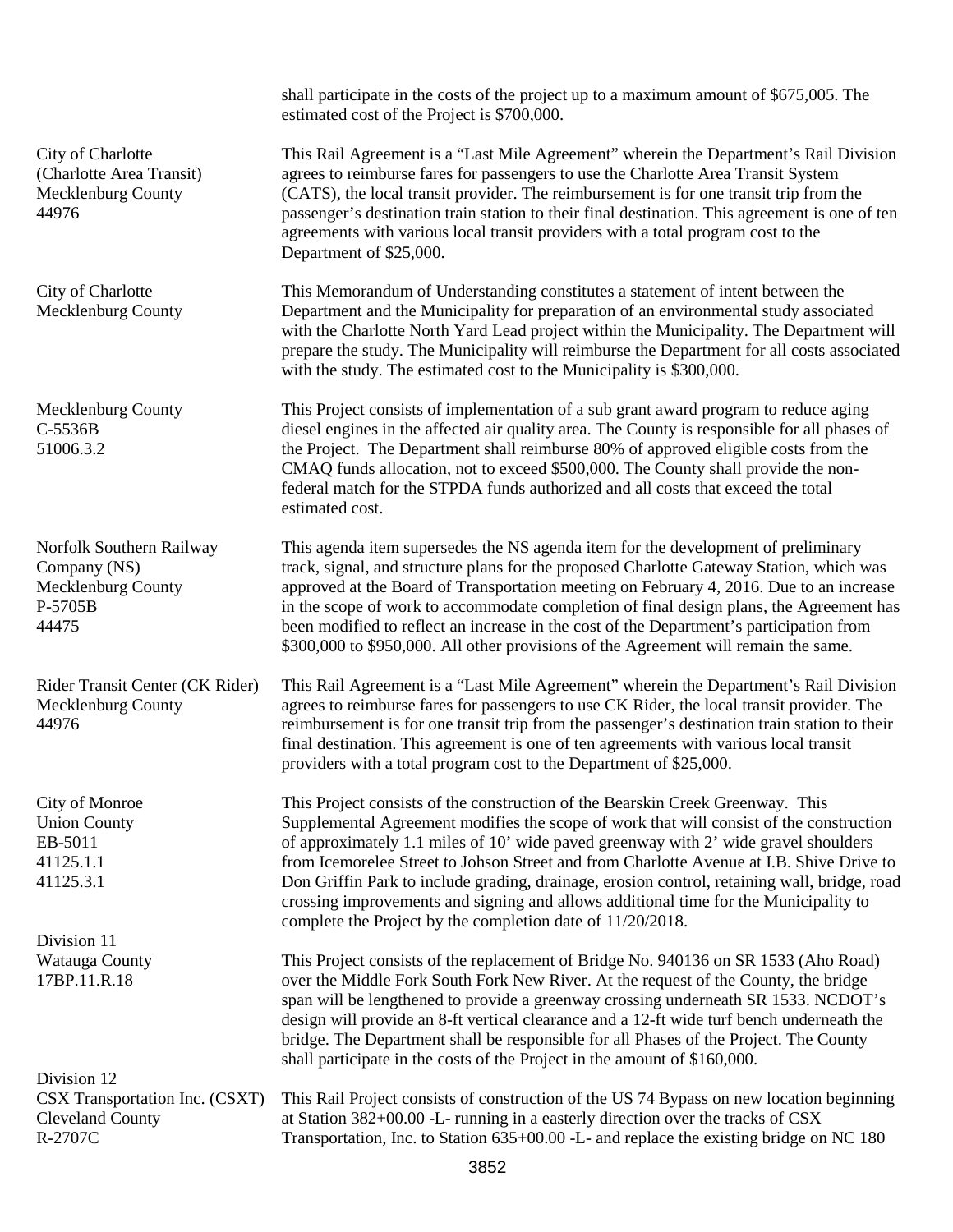| 34497.1.2                                                                              | over CSXT at station 32+31.41 -Y11, in Cleveland County, including structures at<br>separated grades and appurtenant works across the Railroad's right of way, tracks and<br>other facilities near Railroad Milepost SF-380.86 in accordance with plans and<br>specifications prepared by the Department and approved by CSXT.                                                                                                                                                                                                                                                                                                                                                                             |
|----------------------------------------------------------------------------------------|------------------------------------------------------------------------------------------------------------------------------------------------------------------------------------------------------------------------------------------------------------------------------------------------------------------------------------------------------------------------------------------------------------------------------------------------------------------------------------------------------------------------------------------------------------------------------------------------------------------------------------------------------------------------------------------------------------|
| Gaston-Cleveland-Lincoln MPO<br><b>Gaston County</b><br>EB-5749<br>343.10.6            | This Project consists of feasibility study for the evaluation of various alternatives aimed at<br>improving bicycle and pedestrian access across and on both sides of the Catawba River in<br>South Central North Carolina. The location of the study area is situated between Mount<br>Holly, Gaston County and across the Catawba River to Mecklenburg County within the<br>Charlotte Metropolitan Region. The Agency shall be responsible for all phases of the<br>Project. The Department shall reimburse 100% of eligible expenses incurred by the<br>Agency up to a maximum amount of \$125,000. The Agency shall be responsible for all<br>costs that exceed the total estimated cost of \$125,000. |
| Division 14<br>Southwestern Commission<br><b>Swain County</b><br>EB-5797<br>46867.1.1  | This Project consists of a feasibility study for bicycle and/or pedestrian access along East<br>and West Deep Creek Rd (SR 1337) from Bryson City to the Great Smoky Mountain<br>National Park. The Commission is responsible for all phases of the Project. The<br>Department shall reimburse 80% of approved eligible costs from the Federal Lands<br>Access Program (FLAP) funds allocation, not to exceed \$44,000. The Commission will<br>be responsible for providing the 20% (\$11,000) non-federal match for the FLAP funds<br>authorized and all costs that exceed the total estimated cost.                                                                                                      |
| <b>Great Smoky Mountain</b><br>Railroad, LLC (GSMR)<br>Swain and Jackson Cos.<br>44246 | This Rail Freight Assistance Agreement covers approval of State Rail Funds to assist<br>GSMR with bridge repairs located at mileposts T 49.3, 50.7, and 53.6; and the installation<br>of crossties between mileposts $T$ 47 and 87. GSMR will be responsible for performing<br>the work. The Department will participate in the cost of the project up to \$137,944.48.<br>The estimated cost of the project is \$318,155.                                                                                                                                                                                                                                                                                 |
|                                                                                        | SUMMARY: There are a total of 20 agreements for informational purposes only.                                                                                                                                                                                                                                                                                                                                                                                                                                                                                                                                                                                                                               |
| Division 1<br>Town of Southern Shores<br>Dare County                                   | This Agreement is to allow Disaster Related Debris Removal by the Municipality during a<br>State of Disaster or Imminent Threat of Disaster and/or a State of Emergency. The<br>Municipality shall remove and dispose of disaster related debris on all released State<br>Routes. The Municipality shall apply directly to FEMA for reimbursement of eligible<br>debris removal costs.                                                                                                                                                                                                                                                                                                                     |
| Desert Wind Farm, LLC<br>Pasquotank County<br>36249.3694                               | This Project consists of the resurfacing SR 1352 (Brothers Lane). The Department shall be<br>responsible for all phases of the Project. The Developer shall reimburse the Department<br>100% of the actual cost of all work performed by the Department. The estimated<br>reimbursement is \$168,000.                                                                                                                                                                                                                                                                                                                                                                                                      |
| Division 3<br><b>Sampson County Regional</b><br><b>Medical Center</b>                  | This Project consists of the installation crosswalk pavement markings on SR 1831                                                                                                                                                                                                                                                                                                                                                                                                                                                                                                                                                                                                                           |
| <b>Sampson County</b><br>36249.3687                                                    | (Beaman Street) at the Sampson County Regional Medical Center driveway,<br>approximately north of SR 1852 (E. Johnson Street). The Department shall be responsible<br>for all phases of the Project. The Developer shall reimburse the Department 100% of the<br>actual cost of all work performed by the Department. The estimated reimbursement is<br>\$2,250.                                                                                                                                                                                                                                                                                                                                           |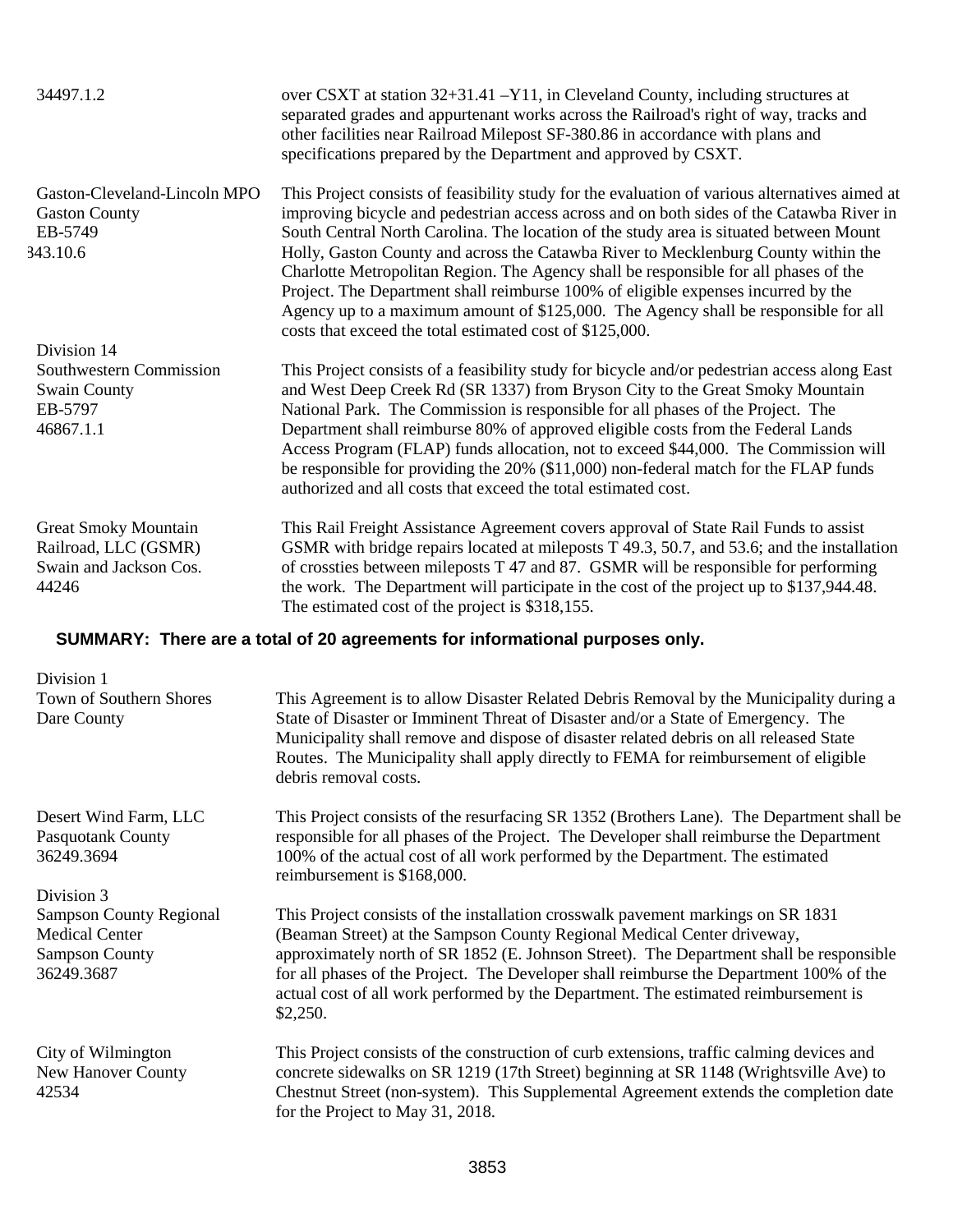City of Jacksonville Onslow County 3.106715 3.206715

City of Wilmington New Hanover County 3CR.20651.162

Division 7 Lidl US Operations, LLC Alamance County 36249.3699

Walker Holdings Group, LLC Alamance County 36249.3695

Walker Holdings Group, LLC Alamance County 36249.3697

MORCOR, LLC Guildford County 36249.3698

NR Edge Property Owner, LLC Orange County 36249.3630

Division 8

Carolina Commercial **Contractors** Lee County 36249.3689

Division 9 Town of Kernersville Forsyth County 36249.3696

Division 10 City of Concord Cabarrus County 10.101315

This Project consists of mowing along various state roadways in the Municipality. The Department shall reimburse the Municipality for the actual cost for labor and equipment not to exceed a maximum amount of \$13,105.92 for a minimum of (4) routine mowing cycles and (2) cleanup cycles or Six (6) cycles per year. This Agreement supersedes the prior board approval on August 4, 2016.

This Project consists of 2" milling and resurfacing of 17th Street (SR 2817) from Wrightsville Avenue (non-system) to Princess Place Drive (SR 1301). Work includes, but is not limited to replacement of signal loops, pavement markings, upgrade ADA items as needed. This Supplemental Agreement extends the completion date for the Project to May 31, 2018.

This Project consists of review and inspection of traffic signal upgrades at the intersection of SR 1226 (University Drive) and SR 1300 (Rural Retreat Road) in Burlington. The Developer shall reimburse the Department 100% of the cost of the Department's review and inspection of the signal. The estimated reimbursement is \$5,000.

This Project consists of review and inspection of traffic signal upgrades at the intersection of US 70 (South Church Street) and Delaney Drive in Burlington. The Developer shall reimburse the Department 100% of the cost of the Department's review and inspection of the signals. The estimated reimbursement is \$5,000.

This Project consists of review and inspection of traffic signal upgrades at the intersection of SR 1716 (Graham-Hopedale Road) and North Mebane Street in Burlington. The Developer shall reimburse the Department 100% of the cost of the Department's review and inspection of the signals. The estimated reimbursement is \$5,000.

This Project consists of review and inspection of a traffic signal installation at the intersection of SR 2523 (Yanceyville Road) and Loraine Street in Guildford County. The Developer shall reimburse the Department 100% of the cost of the Department's review and inspection of the signal. The estimated reimbursement is \$5,000.

This Project consists of review and inspection of traffic signal modification at the intersection of NC 86 and SR 1727 (Eubanks Road) and traffic signal installations at the intersection of SR 1727 (Eubanks Road) and Site Driveway #1 and Site Driveway #2. The Developer shall reimburse the Department 100% of the cost of the Department's review and inspection of the signals. The estimated reimbursement is \$15,000.

This Project consists of the design review and inspection of the installation of a traffic signal at the intersection of NC 87 and Commerce Drive in Lee County. The Developer shall reimburse the Department 100% of the cost of the Department's review and inspection of the signal. The estimated reimbursement is \$5,000.

This Project consists of the relocation, fabrication and installation of Hospital Directional signs at the Macy Grove/US 421 Interchange in Kernersville. The Municipality will pay a lump sum payment of \$8,000 and the Department agrees to cover any costs that exceed this amount. No funds will be returned to the Municipality.

This Agreement consists of routine mowing maintenance along six designated routes within the City of Concord for a combined total of 43.63 miles. The Department shall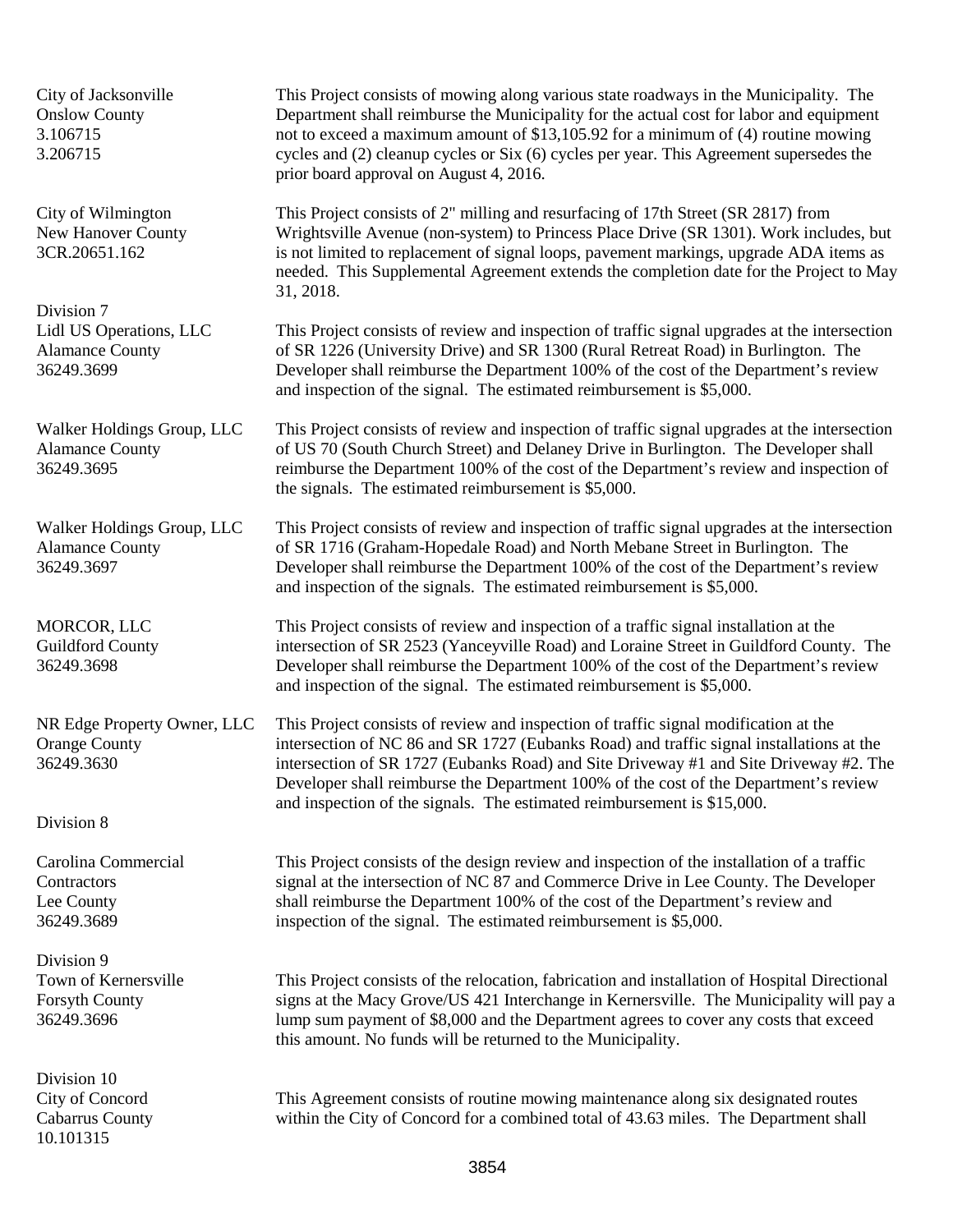10.201315 reimburse the Municipality for the actual cost of labor and equipment not to exceed a maximum amount of \$7,055.00 per year. Town of Huntersville Mecklenburg County This Project consists of modifications to the existing signal equipment at the intersection of NC 115 and Gilead Road (SR 2136) in Huntersville to provide generator back-up capacity. The Municipality shall be responsible for all phases of the Project and shall assume maintenance of the back-up generators. Triangle, Inc Mecklenburg County 36249.3700 This Project consists of the installation of a new traffic signal at the intersection of Salome Church Road (SR 2469) and Morehead Road/Ridge Road (SR 2467) in Charlotte. The Developer shall reimburse the Department 100% of the Department's review and inspection of the new signal. The estimated reimbursement is \$5,000. Charlotte-Mecklenburg Utilities Mecklenburg County U-5008 57500.3.FRA01T4A This Project consists of an at grade separation on SR 2975 (East Sugar Creek Road) over Norfolk Southern (NS)/North Carolina RailRoad (NCRR) Crossing No. 715 352H in Mecklenburg County. This Supplemental Agreement is for the Agency to reimburse the Department an additional \$55,667.32 for the additional design work on the Project. The total estimated reimbursement from the Agency is \$145,285.42. Division 13 North Carolina Department of Cultural Resources, Division of Historic Site Buncombe County E-5504 44115.1.FD1 44115.3.FD1 This Project consists of the renovations of the Visitor Center at the Vance Birthplace State Historic Site on Reems Creek Road in Buncombe County. This Supplemental Agreement is to allow additional time for the Agency to close-out the Project. The Department will extend the completion date to 12/31/2016 in lieu of 7/1/2016. Division 14 City of Hendersonville Henderson County EB-5537 50052.1.FD1 50052.3.FD1 This Project consists of the construction of the 3rd phase of the Oklawaha Greenway. This Supplemental Agreement extends the completion date for the Project to March 31, 2017 in lieu of September 30, 2016.

Town of Sylva Jackson County 36249.3693

This Project consists of the design and installation of a Pedestrian Activated Rectangular Rapid Flash Beacon (RRFB) on Mill Street at Landis Street. The Department shall be responsible for all phases of the Project. The Municipality shall reimburse the Department 100% of the actual cost of all work performed by the Department. The estimated reimbursement is \$13,000.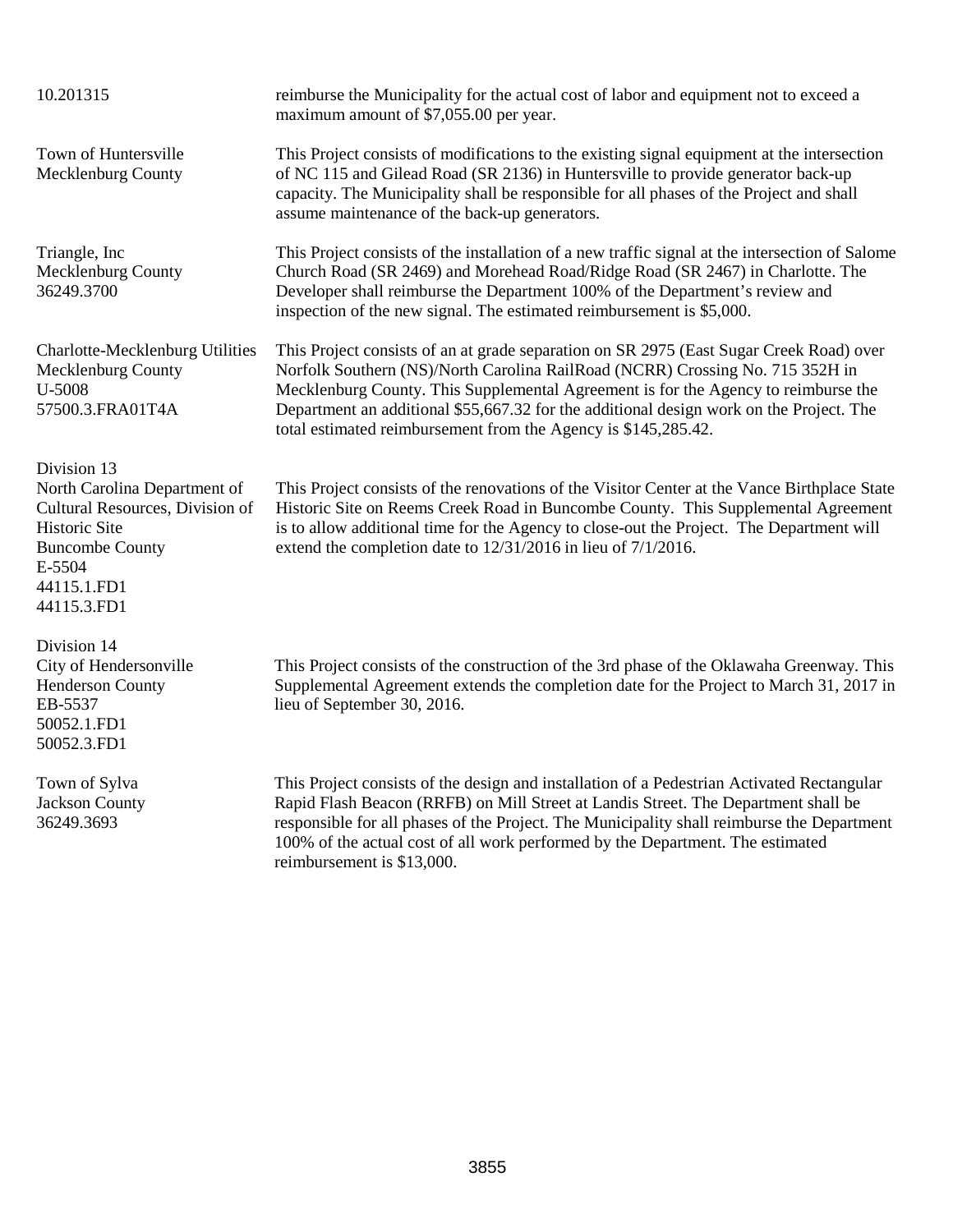# **Approval of Municipal Street System Changes**

# **Deletions from the State Highway System**

A motion was made by Board Member Blount seconded by Board Member Debnam, to approve the following:

| Division | County                | <b>Municipality</b>  | Road    | <b>Termini</b>                        | Length |
|----------|-----------------------|----------------------|---------|---------------------------------------|--------|
| 10       | Union<br>2016_11_M001 | Village of<br>Marvin | SR 2836 | To delete Belmont Lane (SR 2836)      | 0.77   |
|          |                       |                      | SR 2841 | To delete Rock Water Court (SR 2841)  | 0.11   |
|          |                       |                      | SR 2840 | To delete Streamside Lane (SR 2840)   | 0.21   |
|          |                       |                      | SR 2839 | To delete Clearwood Court (SR 2839)   | 0.06   |
|          |                       |                      | SR 2838 | To delete Pondview Court (SR 2838)    | 0.05   |
|          |                       |                      | SR 2835 | To delete Canterfield Drive (SR 2835) | 0.06   |
|          |                       |                      |         | <b>Total Miles= 1.26 Miles</b>        |        |

## **Preliminary Right of Way Plans**

A motion was made by Board Member Blount seconded by Board Member Debnam, to approve the following:

Board Member Curran noted a conflict of interest on project 8.1672402 in Mecklenburg County.

The Preliminary Right of Way Plans for the below projects, including Secondary Roads and Industrial Access Roads, provide for the construction, design, drainage and control of access as shown on the respective plans.

Based upon the recommendations of the Manager of the Right of Way Unit, the Board finds that such rights of way as shown on these preliminary plans and drawings, including existing public dedicated right of way, are for a public use and are necessary for the construction of said projects.

The rights of way for the location, construction, relocation, and control of access of highways embraced in the below projects shall be as shown in detail on the preliminary right of ways plans and drawings for said projects on file in the Right of Way Unit in the Department of Transportation in Raleigh.

The Board finds such right of way acquisition to be necessary and hereby authorizes the Right of Way Unit to acquire right of way on the below projects either by negotiation or by condemnation through the Attorney General's Office.

## **(Division 4)**

# **Halifax County; I.D. No. B-5665; Project No. 45620.2.1:**

Bridge No. 138 over Little Fishing Creek on SR 1309 (Spruils Bridge Rd)

## **(Division 6)**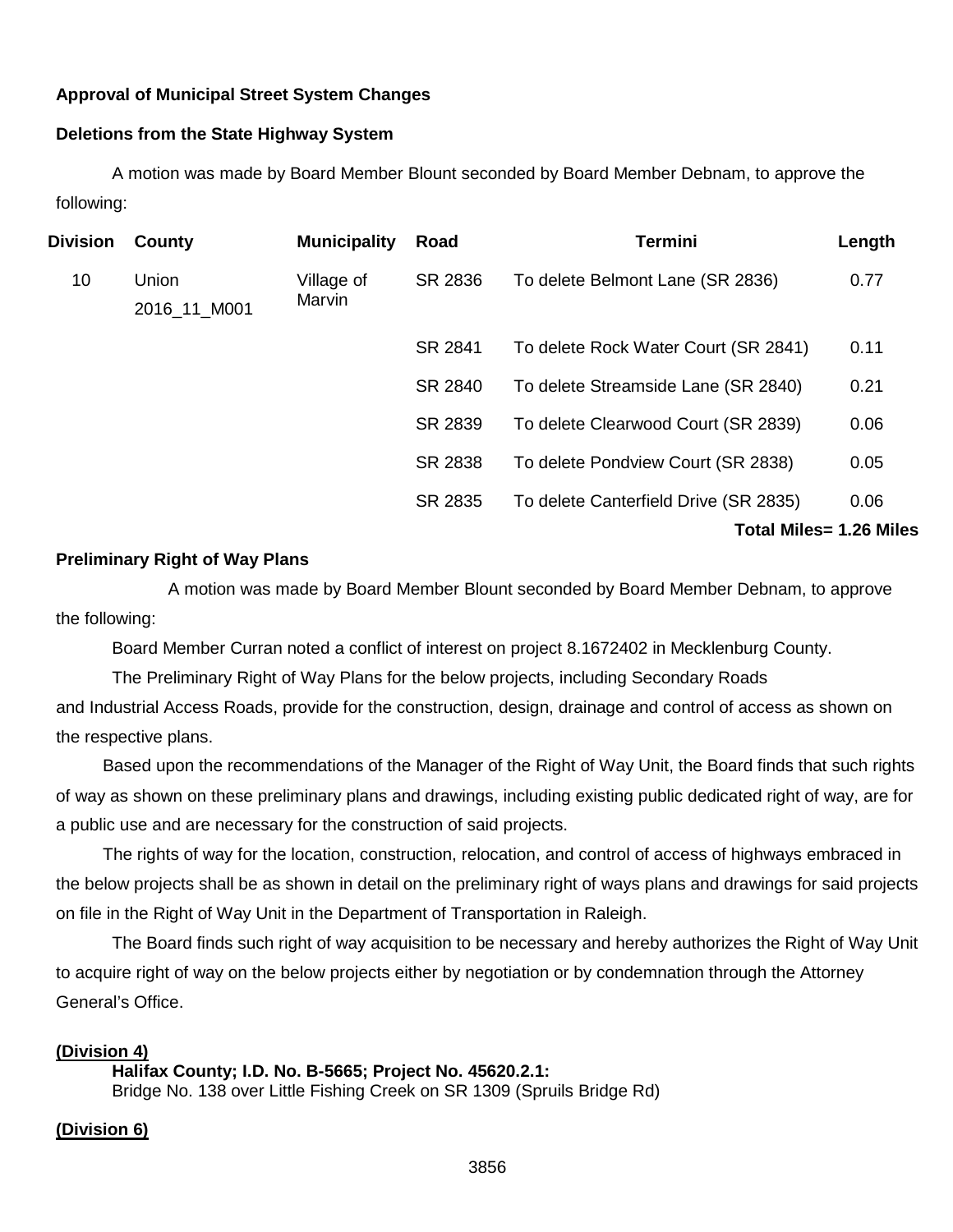## **Cumberland County; I.D. No. W-5601FW; Project No. 50138.2.180:**

NC 24/87 (Bragg Boulevard) from Odell to McKenzie

#### **Harnett County; I.D. No. W-5601CC; Project No. 50138.2.82:**

Safety Improvements: SR 1229 (McDougal Rd) curve with culvert located East of SR 1251

#### **Cumberland County; I.D. No. U-2519BB; Project No. 34817.2.FR15:**

Fayetteville Outer Loop from South of SR 1104 (Strickland Bridge Rd) to South of US 401

#### **(Division 7)**

## **Rockingham County; I.D. No. B-4807; Project No. 38577.2.2:**

Bridge No. 6 over the Haw River on SR 2426 (Cunningham Mill Road) Utilities only

## **(Division 8)**

#### **Moore County; I.D. No. W-5601FH; Project No. 50138.2.165:**

NC 5 from SR 1103 (Sand Pit Road) to just past Habitat for Humanity

## **(Division 9)**

**Davidson County; I.D. No. W-5601CF; Project No. 50138.2.85:** Safety Improvements: I-85 Business from SR 1797 (Evans Rd) to SR 1963 (Moose Lodge Rd)

**Rowan County; I.D. No. B-4808; Project No. 38578.2.2:** Bridge No. 141 over South Second Creek on SR 1004 (Stokes Ferry Road) Utilities only

#### **(Division 10)**

#### **Mecklenburg County; I.D. No. U-5114; Project No. 42376.2.1:** Intersection of US 21 and Gilead Road

## **PRELIMINARY RIGHT OF WAY PLANS 9 PROJECT(S) \$0.00**

## **Final Right of Way Plans**

Right of way acquisition in accordance with the preliminary right of way plans on file in the Right of Way Unit has been determined to be necessary for public use and was authorized by the Board. Certain changes in the right of way have necessitated alteration of the preliminary right of way plans. Final plans have been prepared and provide for the construction, design, drainage and control of access for these projects. The Board finds that such rights of way and control of access as shown on the final plans are for a public use and are necessary for construction. The sections of roads which were shown on the preliminary plans as sections of roads to be abandoned are hereby abandoned and removed from the State Highway System for Maintenance upon the completion and acceptance of the project.

The rights of way for the location, design and construction of highways embraced in the following projects shall be as shown in detail on the final plans for said projects as follows: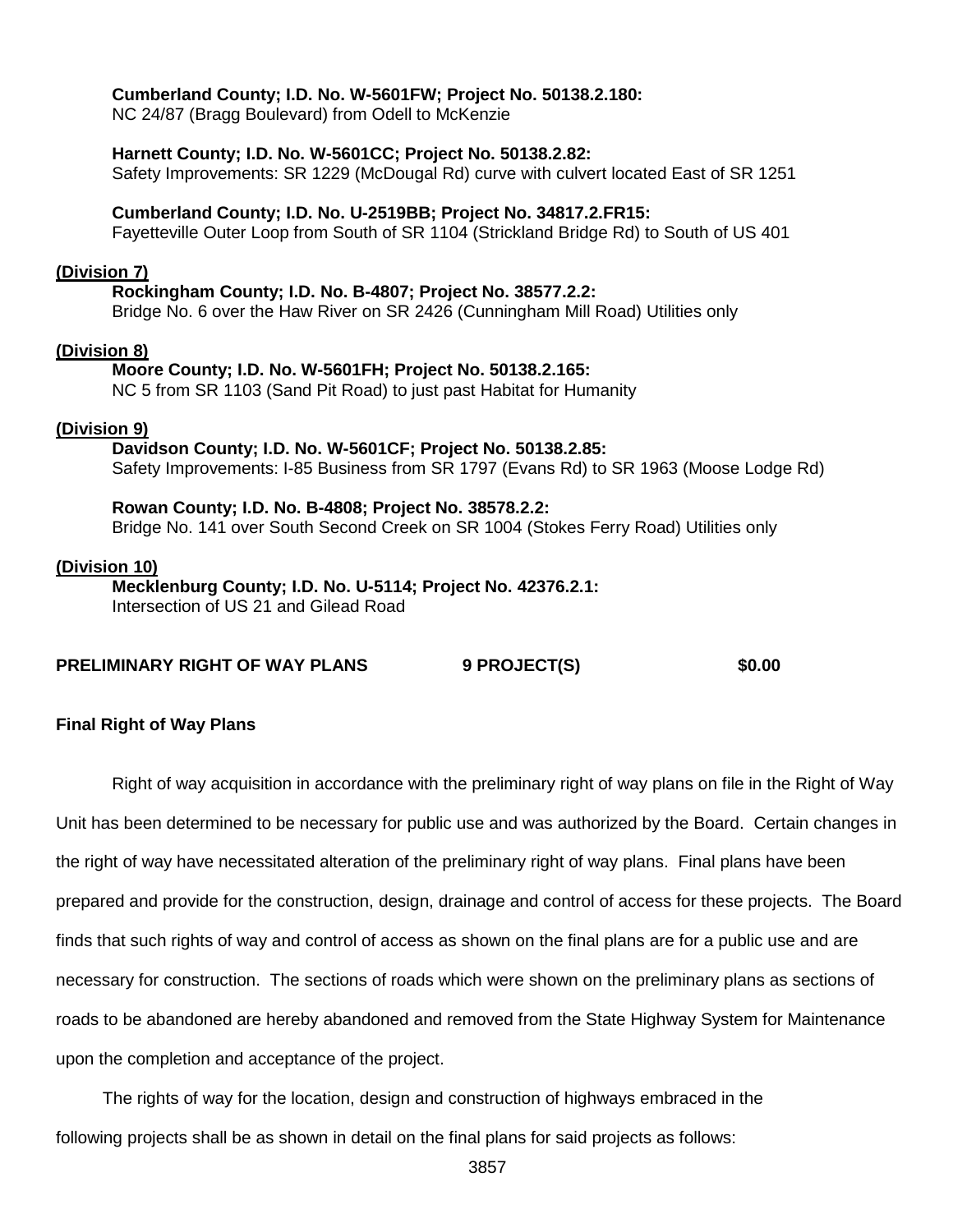# **(Division 3)**

# **Project No. 17BP.3.R.28; New Hanover County; I.D. No. N/A:**

Grading, drainage, paving and culvert on Greenfield Lake Culvert with the right of way indicated upon the final plans for said project.

# **(Division 7)**

# **Project No. 46057.2.1; Rockingham County; I.D. No. B-5343:**

Grading, drainage, paving and structure on Bridge No. 169 pver Cascade Creel pm IS 311/NC 770 with the right of way indicated upon the final plans for said project.

## **(Division 11)**

# **Project No. 34518.2.FR3; Ashe County; I.D. No. R-2915C:**

Grading, drainage, paving, culverts and retaining walls on US 221 from North of South Fork New River to South of NC 194 with the right of way indicated upon the final plans for said project.

# **FINAL RIGHT OF WAY PLANS 3 PROJECT(S) \$0.00**

# **Approval of Conveyance of Wetland Mitigation Site**

It is hereby resolved, based upon the recommendation of the Manager of the Right of

Way Unit that the following highway right of way conveyances are approved:

## **(Division 3)**

## **Project 40237.2.1, R-3300 925, 926, and 927 Project 40191.2.1, U-4751 Hampstead Mitigation Site Pender County**

The Department received a request for the disposal of a mitigation site of approximately 81.648 acres. The NC Wildlife Resources Commission (NCWRC) has requested that the Department transfer this property to them for the incorporation into the Holly Shelter Game Lands (HSGL). The NC Wildlife Resources Commission has agreed to this conveyance for no monetary consideration.

# **CONVEYANCE OF WETLAND MITIGATION SITE 1 PROJECT(S) \$0.00**

# **Approval of conveyance of Highway Right of Way Residues**

It is hereby resolved, based upon the recommendation of the Manager of the Right of

Way Unit that the following highway right of way conveyances are approved:

## **(Division 2)**

# **Project 34528.2.2, Parcel R-3307 059Z, US 70 from Four Lanes at Radio Island to US 70 North of Beaufort near SR 1429 (Olga Road)**

## **Carteret County**

Conveyance of an approximate 26.468-acre landlocked residue area to Simpson Family Properties, LLC, the only interested adjacent owner, for the appraised value of \$24,500.00.

## **(Division 6)**

**Project 34994.2.2, Parcels U-3849 060 and 902, SR 1363 (Elk Mill Road) from SR 1132 (Legion Road) to US 301/I-95 Business Cumberland County**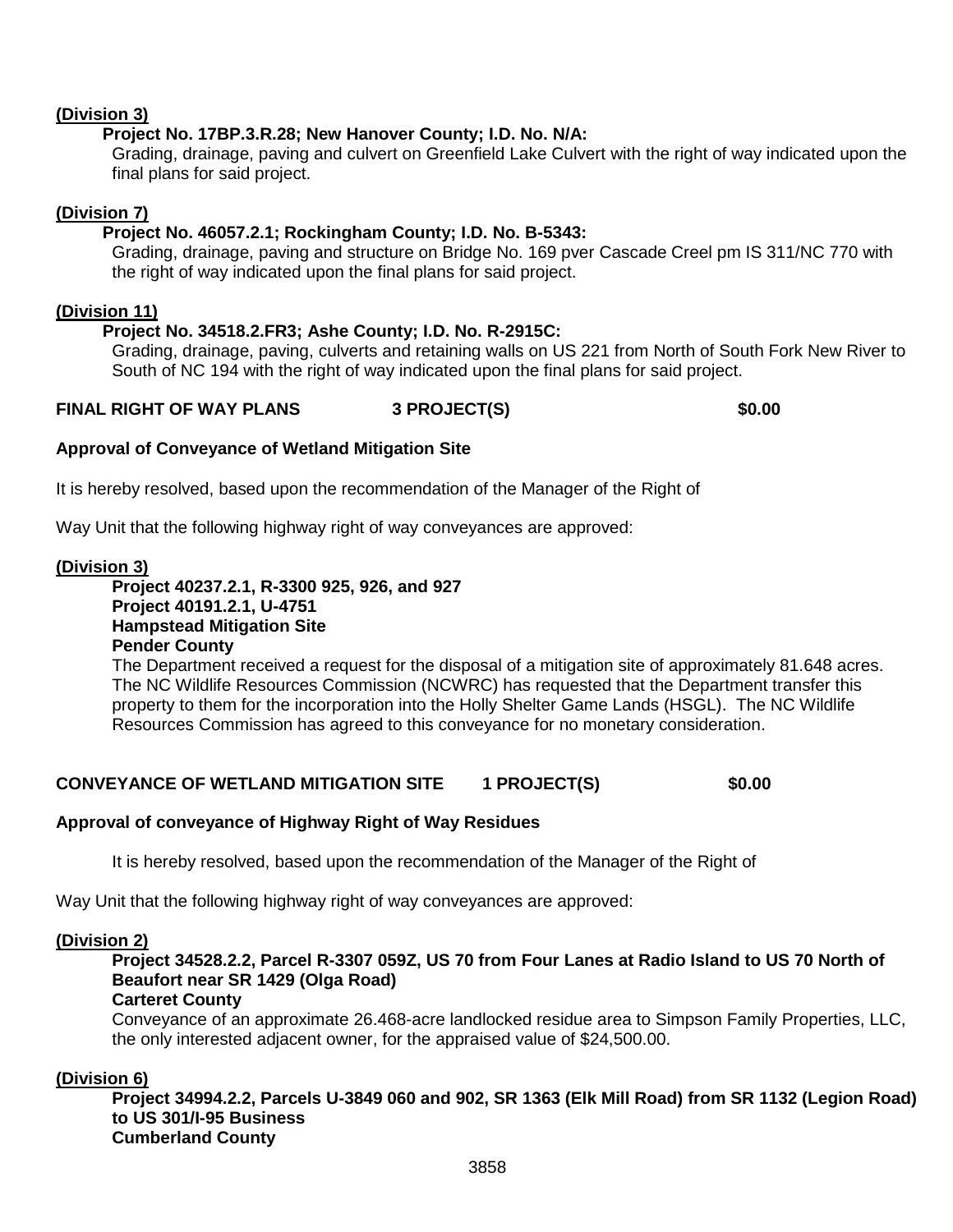Conveyance of an approximate 0.400-acre residue area to Dennis Craig Williams and spouse, Lynn B. Williams; and Charles Stuart Williams and spouse, Theresa M. Williams as part settlement for no monetary consideration.

## **(Division 7)**

# **Project 34802.2.3, Parcel U-2412B 117, SR 1486/SR 1421 (High Point Road) from SR 4228 (Vickrey Chapel Road) to SR 1424 (Hilltop Road)**

#### **Guilford County**

Conveyance of an approximate 0.501-acre residue area to Group Sedgefield, LLC, the highest bidder after advertisement, for the high bid amount of \$230,000.00.

## **(Division 11)**

# **Project 35015.2.1, Parcel U-4020 069, US 421 (King Street) from US 321 (Hardin Street) to East of NC 194 (Jefferson Road) in Boone**

#### **Watauga County**

Conveyance of an approximate 0.512-acre residue area to Dale & James Greene Investments, LLC, the highest bidder after advertisement, for the high bid amount of \$303,720.00.

## **(Division 13)**

**Project 8.2890404, Parcel U-2711 010, SR 2170 (Oak Street Extension) from Young Street to US 221A (S. Broadway Street)**

## **Rutherford County**

Conveyance of an approximate 0.310-acre residue area to Howard Clay Smith and wife, Robin Freeman Smith, the only interested adjacent owner, for the appraised value of \$600.00.

## **CONVEYANCE OF ROW RESIDUE 5 PROJECT(S) \$558,820.00**

## **Approval of conveyance of Surplus Highway Right of Way**

It is hereby resolved, based upon the recommendation of the Manager of the Right of

Way Unit that the following highway right of way conveyances are approved:

## **(Division 1)**

# **Project 8.11233, Parcel 071, US 158 and First Street (SR 1172)**

#### **Dare County**

Abandonment of an approximate 0.487-acre permanent drainage easement area to Mildred H. Roughton for no monetary consideration.

## **(Division 4)**

#### **Project 8.1311801, Southeastern Quadrant of I-95 and NC 50 East Johnston County**

Abandonment of an approximate 0.084-acre permanent easement area to Leath Company, LLC, a Virginia Limited Liability Company; for no monetary consideration.

## **(Division 10)**

# **Project 8.1672402, Parcel 050, US 521 (Johnston Road) at Intersection with Providence Road West in Charlotte**

## **Mecklenburg County**

Conveyance of an approximate 0.610-acre surplus right of way area to 521 Partners, LLC for the enhancement value of \$360,000.00.

## **(Division 12)**

**Project 6.821016, Parcel 004, SR 1245 (Medical Park Road)**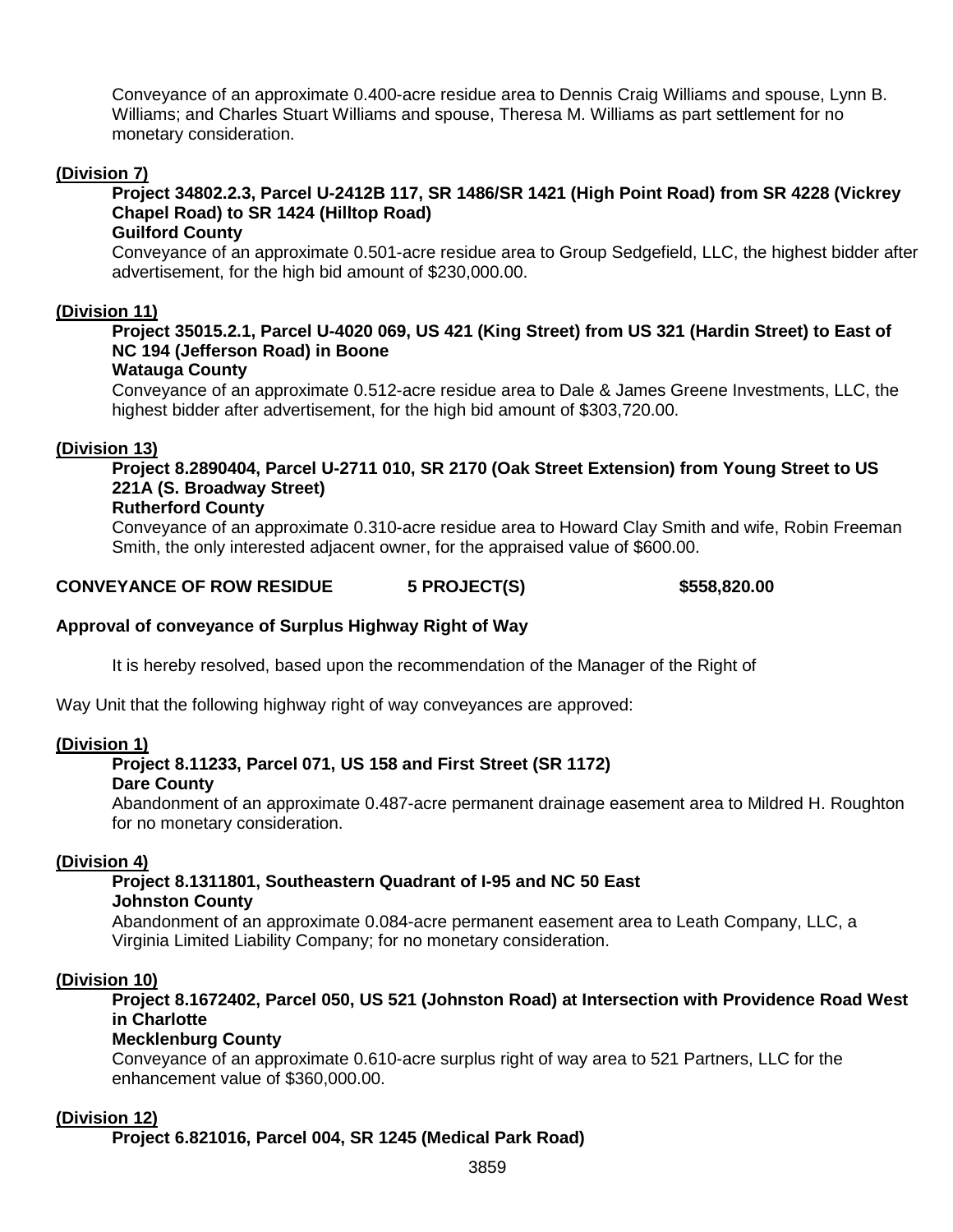## **Iredell County**

Conveyance of an approximate 0.810-acre surplus right of way area and the abandonment of a 0.060-acre permanent drainage easement for the enhancement value of \$137,100.00.

## **CONVEYANCE OF SURPLUS RIGHT OF WAY 4 PROJECT(S) \$497,100.00**

## **Release Easement Part Settlement R/W Claim**

It is hereby resolved, based upon the recommendation of the Manager of the Right of Way Unit that the

following highway right of way conveyances are approved:

## **(Division 13)**

## **Project R-2519A WBS Element 35609.2.1 Yancey County**:

The Department has agreed to release 0.020 ac existing easement to Wilson Family Partnership, LTD., the original and underlying fee owners as part settlement of their Right of Way claim with the Department. Therefore, this is to request authority for Manager of Right of Way to execute appropriate instrument.

## RELEASE EASEMENT PART SETTLEMENT R/W CLAIM 1 PROJECT(S) \$0.00

## **Approval of Private Bridge on Highway Right of Way**

It is hereby resolved, based upon the recommendation of the Manager of the Right of

Way Unit, that the following highway conveyance be approved:

## **(Division 3)**

## **SR 1219 (17th Street), Wilmington, New Hanover County:**

In accordance with G. S. 136-18(37), the Board of Transportation authorizes the Department to permit an Encroachment of the right of way for the construction of a private bridge across SR 1219 (17<sup>th</sup> Street) located in Wilmington in New Hanover County. This pedestrian overpass will be used as a connection between a newlyconstructed parking deck on the west side of  $17<sup>th</sup>$  Street to the existing New Hanover Regional Medical Center facilities on the east side of 17<sup>th</sup> Street. Locations, plans, and specifications for the bridge shall be approved by the Department and the encroachment shall not unreasonable interfere with or obstruct the public use of SR 1219  $(17<sup>th</sup> Street)$  and shall be subject to all rules, regulations, and conditions of the Department for encroachments and including all conditions mandated under G. S. 136-18(37).

## **APPROVAL OF PRIVATE BRIDEG ON HIGHWAY RIGHT OF WAY 1 PROJECT(S) \$0.00**

# **R-ITEM SUMMARY 24 PROJECT(S) TOTAL: \$1,055,920.00**

#### **Approval - Locust and Red Cross Comprehensive Transportation Plan**

The Transportation Planning Branch has worked cooperatively with Nash County, as well as the affected municipalities, on an amendment to the Nash County Comprehensive Transportation Plan (CTP). The plan was adopted by Nash County on March 3, 2016, the Town of Dortches on March 14, 2016, the Town of Middlesex on March 7, 2016 and the Town of Red Oak on July 11, 2016. The Coastal Plain RPO endorsed the plan on January 27, 2016.